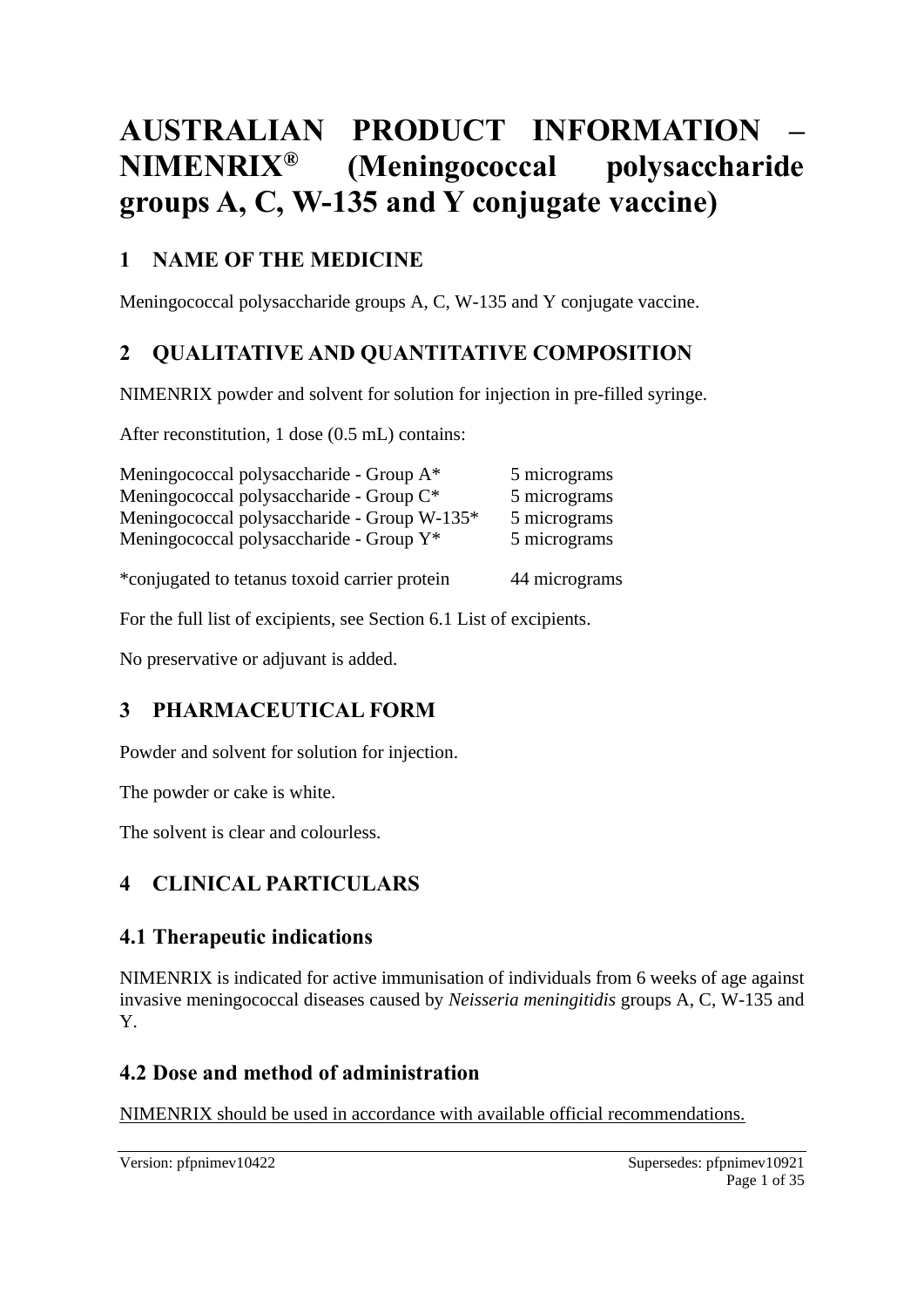#### **Dosage**

| <b>Age Group</b>                                                                     | <b>Primary Immunisation</b>                                                                                                      | <b>Booster</b>                                                                                   |
|--------------------------------------------------------------------------------------|----------------------------------------------------------------------------------------------------------------------------------|--------------------------------------------------------------------------------------------------|
| Infants from 6 weeks to less<br>than 6 months of age <sup><math>*1,2</math></sup>    | Two doses, each of 0.5 ml,<br>with the first dose given from<br>6 weeks of age, with an<br>interval of 2 months between<br>doses | At 12 months of age                                                                              |
| Unvaccinated infants from<br>6 months to less than<br>12 months of age <sup>**</sup> | One dose of 0.5 ml given<br>from 6 months of age                                                                                 | At 12 months of age with<br>a minimum interval of at<br>least 2 months after the<br>primary dose |
| Children from 12 months of<br>age, adolescents and<br>adults**                       | One dose of 0.5 ml                                                                                                               | Not routinely<br>administered                                                                    |

\* See Section 5.1 Pharmacodynamic properties for further information.

\*\*In some situations, consideration may be given to administering an additional primary dose or a booster dose of NIMENRIX (see Section 4.4 Special warnings and precautions for use and Section 5.1 Pharmacodynamic properties for further information).

For further information regarding NIMENRIX Immunisation schedule, please refer to the Australian Immunisation Handbook.

NIMENRIX may be given as a booster dose to individuals who have previously received primary vaccination with NIMENRIX or other conjugated or plain polysaccharide meningococcal vaccines (see Sections 4.4 Special warnings and precautions for use and 5.1 Pharmacodynamic properties).

#### **Method of administration**

NIMENRIX is for single use in one patient only.

NIMENRIX is for intramuscular injection only.

In infants, the recommended injection site is the anterolateral aspect of the thigh. In individuals from 1 year of age, the recommended injection site is the anterolateral aspect of the thigh or deltoid muscle (see Sections 4.4 Special warnings and precautions for use and 4.5 Interactions with other medicines).

#### **Use and handling**

*Instructions for reconstitution of the vaccine with the solvent presented in pre-filled syringe*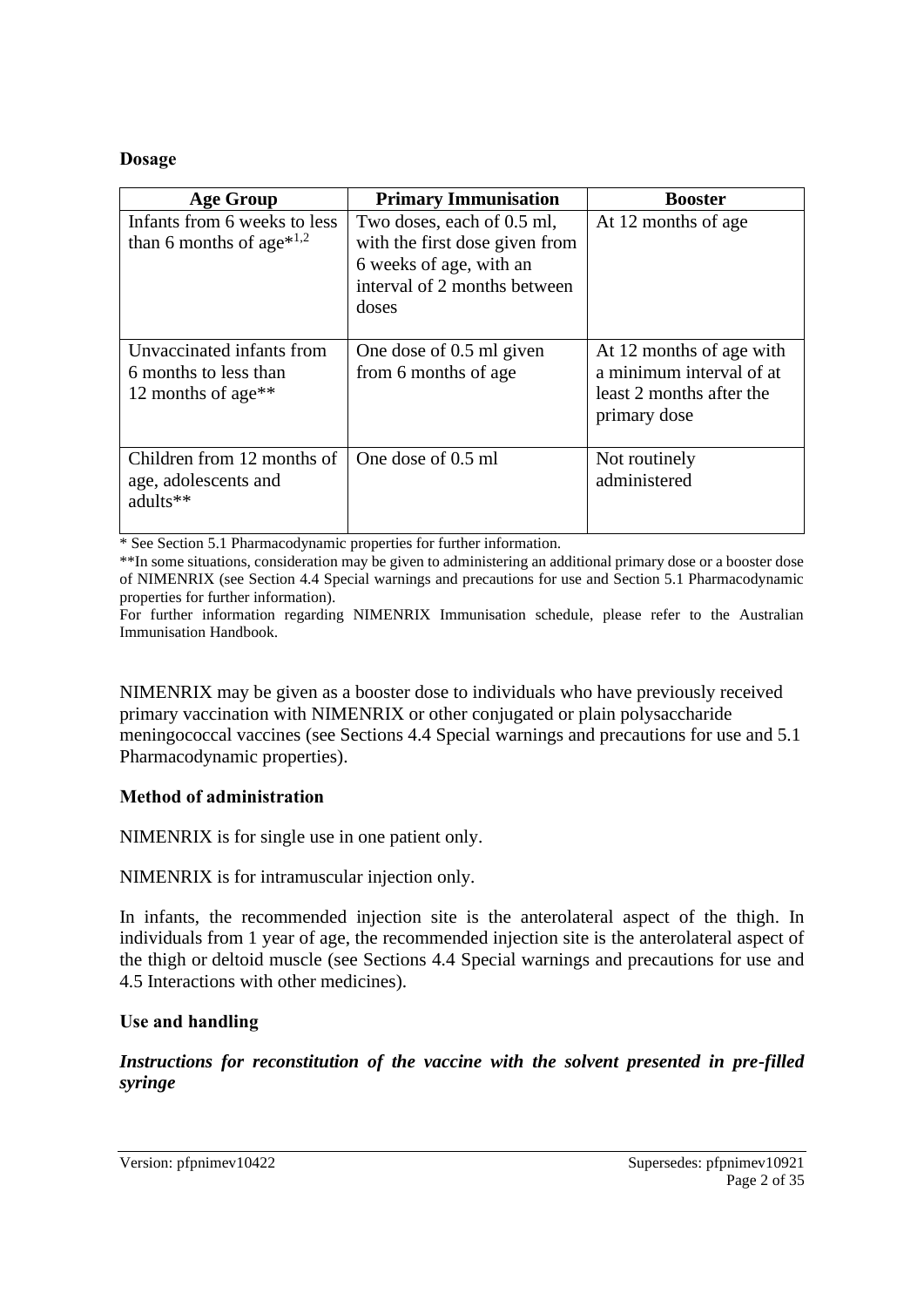NIMENRIX must be reconstituted by adding the entire contents of the pre-filled syringe of solvent to the vial containing the powder.

To attach the needle to the syringe, refer to the picture below.



- 1. Holding the syringe barrel in one hand (avoid holding the syringe plunger), unscrew the syringe cap by twisting it anticlockwise.
- 2. To attach a screw-thread needle to the syringe, twist the needle clockwise into the syringe until you feel it lock (see picture). A needle without a screw-thread may also be used. In this case, the needle should be attached without screwing.
- 3. Remove the needle protector, which on occasion can be a little stiff.
- 4. Add the solvent to the powder. After the addition of the solvent to the powder, the mixture should be well shaken until the powder is completely dissolved in the solvent.

The reconstituted vaccine is a clear colourless solution.

The reconstituted vaccine should be inspected visually for any foreign particulate matter and/or variation of physical aspect prior to administration. In the event of either being observed, discard the vaccine.

After reconstitution, the vaccine should be used promptly. Although delay is not recommended, stability has been demonstrated for 8 hours at 30°C after reconstitution. If not used within 8 hours, do not administer the vaccine.

A new needle should be used to administer the vaccine.

Any unused product or waste material should be disposed of in accordance with local requirements.

### **4.3 Contraindications**

NIMENRIX should not be administered to subjects with hypersensitivity to the active substances or to any of the excipients contained in the vaccine.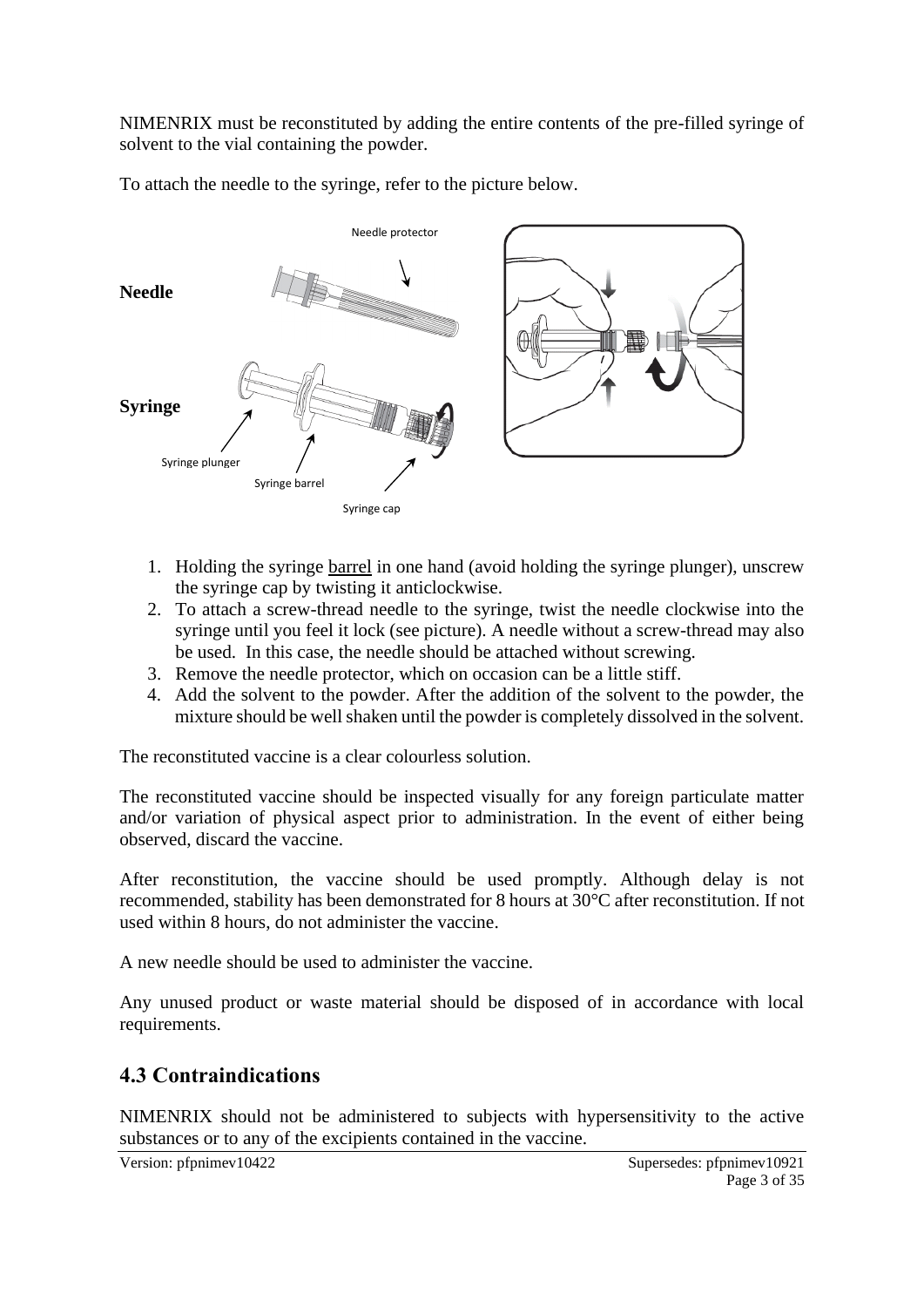### **4.4 Special warnings and precautions for use**

NIMENRIX should under no circumstances be administered intravascularly, intradermally or subcutaneously.

It is good clinical practice to precede vaccination by a review of the medical history (especially with regard to previous vaccination and possible occurrence of undesirable effects) and a clinical examination.

As with all injectable vaccines, appropriate medical treatment and supervision should always be readily available in case of a rare anaphylactic event following the administration of the vaccine.

#### **Intercurrent illness**

As with other vaccines, vaccination with NIMENRIX should be postponed in subjects suffering from an acute severe febrile illness. The presence of a minor infection, such as a cold, should not result in the deferral of vaccination.

#### **Syncope**

Syncope (fainting) can occur following, or even before, any vaccination as a psychogenic response to the needle injection. It is important that procedures are in place to avoid injury from faints.

#### **Thrombocytopenia and coagulation disorders**

As with other vaccines administered intramuscularly, NIMENRIX should be given with caution to individuals with thrombocytopenia or any coagulation disorder since bleeding may occur following an intramuscular administration to these subjects.

#### **Immunodeficiency**

It may be expected that in patients receiving immunosuppressive treatment or patients with immunodeficiency, an adequate immune response may not be elicited.

Persons with certain complement deficiencies and persons receiving treatment that inhibits terminal complement activation (for example, eculizumab) are at increased risk for invasive disease caused by *Neisseria meningitidis* groups A, C, W-135 and Y even if they develop antibodies following vaccination with NIMENRIX.

#### **Special populations**

Limited data are available on the safety and immunogenicity in individuals with increased susceptibility to meningococcal infection due to anatomic or functional asplenia (such as sickle cell disease) (see Sections 4.8 Adverse effects and 5.1 Pharmacodynamic properties).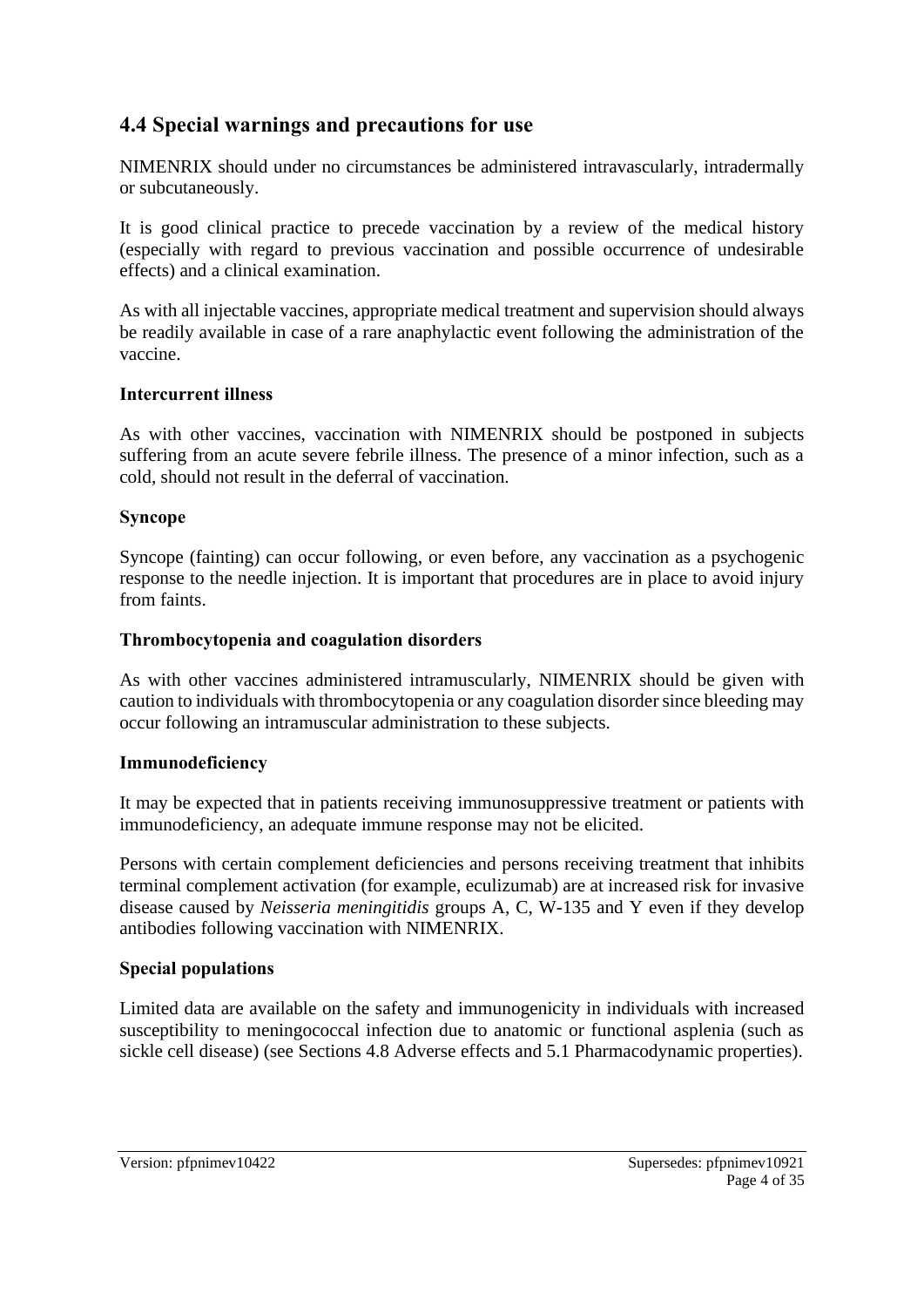#### **Protection against meningococcal disease**

NIMENRIX will only confer protection against *Neisseria meningitidis* groups A, C, W-135 and Y. The vaccine will not protect against other *Neisseria meningitidis* groups.

As with any vaccine, a protective immune response may not be elicited in all vaccines.

#### **Immune response in infants aged 6 months to less than 12 months**

A single-dose administered at 6 months was associated with lower human complement serum bactericidal assay (hSBA) titres to groups W-135 and Y compared with three doses administered at 2, 4, and 6 months (see Section 5.1 Pharmacodynamic properties). The clinical relevance of this finding is unknown. If an infant aged 6 months to less than 12 months is expected to be at immediate risk of invasive meningococcal disease due to exposure to groups W-135 and Y, consideration may be given to administering a second primary dose of NIMENRIX after an interval of 2 months.

#### **Immune responses in toddlers aged 12-14 months**

At 1 month post vaccination, toddlers aged 12-14 months had similar rabbit complement serum bactericidal assay (rSBA) titres to groups A, C, W-135 and Y following one dose of NIMENRIX or two doses of NIMENRIX given two months apart. At 1 year post vaccination, the rSBA titres for groups A, C, W-135 and Y were similar in both the one and the two dose groups (see Section 5.1 Pharmacodynamic properties).

Measured with a serum bactericidal assay using human complement (hSBA), 1 month post vaccination, responses to groups W-135 and Y were lower after a single dose than after 2 doses given 2 months apart, while responses to groups A and C were similar in the two groups (see Section 5.1 Pharmacodynamic properties). The clinical relevance of these findings is unknown. If a toddler is expected to be at immediate risk of invasive meningococcal disease due to the exposure to groups W-135 and/or Y, consideration may be given to administering a second dose of NIMENRIX after an interval of 2 months.

At 1 year post vaccination, the hSBA responses for groups A, C, W-135 and Y were similar in both the one and the two dose groups (see Section 5.1 Pharmacodynamic properties). Regarding waning of antibody against group A or group C after a first dose of NIMENRIX in children aged 12-23 months, see under Persistence of serum bactericidal antibody titres.

#### **Persistence of serum bactericidal antibody titres**

Persistence of antibodies has been evaluated up to 10 years after vaccination. The persistence studies with NIMENRIX have shown a waning of serum bactericidal antibody titres against group A when using hSBA (see Section 5.1 Clinical Trials). The clinical relevance of this observation is unknown. However, if an individual is expected to be at particular risk of exposure to group A and received a dose of NIMENRIX more than approximately 1 year previously, consideration may be given to administering a booster dose.

Similar to the monovalent Men C comparator, a decline in antibody titres over time has been observed for all four serogroups. The clinical relevance of this observation is unknown. A booster dose might be considered in individuals vaccinated at toddler age remaining at high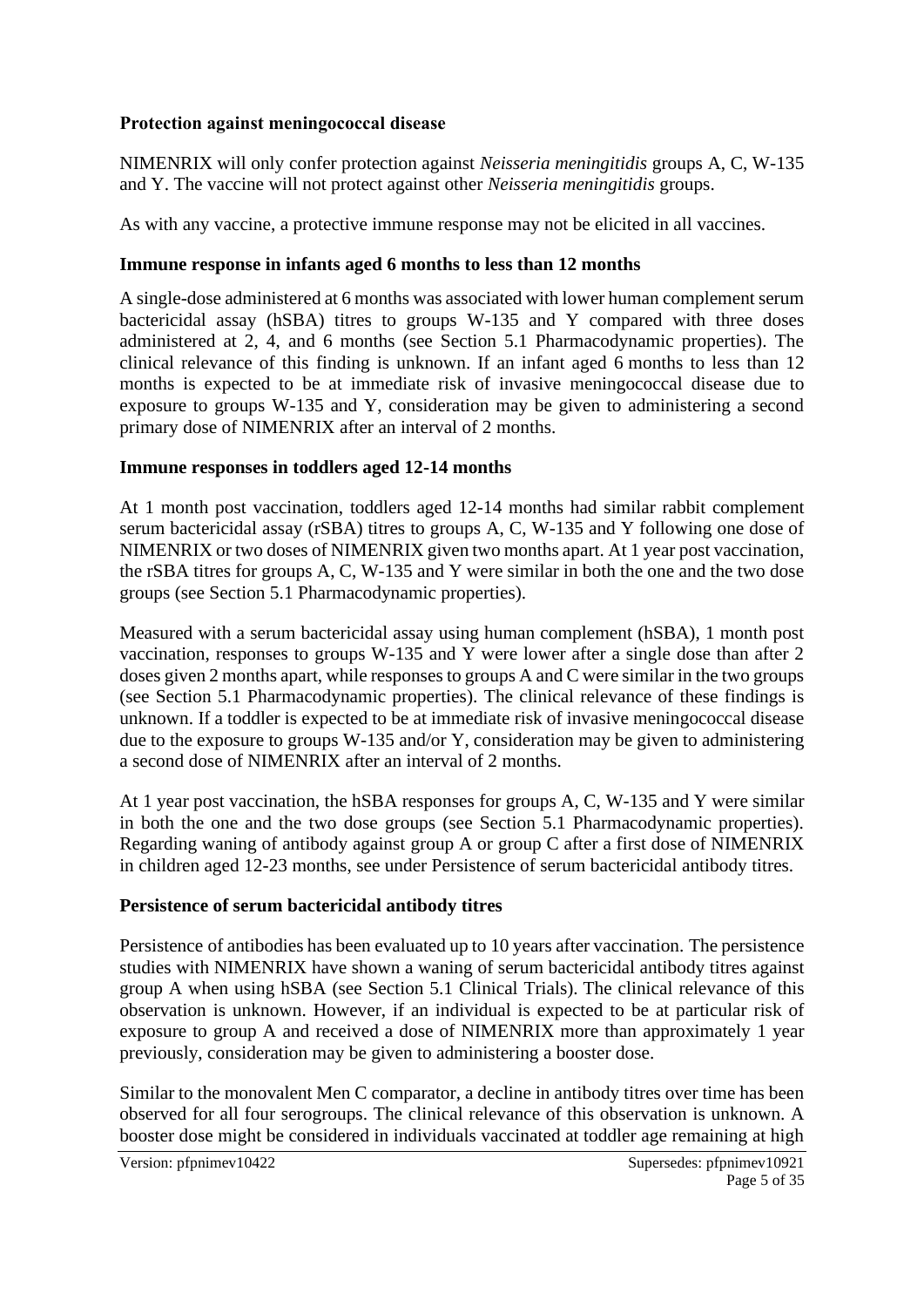risk of exposure to meningococcal disease caused by groups A, C, W-135 and Y (see Section 5.1 Pharmacodynamic properties).

Although NIMENRIX contains tetanus toxoid, this vaccine does not substitute for tetanus immunisation.

#### **Use in the elderly**

No data available.

#### **Paediatric Use**

See Sections 4.1 Therapeutic indications; 4.2 Dose and method of administration; 4.4 Special warnings and precautions for use (see under Protection against meningococcal disease); 4.5 Interactions with other medicines and other forms of interactions; 4.8 Adverse effects and 5.1 Pharmacodynamic properties.

#### **Effects on laboratory tests**

No data available.

### **4.5 Interactions with other medicines and other forms of interactions**

In infants, NIMENRIX can be given concomitantly with combined diphtheria, tetanus, acellular pertussis, hepatitis B, inactivated poliovirus and Haemophilus influenzae type b vaccines (DTaP/IPV/Hib/HepB), as well as 10-valent pneumococcal conjugate vaccine.

From age 1 and above, NIMENRIX can be given concomitantly with any of the following vaccines: hepatitis A (HAV) and hepatitis B (HBV) vaccines, measles-mumps-rubella (MMR) vaccine, measles-mumps-rubella-varicella (MMRV) vaccine, 10-valent pneumococcal conjugate vaccine or unadjuvanted seasonal influenza vaccine.

NIMENRIX can also be given concomitantly with combined diphtheria-tetanus-acellular pertussis (DTaP) vaccines, including combination DTaP vaccines with hepatitis B, inactivated polio (IPV) or Haemophilus influenzae type b (Hib), such as DTaP/IPV/Hib/HepB vaccine and 13-valent pneumococcal conjugate vaccine in the second year of life.

In individuals aged 9 to 25 years, NIMENRIX can be given concomitantly with human papillomavirus bivalent [Type 16 and 18] vaccine, recombinant (HPV2).

Safety and immunogenicity of NIMENRIX was evaluated when sequentially administered or co-administered with a DTaP/IPV/Hib/HepB vaccine in the second year of life. The administration of NIMENRIX 1 month after the DTaP/IPV/Hib/HepB vaccine resulted in lower MenA, MenC and MenW-135 GMTs as measured with rSBA. The clinical relevance of this observation is unknown, since at least 99.4% of subjects ( $N=178$ ) had rSBA titres > 8 for each group (A, C, W-135, and Y). Whenever possible, NIMENRIX and a tetanus toxoid (TT) containing vaccine, such as DTaP/IPV/Hib/HepB vaccine, should either be co-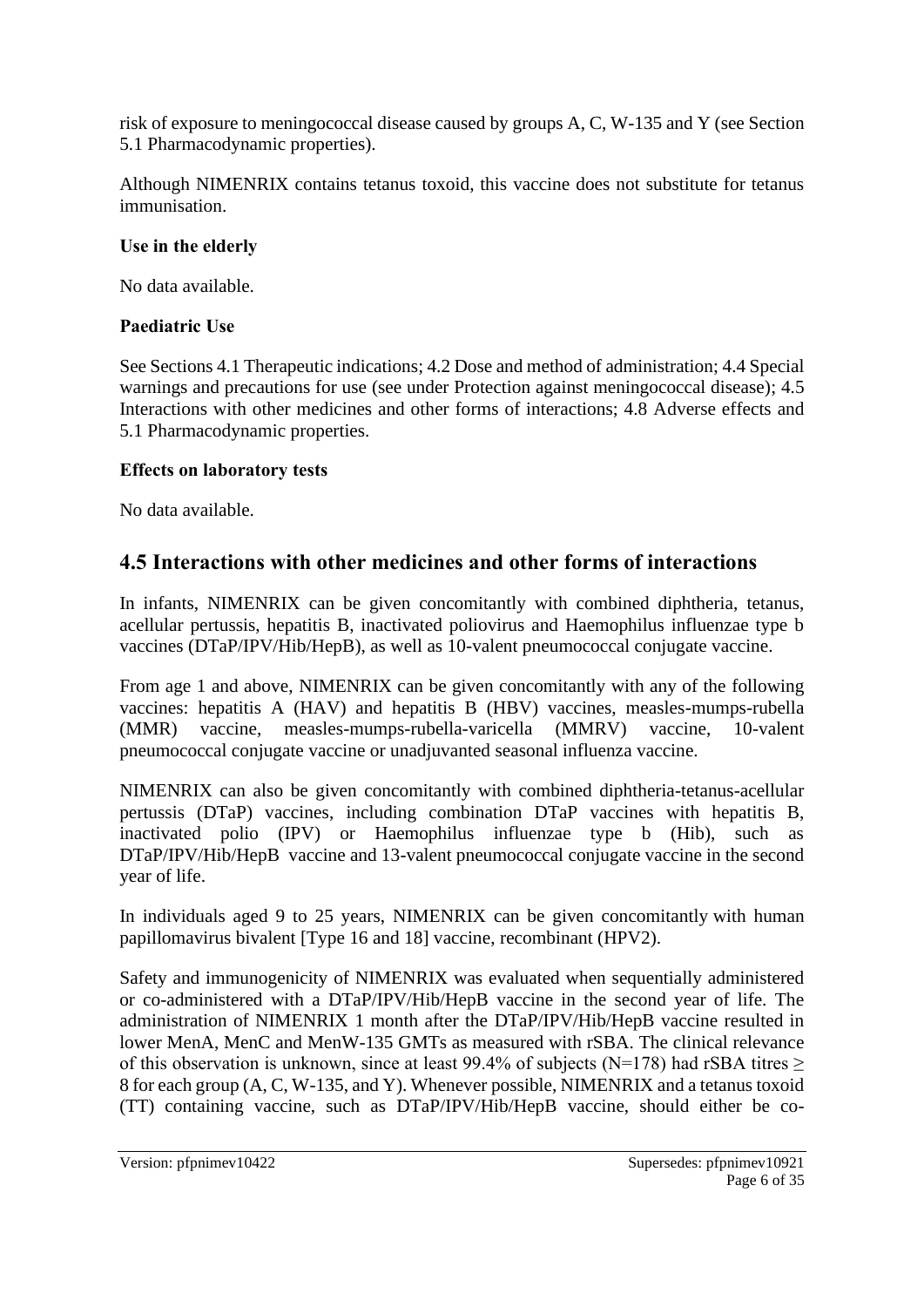administered or NIMENRIX should be administered at least 1 month before the TTcontaining vaccine.

One month after co-administration with a 10-valent pneumococcal conjugate vaccine, lower Geometric Mean antibody Concentrations (GMCs) and opsonophagocytic assay (OPA) antibody GMTs were observed for one pneumococcal serotype (18C conjugated to tetanus toxoid carrier protein). The clinical relevance of this observation is unknown. There was no impact of co-administration on the other nine pneumococcal serotypes.

One month after co-administration with a combined tetanus toxoid, reduced diphtheria toxoid and acellular pertussis vaccine, adsorbed (Tdap) in subjects aged 11 to 25 years, lower GMCs were observed to each pertussis antigen (pertussis toxoid[PT], filamentous haemagglutinin [FHA] and pertactin [PRN]). More than 98% of subjects had anti-PT, FHA or PRN concentrations above the assay cut-off thresholds. The clinical relevance of these observations is unknown. There was no impact of co-administration on immune responses to NIMENRIX or the tetanus or diphtheria antigens included in Tdap.

If NIMENRIX is to be given at the same time as another injectable vaccine, the vaccines should always be administered at different injection sites.

As with other vaccines, it may be expected that in patients receiving immunosuppressive treatment an adequate response may not be elicited.

### **4.6 Fertility, pregnancy and lactation**

#### **Effects on fertility**

Animal studies with NIMENRIX do not indicate direct or indirect harmful effects with respect to fertility (see Section 5.3 Preclinical safety data).

#### **Use in pregnancy - Pregnancy Category B2**

There is limited experience with use of NIMENRIX in pregnant women.

Animal studies with NIMENRIX do not indicate direct or indirect harmful effects with respect to pregnancy, embryo/foetal development, parturition or post-natal development (see Section 5.3 Preclinical safety data).

NIMENRIX should be used during pregnancy only when clearly needed, and the possible advantages outweigh the potential risks for the foetus.

#### **Use in lactation**

The safety of NIMENRIX when administered to breastfeeding women has not been evaluated. It is unknown whether NIMENRIX is excreted in human breast milk.

NIMENRIX should only be used during breast-feeding when the possible advantages outweigh the potential risks.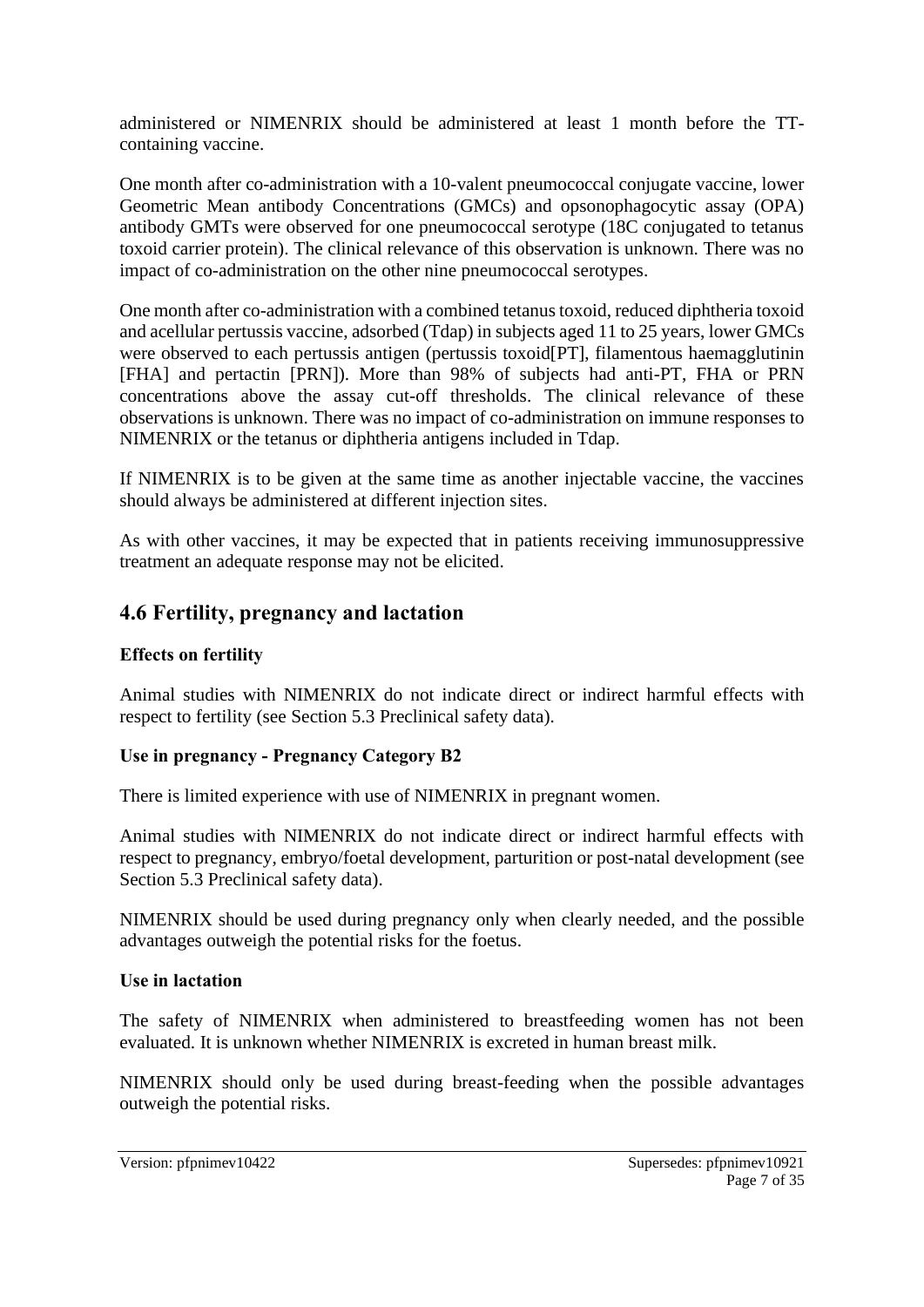# **4.7 Effects on ability to drive and use machines**

No studies on the effects of NIMENRIX on the ability to drive and use machines have been performed.

# **4.8 Adverse effects (undesirable effects)**

### **Clinical trial data**

The safety of NIMENRIX presented in the table below is based on two clinical study datasets as follows:

- A pooled analysis of data from 9,621 subjects administered a single dose of NIMENRIX. This total included 3,079 toddlers (12 months to 23 months), 909 children between 2 and 5 years of age, 990 children between 6 and 10 years of age, 2,317 adolescents (11 to 17 years) and 2,326 adults (18 to 55 years). In a separate study a single dose of NIMENRIX was administered to 274 individuals aged 56 years and older.
- Data from a study in infants aged 6 to 12 weeks at the time of the first dose (Study MenACWY-TT-083), 1,052 subjects received at least one dose of a primary series of 2 or 3 doses of NIMENRIX and 1,008 received a booster dose at approximately 12 months of age.

#### *Local and general adverse reactions*

In all age groups, the local adverse reactions of pain, redness and swelling at the injection site were reported at a very common frequency after vaccination.

In the infant and toddler groups, the general adverse reactions of drowsiness, fever, irritability/fussiness and loss of appetite were reported at a very common frequency after vaccination.

In an additional clinical study of age matched subjects who were either healthy or at increased risk of meningococcal disease due to anatomical or functional asplenia (such as sickle cell disease), the safety profile of NIMENRIX in at-risk children and adolescents was generally similar to that observed in the non-asplenic population (see 5.1 Pharmacodynamic properties).

In a separate infant study, 554 infants were primed with 1 or 3 doses of NIMENRIX and 508 received booster doses in the second year of life. Local and general adverse reactions in this study were similar in frequency to the larger infant study.

In the 12-14 months age group who received 2 doses of NIMENRIX given 2 months apart, the first and second doses were associated with similar local and systemic reactogenicity.

The 2–5 year group reported general adverse reactions at a frequency ranging from common (irritability, loss of appetite and fever) to very common (drowsiness).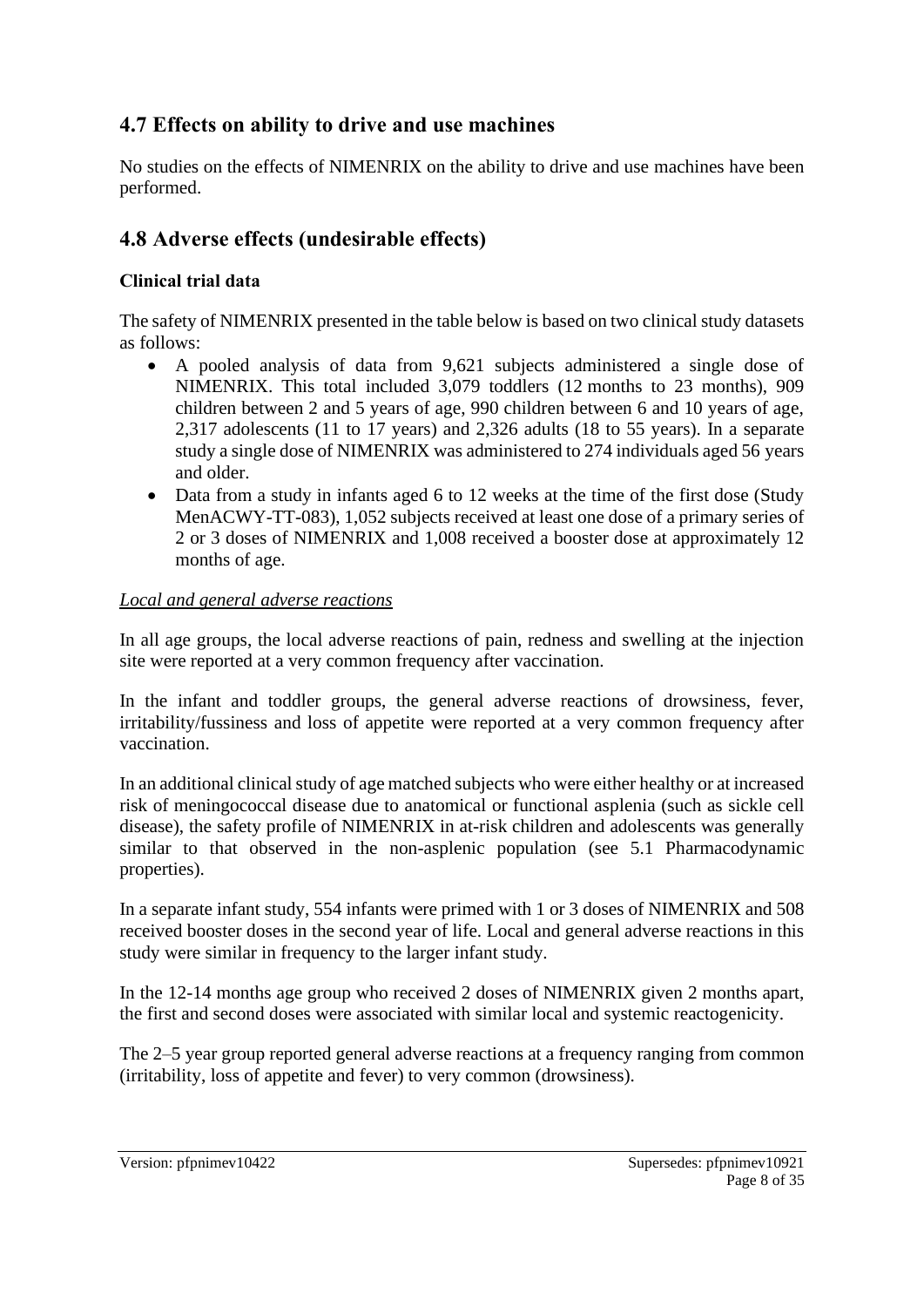In the 6-10, 11-17 and  $\geq 18$  years age groups, the general adverse reactions were reported at a frequency ranging from common (gastrointestinal symptoms and fever) to very common (headache and fatigue).

In a clinical study of 11 to 25 year old subjects co-administered NIMENRIX and Tdap or given the vaccines separately, the local reactions (injection site pain, redness, and swelling) and general reactions (fatigue and headache) occurred at a similar frequency in both groups and in the subjects in the pooled analysis (very common). The general reactions gastrointestinal events (nausea, vomiting, diarrhoea, abdominal pain) occurred more frequently (very common) and fever occurred less frequently (common) compared to subjects in the pooled analysis, but occurred at a similar frequency in subjects coadministered the vaccines and subjects given the vaccines separately in the study.

In a clinical study of female subjects 9 to 25 years old, the local reactions (pain, redness, and swelling at the NIMENRIX injection site) and general reactions (headache, fever, and fatigue) occurred at a similar frequency in subjects co-administered NIMENRIX, Tdap and HPV2 and in subjects given NIMENRIX alone, as they did in subjects in the pooled analysis (very common). The general reactions gastrointestinal events (nausea, vomiting, diarrhoea, abdominal pain) and myalgia occurred at a similar frequency in the 2 groups but more frequently than in the pooled analysis (very common), as did the general reaction rash (common).

The local and general adverse reaction profile of a booster dose of NIMENRIX given to subjects from 12 months of age after primary vaccination with NIMENRIX or other conjugated or plain polysaccharide meningococcal vaccines, was similar to the local and general adverse reaction profile observed after primary vaccination with NIMENRIX, except gastrointestinal symptoms (including diarrhoea, vomiting, and nausea) which ranged from common to very common among subjects 6 years of age and older (versus common after primary vaccination).

#### Tabulated list of Adverse reactions

Adverse reactions reported are listed according to the following frequency:

| Very common | >1/10                                                   |
|-------------|---------------------------------------------------------|
| Common      | $>1/100$ to $< 1/10$                                    |
| Uncommon    | $\geq$ 1/1,000 to < 1/100                               |
| Rare        | $\geq$ 1/10,000 to < 1/1,000                            |
| Very rare   | < 1/10,000                                              |
|             | Not known (cannot be estimated from the available data) |

#### **Table 1: Tabulated summary of adverse reactions by system organ class**

| <b>System Organ Class</b> | <b>Frequency</b>        | <b>Adverse reactions</b> |
|---------------------------|-------------------------|--------------------------|
| Metabolism<br>and         | nutrition   Very common | Appetite lost            |
| disorders                 |                         |                          |
| Psychiatric disorders     | Very common             | Irritability             |
|                           | Uncommon                | Insomnia                 |
|                           |                         | Crying                   |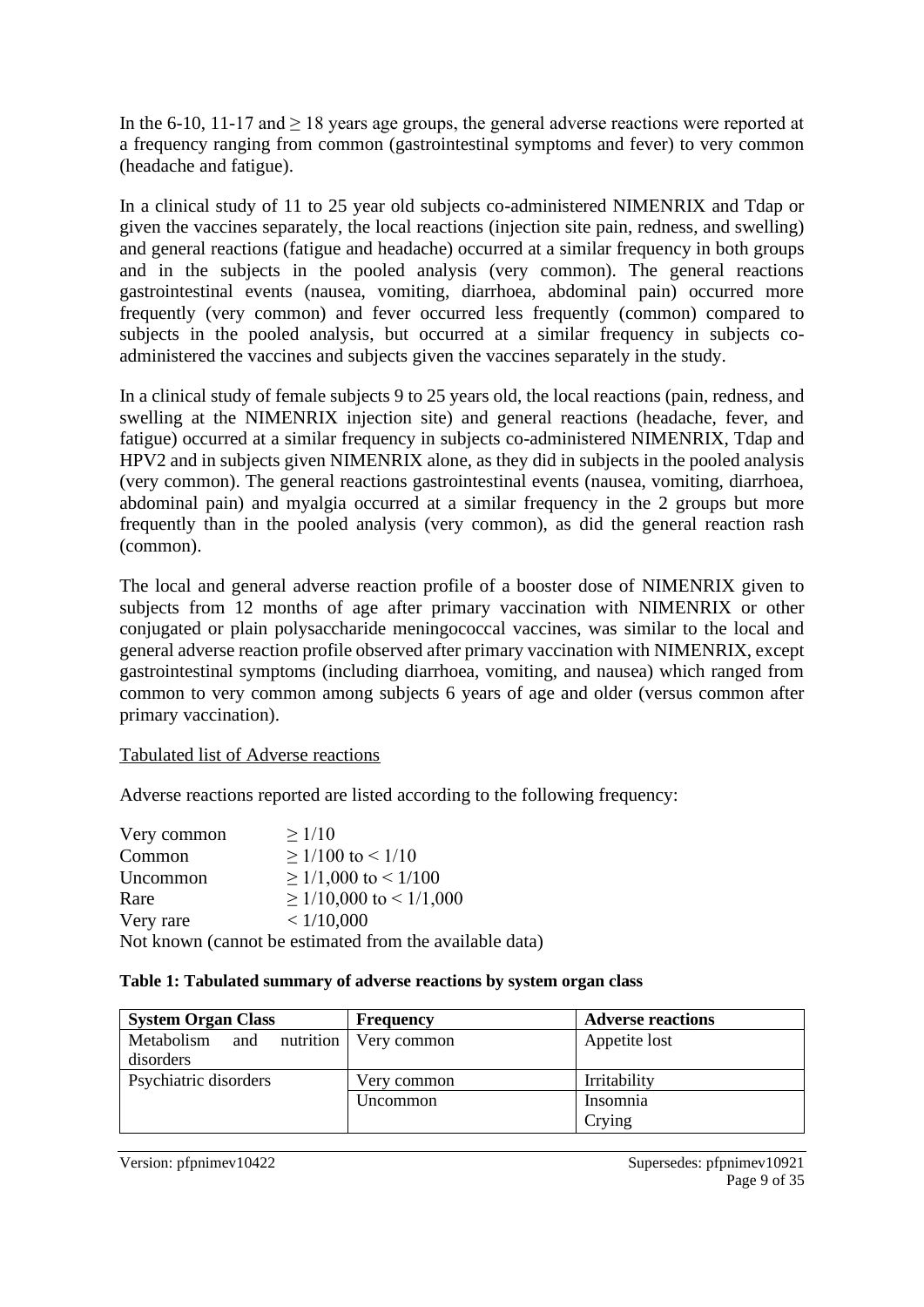| Nervous system disorders       | Very common  | Drowsiness<br>Headache         |
|--------------------------------|--------------|--------------------------------|
|                                | Uncommon     | Hypoaesthesia                  |
|                                |              | <b>Dizziness</b>               |
|                                |              |                                |
| Gastrointestinal disorders     | Common       | Diarrhoea                      |
|                                |              | Vomiting                       |
|                                |              | Nausea*                        |
| Skin and subcutaneous tissue   | Uncommon     | Rash**                         |
| disorders                      |              | Urticaria                      |
|                                |              | Pruritus                       |
| Musculoskeletal<br>and         | Uncommon     | Myalgia                        |
| connective tissue disorders    |              | Pain in extremity              |
| disorders<br>General<br>and    | Very common  | Fever                          |
| administration site conditions |              | Swelling                       |
|                                |              | Pain at injection site         |
|                                |              | Redness at injection site      |
|                                |              | Fatigue                        |
|                                | Common       | Injection site haematoma*      |
|                                | Uncommon     | Malaise                        |
|                                |              | Injection site induration      |
|                                |              | Injection site pruritus        |
|                                |              | Injection site warmth          |
|                                |              | Injection site anaesthesia     |
|                                | Not known*** | Extensive limb swelling at the |
|                                |              | injection site, frequently     |
|                                |              | associated with erythema,      |
|                                |              | sometimes involving the        |
|                                |              | adjacent joint or swelling of  |
|                                |              | the entire injected limb       |

\*Nausea and injection site haematoma occurred at a frequency of Uncommon in infants

\*\*Rash occurred at a frequency of Common in infants

The adverse reactions headache, hypoaesthesia, dizziness, pruritus, myalgia, pain in extremity and fatigue were not reported in the infant clinical study.

\*\*\*ADR identified post-marketing

#### **Reporting suspected adverse effects**

Reporting suspected adverse reactions after registration of the medicinal product is important. It allows continued monitoring of the benefit-risk balance of the medicinal product. Healthcare professionals are asked to report any suspected adverse reactions at http://www.tga.gov.au/reporting-problems.

### **4.9 Overdose**

No cases of overdose have been reported.

For information on the management of overdose, contact the Poison Information Centre on 131126 (Australia).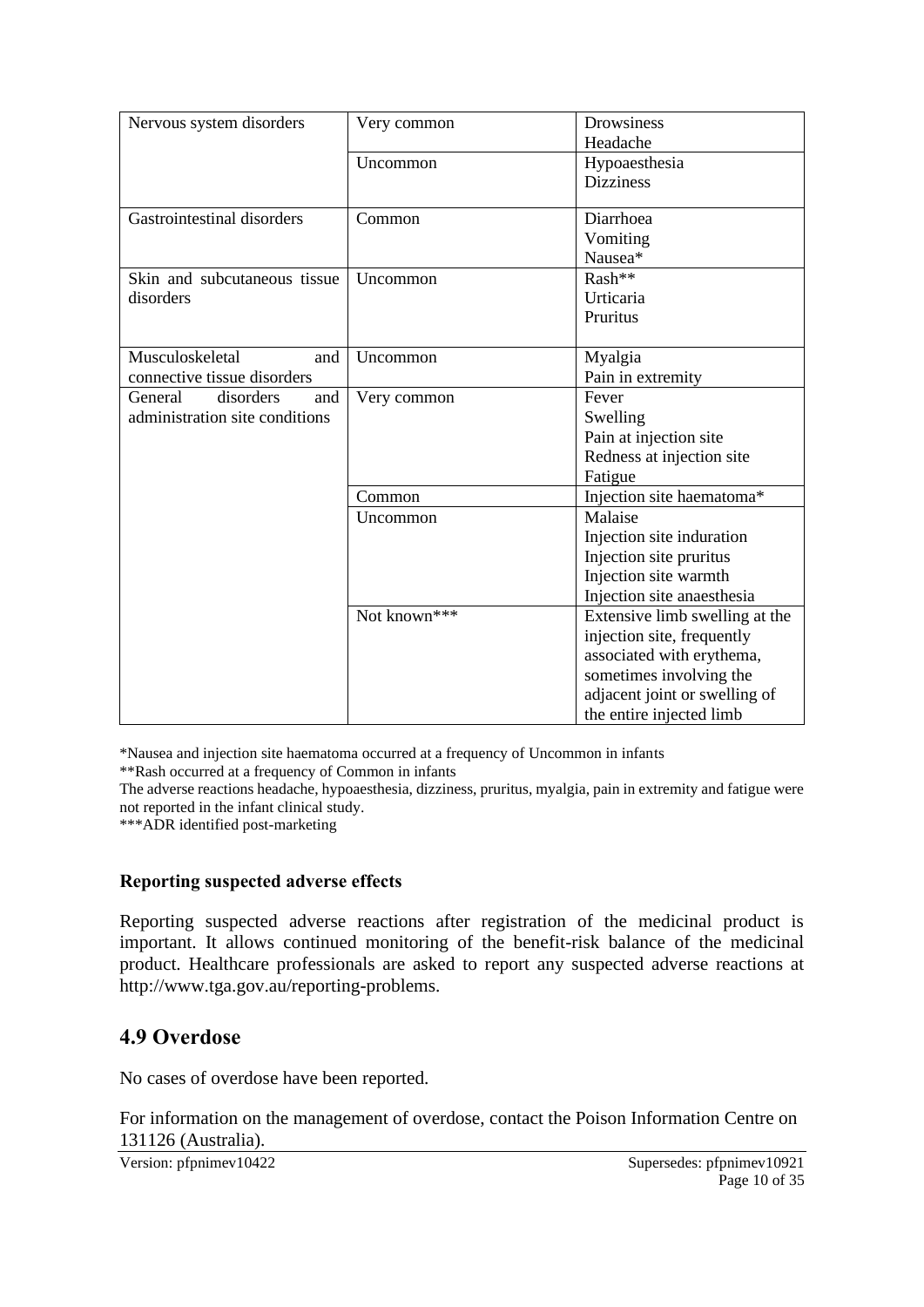### **5 PHARMACOLOGICAL PROPERTIES**

### **5.1 Pharmacodynamic properties**

#### **Mechanism of action**

Anti-capsular meningococcal antibodies protect against meningococcal disease via complement mediated bactericidal activity. NIMENRIX induces the production of bactericidal antibodies against capsular polysaccharides of *Neisseria meningitidis* groups A, C, W-135 and Y when measured by serum bactericidal antibody assays (SBA) using either rSBA or human complement (hSBA). By conjugating capsular polysaccharide to a protein carrier that contains T-cell epitopes, meningococcal conjugate vaccines like NIMENRIX change the nature of the immune response to capsular polysaccharide from T-cell independent to T-cell dependent.

#### **Clinical trials**

#### Immunogenicity in infants

Two clinical studies have been conducted in infants, MenACWY-TT-083 and MenACWY-TT-087. In Study MenACWY-TT-083, the immunogenicity of a 2-dose primary vaccination schedule administered at 2 and 4 months of age was evaluated. Routinely used infant vaccines DTaP/IPV/Hib/HepB and a 10-valent pneumococcal vaccine were co-administered. For group C, rSBA and hSBA titres elicited by NIMENRIX were compared to a 2-dose priming with licensed monovalent meningococcal conjugate group C vaccines, MenC-CRM and MenC-TT vaccines. NIMENRIX elicited rSBA and hSBA titres against the four meningococcal groups. The response against group C was non-inferior to the one elicited by the licensed MenC-CRM and MenC-TT vaccines in terms of the percentage of subjects with rSBA titres ≥8 at 1 month after the second dose.

For subjects initially vaccinated in infancy with NIMENRIX at 2 and 4 months of age and receiving a NIMENRIX booster dose at 12 months of age, the increase in rSBA and hSBA titres 1 month post-booster dose ranged between 15 and 80-fold for all groups (Study MenACWY-TT-083) and more than 99.0% of all infants achieved post-booster titres above 8 for both assays. The observed booster response for group C was similar to that observed in subjects primed and boosted with a monovalent MenC conjugate vaccine (TT or CRM conjugated). Results are shown in Table 2.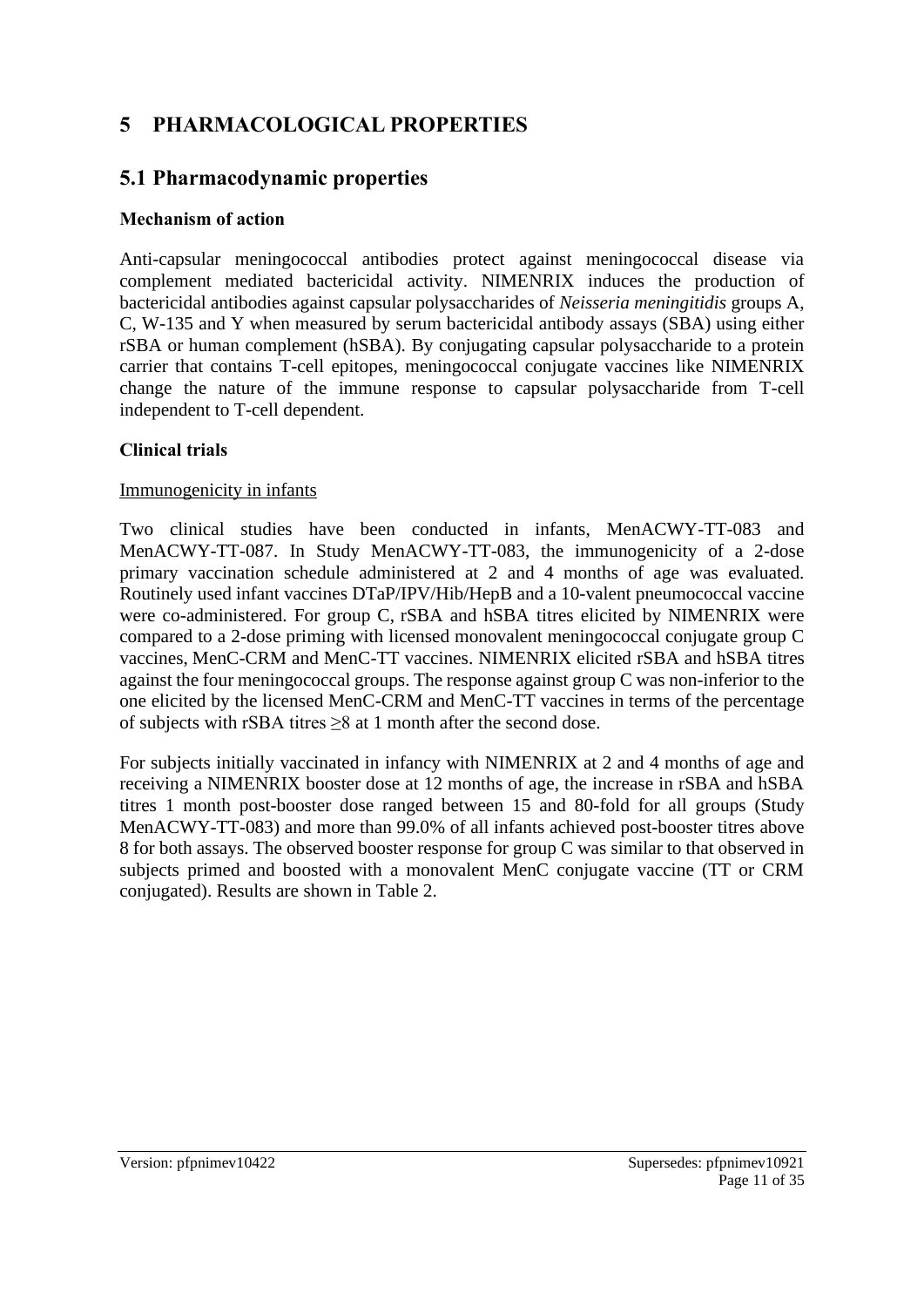**Table 2: rSBA and hSBA titres following two doses of NIMENRIX (or MenC-CRM or MenC-TT) given 2 months apart with the first dose administered to infants 6-12 weeks of age and following a booster at 12 months of age (Study MenACWY-TT-083)**

| <b>Menin</b><br>gococc | <b>Vaccine</b>      | <b>Time</b><br>point        |           | rSBA*                               |                                   |           | hSBA**                          |                                   |  |  |
|------------------------|---------------------|-----------------------------|-----------|-------------------------------------|-----------------------------------|-----------|---------------------------------|-----------------------------------|--|--|
| al<br>group            | group               |                             | ${\bf N}$ | $\geq 8$<br>$(95\% \text{ CI})$     | <b>GMT</b><br>$(95\% \text{ CI})$ | ${\bf N}$ | $\geq 8$<br>$(95\% \text{ CI})$ | <b>GMT</b><br>$(95\% \text{ CI})$ |  |  |
| A                      | <b>NIMENRIX</b>     | Post dose<br>$\mathfrak{D}$ | 456       | 97.4%<br>(95.4;<br>98.6)            | 203<br>(182; 227)                 | 202       | 96.5%<br>(93.0; 98.6)           | 157<br>(131; 188)                 |  |  |
|                        | <b>NIMENRIX</b>     | <b>Booster</b><br>dose      | 462       | 99.6%<br>(98.4;<br>99.9             | 1561<br>(1412; 1725)              | 214       | 99.5%<br>(97.4;100)             | 1007<br>(836;1214)                |  |  |
|                        | <b>NIMENRIX</b>     | Post dose<br>2              | 456       | 98.7%<br>(97.2;<br>99.5)            | 612<br>(540; 693)                 | 218       | 98.6%<br>(96.0; 99.7)           | 1308<br>(1052; 1627)              |  |  |
|                        |                     | <b>Booster</b><br>dose      | 463       | 99.8%<br>(98.8;<br>100 <sup>o</sup> | 1177<br>(1059; 1308)              | 221       | 99.5%<br>(97.5; 100)            | 4992<br>(4086; 6100)              |  |  |
| $\mathbf C$            | MenC-CRM<br>vaccine | Post dose<br>2              | 455       | 99.6%<br>(98.4;<br>99.9)            | 958<br>(850; 1079)                | 202       | 100%<br>(98.2; 100)             | 3188<br>(2646; 3841)              |  |  |
|                        |                     | <b>Booster</b><br>dose      | 446       | 98.4%<br>(96.8;<br>99.4)            | 1051<br>(920; 1201)               | 216       | 100%<br>(98.3; 100)             | 5438.2<br>(4412; 6702)            |  |  |
|                        | MenC-TT             | Post dose<br>$\overline{2}$ | 457       | 100%<br>(99.2;<br>100)              | 1188<br>(1080; 1307)              | 226       | 100%<br>(98.4; 100)             | 2626<br>(2219; 3109)              |  |  |
|                        | vaccine             | <b>Booster</b><br>dose      | 459       | 100%<br>(99.2;<br>100)              | 1960.2<br>(1776; 2163)            | 219       | 100%<br>(98.3; 100)             | 5542<br>(4765; 6446)              |  |  |
| W-135                  | <b>NIMENRIX</b>     | Post dose<br>2              | 455       | 99.1%<br>(97.8;<br>99.8)            | 1605<br>(1383; 1862)              | 217       | 100%<br>(98.3; 100)             | 753<br>(644; 882)                 |  |  |
|                        |                     | <b>Booster</b><br>dose      | 462       | 99.8%<br>(98.8;<br>100)             | 2777.2<br>(2485; 3104)            | 218       | 100%<br>(98.3; 100)             | 5122.7<br>(4504; 5826)            |  |  |
|                        |                     | Post dose<br>2              | 456       | 98.2%<br>(96.6;<br>99.2)            | 483<br>(419; 558)                 | 214       | 97.7%<br>(94.6; 99.2)           | 328<br>(276; 390)                 |  |  |
| $\mathbf Y$            | <b>NIMENRIX</b>     | <b>Booster</b><br>dose      | 462       | 99.4%<br>(99.1;<br>99.9)            | 881.3<br>(788; 986)               | 217       | 100%<br>(98.3; 100)             | 2954<br>(2498; 3493)              |  |  |

The analysis of immunogenicity was conducted on the primary according-to-protocol (ATP) cohort

\*rSBA analysis performed at Public Health England (PHE) laboratories in UK

\*\*hSBA analysis performed at GSK laboratories

In MenACWY-TT-087, infants received either a single primary dose at 6 months followed by a booster dose at 15-18 months or three primary doses at 2, 4, and 6 months followed by a booster dose at 15-18 months. All subjects also received DTPa-IPV/Hib and 10-valent pneumococcal conjugate vaccines at all time points. A single primary dose administered at 6 months of age elicited robust rSBA responses to groups A, C, W-135 and Y, as measured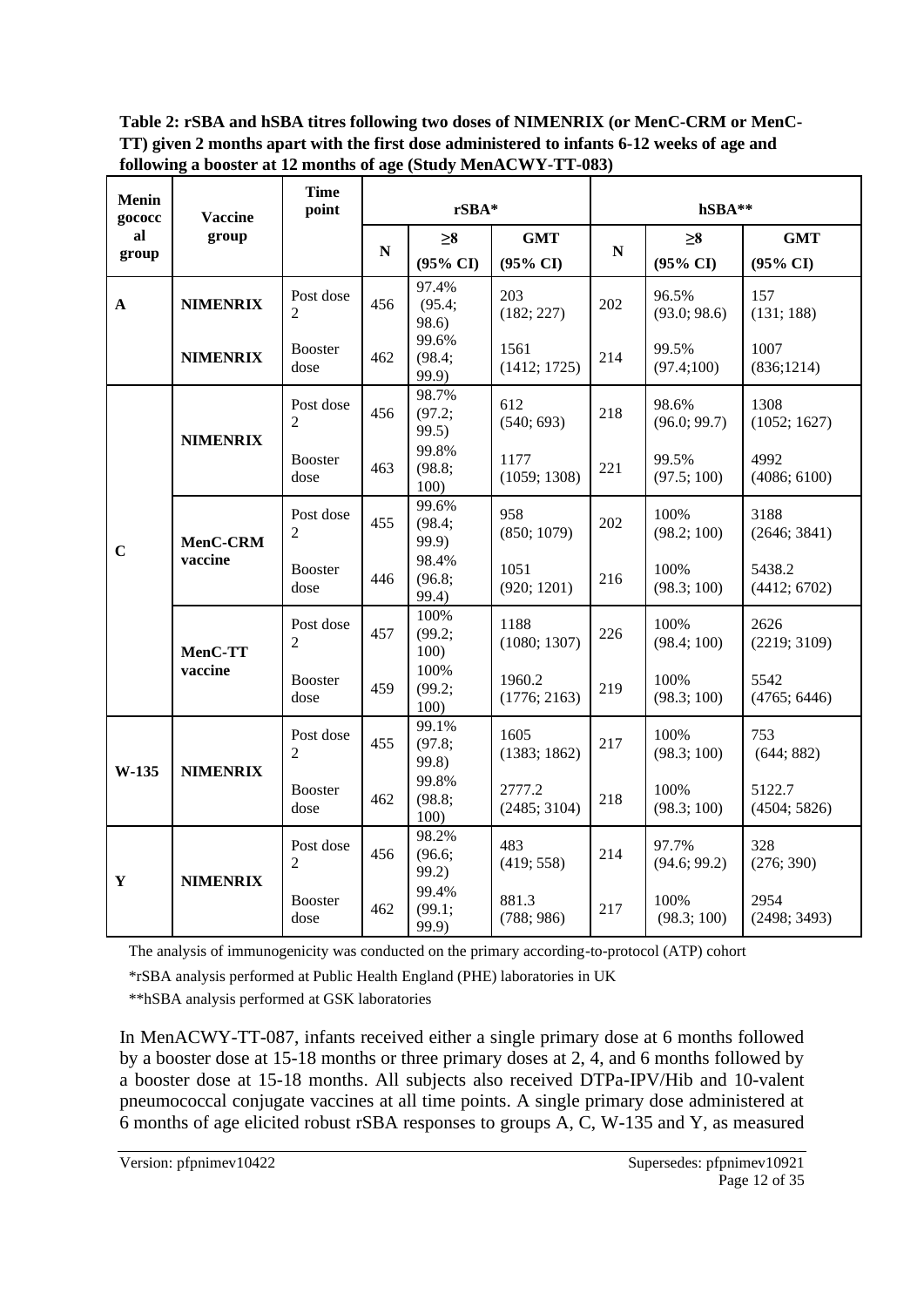by the percentage of subjects with rSBA titres  $\geq 8$ , that were comparable to responses after the last dose of a three-dose primary series. A booster dose produced robust responses, comparable between the two dosing groups, against all four meningococcal groups (Table 3).

| Meningo-        |                                       |           | $rSBA*$                         |                                   |           | hSBA**                          |                                   |  |  |
|-----------------|---------------------------------------|-----------|---------------------------------|-----------------------------------|-----------|---------------------------------|-----------------------------------|--|--|
| coccal<br>Group |                                       | ${\bf N}$ | $\geq 8$<br>$(95\% \text{ CI})$ | <b>GMT</b><br>$(95\% \text{ CI})$ | ${\bf N}$ | $\geq 8$<br>$(95\% \text{ CI})$ | <b>GMT</b><br>$(95\% \text{ CI})$ |  |  |
|                 | Post dose<br>$1^{(1)}$                | 163       | 98.8%<br>(95.6; 99.9)           | 1332.9<br>(1035.2;<br>1716.2)     | 59        | 98.3%<br>(90.9; 100)            | 270.5<br>(205.9; 355.4)           |  |  |
| $\mathbf A$     | Pre<br><b>Booster</b>                 | 131       | 81.7%<br>(74.0; 87.9)           | 125.3<br>(84.4; 186.1)            | 71        | 66.2%<br>(54.0; 77.0)           | 20.8<br>(13.5; 32.2)              |  |  |
|                 | Post<br>booster <sup>(1)</sup>        | 139       | 99.3%<br>(96.1; 100)            | 2762.3<br>(2310.3;<br>3302.8)     | 83        | 100%<br>(95.7; 100)             | 1415.6<br>(1140.2; 1757.5)        |  |  |
|                 | Post dose<br>$1^{(1)}$                | 163       | 99.4%<br>(96.6; 100)            | 591.6<br>(482.3; 725.8)           | 66        | 100%<br>(94.6;100)              | 523.1<br>(381.5; 717.3)           |  |  |
| $\mathbf C$     | Pre<br><b>Booster</b>                 | 131       | 65.6%<br>(56.9; 73.7)           | 27.4<br>(20.6; 36.6)              | 78        | 96.2%<br>(89.2; 99.2)           | 150.8<br>(108.5; 209.5)           |  |  |
|                 | Post<br>booster <sup>(1)</sup>        | 139       | 99.3%<br>(96.1; 100)            | 2525.2<br>(2102.1;<br>3033.3)     | 92        | 100%<br>(96.1; 100)             | 13360.1<br>(10952.9; 16296.4)     |  |  |
|                 | Post dose<br>$1^{(1)}$                | 163       | 93.9%<br>(89.0; 97.0)           | 1255.9<br>(917.0; 1720.0)         | 47        | 87.2%<br>(74.3; 95.2)           | 136.5<br>(78.4; 237.6)            |  |  |
| W               | Pre<br><b>Booster</b>                 | 131       | 77.9%<br>(69.8; 84.6)           | 63.3<br>(45.6; 87.9)              | 53        | 100%<br>(93.3; 100)             | 428.6<br>(328.4; 559.2)           |  |  |
|                 | Post<br>booster <sup>(1)</sup>        | 139       | 100%<br>(97.4; 100)             | 3144.7<br>(2636.9;<br>3750.4)     | 59        | 100%<br>(93.9; 100)             | 9015.6<br>(7045.2; 11537.1)       |  |  |
|                 | Post dose<br>$1^{(1)}$                | 163       | 98.8%<br>(95.6; 99.9)           | 1469.9<br>(1186.5;<br>1821.0)     | 52        | 92.3%<br>(81.5; 97.9)           | 194.8<br>(117.6; 322.9)           |  |  |
| Y               | Pre<br><b>Booster</b>                 | 131       | 88.5%<br>(81.8; 93.4)           | 106.4<br>(76.4; 148.1)            | 61        | 98.4%<br>(91.2; 100)            | 389.2<br>(292.3; 518.1)           |  |  |
|                 | <b>Post</b><br>booster <sup>(1)</sup> | 139       | 100%<br>(97.4; 100)             | 2748.6<br>(2301.4;<br>3282.6)     | 69        | 100%<br>(94.8; 100)             | 5977.6<br>(4746.8; 7527.6)        |  |  |

**Table 3: Bactericidal antibody responses (rSBA\*) and (hSBA\*\*) in infants after one dose at 6 months of age and after a booster dose at 15-18 months of age (Study MenACWY-TT-087)**

The analysis of immunogenicity was conducted on the primary according-to-protocol (ATP) cohort for immunogenicity.

\*rSBA testing performed at Public Health England (PHE) laboratories in UK

\*\*hSBA tested at Neomed, Laval, Canada

(1) blood sampling performed 1 month post vaccination

Serum bactericidal activity was also measured using hSBA as a secondary endpoint. Although similar responses to groups A and C were observed with both dosing schedules, a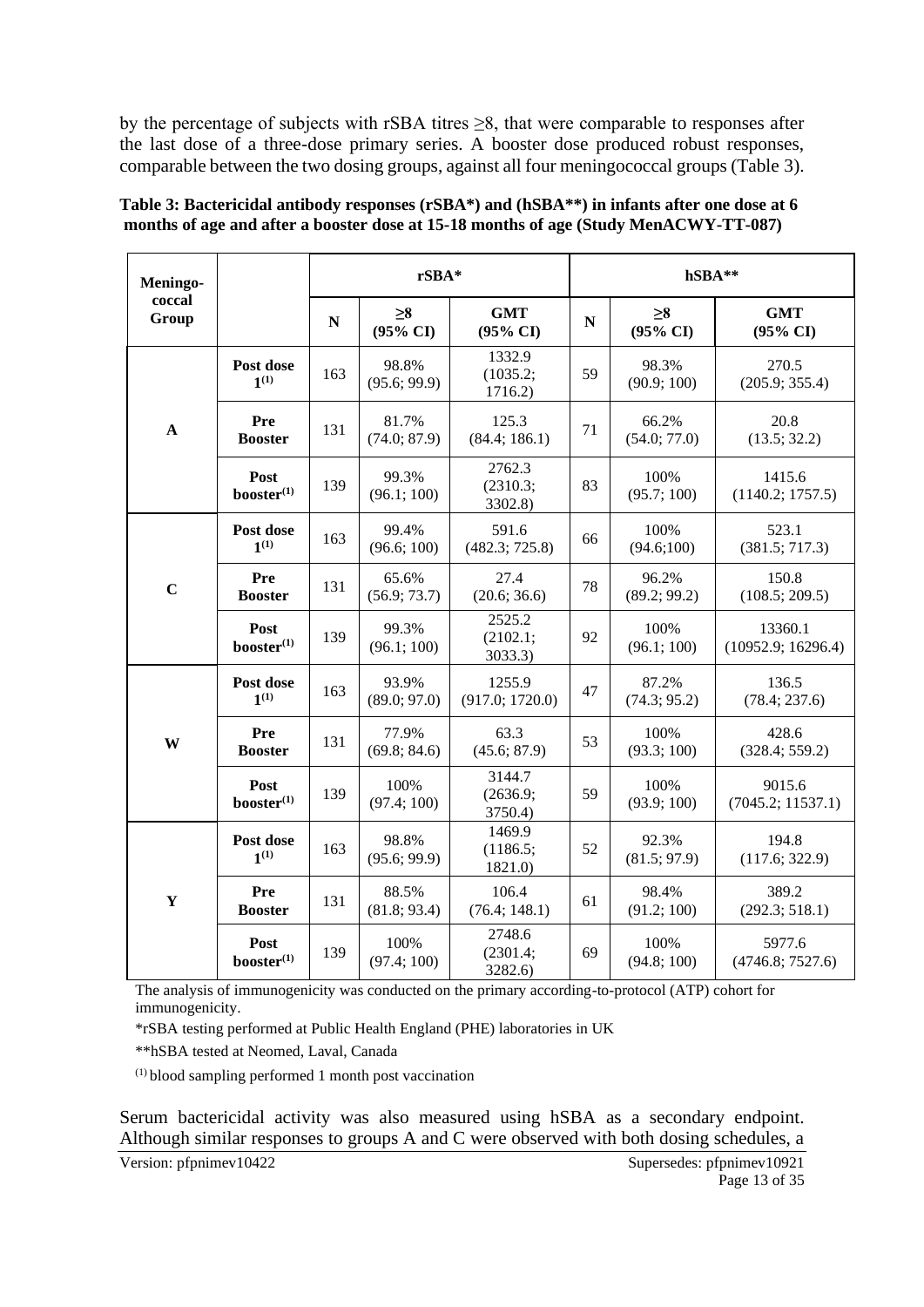single primary dose in infants at 6 months was associated with lower hSBA responses to groups W-135 and Y as measured by the percentage of subjects with hSBA titres  $\geq 8$  [87.2% (95% CI: 74.3, 95.2) and 92.3% (95% CI: 81.5, 97.9), respectively] compared with three primary doses at 2, 4, and 6 months of age [100% (95% CI: 96.6, 100) and 100% (95% CI: 97.1, 100), respectively] (see Section 4.4 Special warnings and precautions for use ). After a booster dose, the hSBA titres to all four serogroups were comparable between the two dosing schedules.

#### Immunogenicity in toddlers aged 12-23 months

In clinical studies MenACWY-TT-039 and MenACWY-TT-040, the immune response to vaccination with one dose of NIMENRIX or a licensed meningococcal  $C\text{-}CRM_{197}$  conjugate (MenC-CRM) vaccine was evaluated.

NIMENRIX elicited SBA titres against the four meningococcal groups, with group C rSBA titres that were comparable to those elicited by a licensed MenC-CRM vaccine in terms of the percentage of subjects with rSBA titres  $\geq 8$ . In Study MenACWY-TT-039, hSBA was also measured as a secondary endpoint. Results are shown in Table 4.

| <b>Menin</b> |                                |           |                        | Study MenACWY-TT-039(1)  | Study MenACWY-TT-040 <sup>(2)</sup> |                        |                                     |     |                        |                          |
|--------------|--------------------------------|-----------|------------------------|--------------------------|-------------------------------------|------------------------|-------------------------------------|-----|------------------------|--------------------------|
| gococc       | <b>Vaccine</b>                 | $rSBA^*$  |                        |                          |                                     | $hSBA*$                |                                     |     | $rSBA^*$               |                          |
| al<br>group  | Group                          | ${\bf N}$ | $\geq 8$<br>$(95\%CI)$ | <b>GMT</b><br>$(95\%CI)$ | $\mathbf N$                         | $\geq 8$<br>$(95\%CI)$ | <b>GMT</b><br>$(95\%C)$<br>$\bf{I}$ | N   | $\geq 8$<br>$(95\%CI)$ | <b>GMT</b><br>$(95\%CI)$ |
| $\mathbf{A}$ | <b>NIMENRIX</b>                | 354       | 99.7%<br>(98.4; 100)   | 2205<br>(2008; 2422)     | 338                                 | 77.2%<br>(72.4; 81.6)  | 19.0<br>(16.4;<br>22.1)             | 183 | 98.4%<br>(95.3; 99.7)  | 3170<br>(2577; 3899)     |
|              | <b>NIMENRIX</b>                | 354       | 99.7%<br>(98.4; 100)   | 478<br>(437; 522)        | 341                                 | 98.5%<br>(96.6; 99.5)  | 196<br>(175;<br>219)                | 183 | 97.3%<br>(93.7; 99.1)  | 829<br>(672; 1021)       |
| $\mathbf C$  | MenC-<br><b>CRM</b><br>vaccine | 121       | 97.5%<br>(92.9; 99.5)  | 212<br>(170; 265)        | 116                                 | 81.9%<br>(73.7; 88.4)  | 40.3<br>(29.5;<br>55.1)             | 114 | 98.2%<br>(93.8; 99.8)  | 691<br>(521; 918)        |
| W-135        | <b>NIMENRIX</b>                | 354       | 100%<br>(99.0; 100)    | 2682<br>(2453; 2932)     | 336                                 | 87.5%<br>(83.5; 90.8)  | 48.9<br>(41.2;<br>58.0              | 186 | 98.4%<br>(95.4; 99.7)  | 4022<br>(3269; 4949)     |
| Y            | <b>NIMENRIX</b>                | 354       | 100%<br>(99.0; 100)    | 2729<br>(2473; 3013)     | 329                                 | 79.3%<br>(74.5; 83.6)  | 30.9<br>(25.8;<br>37.1)             | 185 | 97.3%<br>(93.8; 99.1)  | 3168<br>(2522; 3979)     |

**Table 4: SBA\* titres following a single dose of NIMENRIX (or MenC-CRM) in toddlers aged 12-23 months (Studies MenACWY-TT-039/040)**

The analysis of immunogenicity was conducted on the according-to-protocol (ATP) cohorts

 $(1)$  blood sampling performed 42 to 56 days post vaccination

(2) blood sampling performed 30 to 42 days post vaccination

\*SBA analyses performed at GSK laboratories

 $N =$  number of subjects with available results

 $GMT =$  geometric mean antibody titre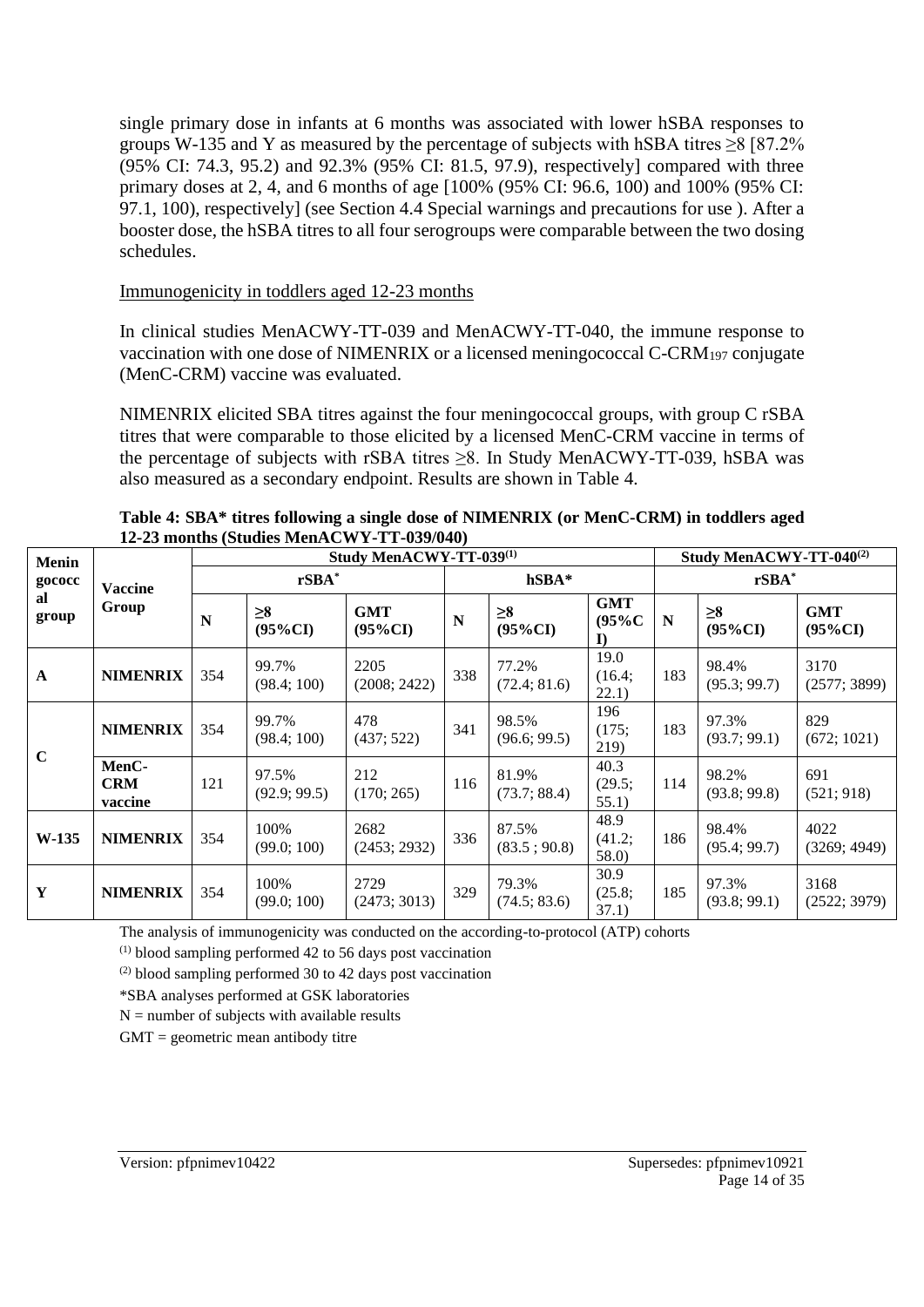In Study Men ACWY-TT-104, NIMENRIX elicited rSBA titres against all four meningococcal groups following one or two doses administered 2 months apart that were similar in terms of the percentage of subjects with rSBA titre  $\geq 8$  and GMT. Results are shown in Table 5.

| <b>Menin</b>           | <b>Nimen</b>         |                          | rSBA*     |                                 |                                   |           | hSBA**                          |                                   |  |
|------------------------|----------------------|--------------------------|-----------|---------------------------------|-----------------------------------|-----------|---------------------------------|-----------------------------------|--|
| go-<br>coccal<br>group | rix<br>dose<br>group | Time $point^{(1)}$       | ${\bf N}$ | $\geq 8$<br>$(95\% \text{ CI})$ | <b>GMT</b><br>$(95\% \text{ CI})$ | ${\bf N}$ | $\geq 8$<br>$(95\% \text{ CI})$ | <b>GMT</b><br>$(95\% \text{ CI})$ |  |
|                        | 1 dose               | 1 Month Post<br>dose 1   | 180       | 97.8%<br>(94.4; 99.4)           | 1437<br>(1118; 1847)              | 74        | 95.9%<br>(88.6; 99.2)           | 118<br>(86.8; 161)                |  |
|                        |                      | 1 Year<br>Post dose 1    | 167       | 63.5%<br>(55.7; 70.8)           | 62.7<br>(42.6; 92.2)              | 70        | 35.7%<br>(24.6; 48.1)           | 6.1<br>(4.1; 8.9)                 |  |
| $\mathbf{A}$           |                      | 1 Month Post<br>dose 1   | 158       | 96.8%<br>(92.8; 99.0)           | 1275<br>(970; 1675)               | 66        | 97.0%<br>(89.5; 99.6)           | 133<br>(98.1; 180)                |  |
|                        | 2 doses              | 1 Month Post<br>dose 2   | 150       | 98.0%<br>(94.3; 99.6)           | 1176<br>(922; 1501)               | 66        | 97.0%<br>(89.5; 99.6)           | 171<br>(126; 230)                 |  |
|                        |                      | 1 Year<br>Post dose 2    | 143       | 70.6%<br>(62.4; 77.9)           | 76.6<br>(50.7; 116)               | 62        | 35.5%<br>(23.7; 48.7)           | 6.4<br>(4.2; 10.0)                |  |
|                        | 1 dose               | 1 Month Post<br>dose 1   | 179       | 95.0%<br>(90.7; 97.7)           | 452<br>(345.6; 591.9)             | 78        | 98.7%<br>(93.1; 100)            | 152<br>(105; 220)                 |  |
|                        |                      | 1 Year<br>Post dose 1    | 167       | 49.1%<br>(41.3; 56.9)           | 16.2<br>(12.4; 21.1)              | 71        | 80.3%<br>(69.1; 88.8)           | 35.2<br>(22.5; 55.2)              |  |
| $\mathbf C$            |                      | 1 Month Post<br>dose 1   | 157       | 95.5%<br>(91.0; 98.2)           | 369<br>(281; 486)                 | 70        | 95.7%<br>(88.0; 99.1)           | 161<br>(110; 236)                 |  |
|                        | 2 doses              | 1 Month Post<br>$dose$ 2 | 150       | 98.7%<br>(95.3; 99.8)           | 639<br>(522; 783)                 | 69        | 100%<br>(94.8; 100)             | 1753<br>(1278; 2404)              |  |
|                        |                      | 1 Year<br>Post dose 2    | 143       | 55.2%<br>(46.7; 63.6)           | 21.2<br>(15.6; 28.9)              | 63        | 90.5%<br>(80.4; 96.4)           | 73.4<br>(47.5; 113.4)             |  |
| W-135                  | 1 dose               | 1 Month Post<br>dose 1   | 180       | 95.0%<br>(90.8; 97.7)           | 2120<br>(1601; 2808)              | 72        | 62.5%<br>(50.3; 73.6)           | 27.5<br>(16.1; 46.8)              |  |
|                        |                      | 1 Year<br>Post dose 1    | 167       | 65.3%<br>(57.5; 72.5)           | 57.2<br>(39.9; 82.0)              | 72        | 95.8%<br>(88.3; 99.1)           | 209<br>(150; 291)                 |  |
|                        |                      | 1 Month Post<br>dose 1   | 158       | 94.9%<br>(90.3; 97.8)           | 2030<br>(1511; 2728)              | 61        | 68.9%<br>(55.7; 80.1)           | 26.2<br>(16.0; 43.0)              |  |
| W-135                  | 2 doses              | 1 Month Post<br>dose 2   | 150       | 100%<br>(97.6; 100)             | 3533<br>(2914; 4283)              | 70        | 97.1%<br>(90.1; 99.7)           | 757<br>(550; 1041)                |  |
|                        |                      | 1 Year<br>Post dose 2    | 143       | 77.6%<br>(69.9; 84.2)           | 123<br>(82.7; 183)                | 65        | 98.5%<br>(91.7; 100.0)          | 233<br>(168; 321)                 |  |
|                        | 1 dose               | 1 Month Post<br>dose 1   | 180       | 92.8%<br>(88.0; 96.1)           | 952<br>(705; 1285)                | 71        | 67.6%<br>(55.5; 78.20)          | 41.2<br>(23.7; 71.5)              |  |
| $\mathbf Y$            |                      | 1 Year<br>Post dose 1    | 167       | 73.1%<br>(65.7; 79.6)           | 76.8<br>(54.2; 109)               | 62        | 91.9%<br>(82.2; 97.3)           | 144<br>(97.2; 215)                |  |
|                        | 2 doses              | 1 Month Post<br>dose 1   | 157       | 93.6%<br>(88.6; 96.9)           | 933<br>(692; 1258)                | 56        | 64.3%<br>(50.4; 76.6)           | 31.9<br>(17.6; 57.9)              |  |
|                        |                      | 1 Month Post<br>dose 2   | 150       | 99.3%<br>(96.3; 100)            | 1134<br>(945; 1360.5)             | 64        | 95.3%<br>(86.9; 99.0)           | 513<br>(339; 775)                 |  |

**Table 5: rSBA and hSBA titres following one or two doses of NIMENRIX with the first dose administered to toddlers aged 12-14 months (Study MenACWY-TT-104)**

Version: pfpnimev10422 Supersedes: pfpnimev10921

Page 15 of 35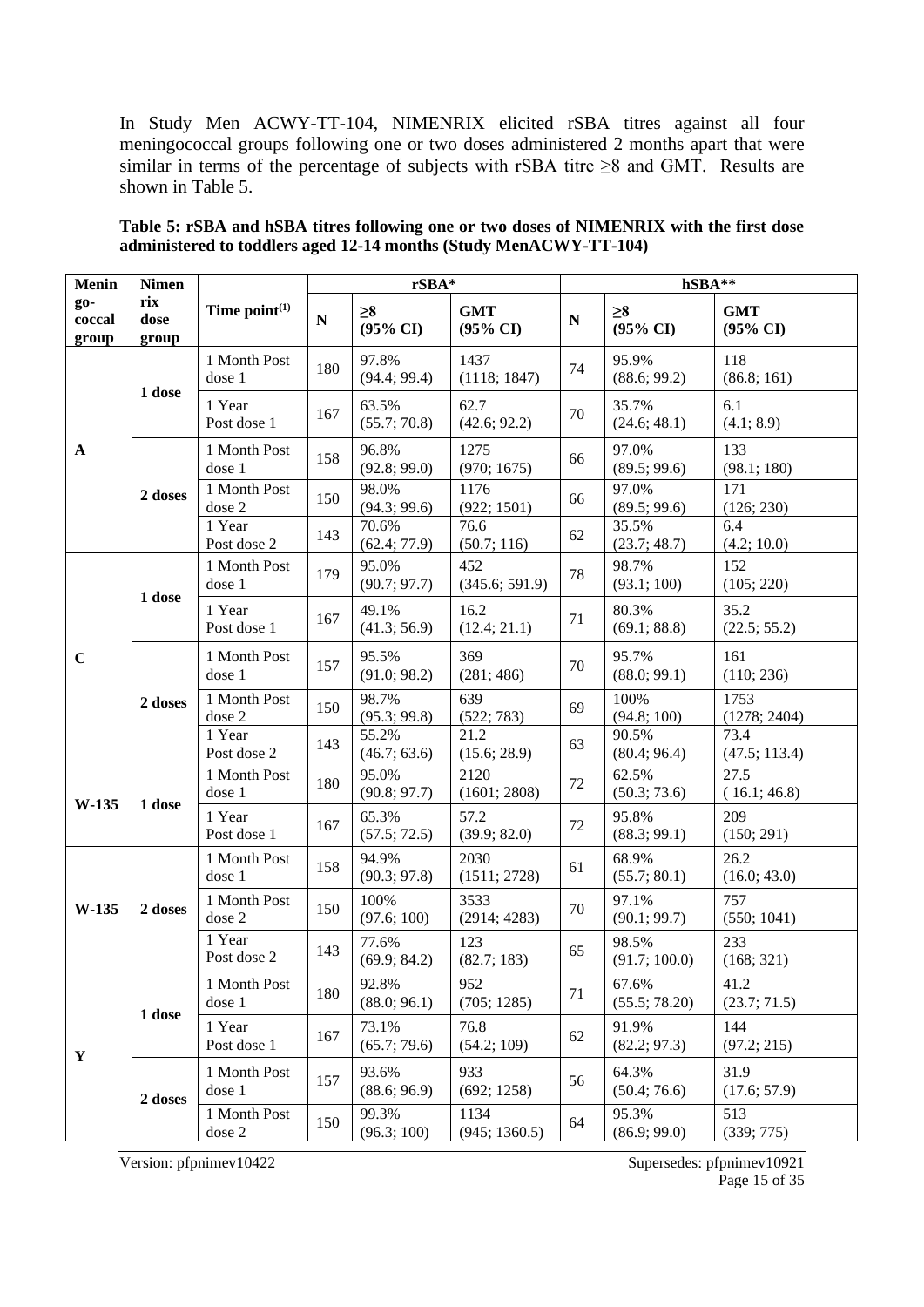| <b>Menin</b>           | <b>Nimen</b>         |                     |     | $rSBA*$                         |                                   |    | $hSBA**$                        |                                   |
|------------------------|----------------------|---------------------|-----|---------------------------------|-----------------------------------|----|---------------------------------|-----------------------------------|
| go-<br>coccal<br>group | rix<br>dose<br>group | Time $point^{(1)}$  | N   | $\geq 8$<br>$(95\% \text{ CI})$ | <b>GMT</b><br>$(95\% \text{ CI})$ | N  | $\geq 8$<br>$(95\% \text{ CI})$ | <b>GMT</b><br>$(95\% \text{ CI})$ |
|                        |                      | Year<br>Post dose 2 | 143 | 79.7%<br>(72.2; 86.0)           | 112<br>(77.5; 163)                | 58 | 87.9%<br>(76.7; 95.0)           | 144<br>(88.5; 234)                |

The analysis of immunogenicity was conducted on the ATP cohort

**(1)** blood sampling performed 21-48 days post vaccination and 44-60 weeks post vaccination

\* rSBA analysis performed at PHE laboratories

\*\*hSBA analysis performed at GSK laboratories

In Study MenACWY-TT-104, hSBA titres were measured as a secondary endpoint. In terms of the percentage of subjects with hSBA titres ≥8, at 1 month post vaccination, hSBA titres against groups W-135 and Y were higher after two doses of NIMENRIX than after one dose, while the hSBA titres against groups A and C were similar in the two dose groups. At 1 year post vaccination, the percentage of subjects with hSBA titres ≥8 for all four meningococcal groups were similar in both the one and two dose groups (Table 5).

#### Immunogenicity in children aged 2-10 years

In two comparative studies of non-inferiority conducted in subjects aged 2-10 years, one dose of NIMENRIX was compared to either the licensed ACWY-PS vaccine (Study MenACWY-TT-038 ) or a licensed MenC-CRM vaccine (Study MenACWY-TT-081).

In Study MenACWY-TT-038, a single dose of NIMENRIX was demonstrated to be noninferior to the licensed ACWY-PS vaccine in terms of vaccine response to the four meningococcal groups as shown in Table 6.

#### **Table 6: rSBA\* titres following a single dose of NIMENRIX or ACWY-PS in children aged 2- 10 years (Study MenACWY-TT-038)**

| <b>Mening</b>    |     | NIMENRIX <sup>(1)</sup> |                               | <b>ACWY-PS</b> vaccine <sup>(1)</sup> |                       |                          |  |  |  |
|------------------|-----|-------------------------|-------------------------------|---------------------------------------|-----------------------|--------------------------|--|--|--|
| ococcal<br>group | N   | <b>VR</b><br>$(95\%CI)$ | <b>GMT</b><br>N<br>$(95\%CI)$ |                                       | VR<br>$(95\%CI)$      | <b>GMT</b><br>$(95\%CI)$ |  |  |  |
| A                | 594 | 89.1%<br>(86.391.5)     | 6343<br>(5998; 6708)          | 192                                   | 64.6%<br>(57.4; 71.3) | 2283<br>(2023; 2577)     |  |  |  |
| C                | 691 | 96.1%<br>(94.4; 97.4)   | 4813<br>(4342; 5335)          | 234                                   | 89.7%<br>(85.1; 93.3) | 1317<br>(1043; 1663)     |  |  |  |
| $W-135$          | 691 | 97.4%<br>(95.9; 98.4)   | 11543<br>(10873; 12255)       | 236                                   | 82.6%<br>(77.2; 87.2) | 2158<br>(1815; 2565)     |  |  |  |
| Y                | 723 | 92.7%<br>(90.5; 94.5)   | 10825<br>(10233; 11452)       | 240                                   | 68.8%<br>(62.5; 74.6) | 2613<br>(2237; 3052)     |  |  |  |

The analysis of immunogenicity was conducted on the ATP cohort

(1) Blood sampling performed 1 month post vaccination

VR: vaccine response, defined as the proportion of subjects with:

- rSBA titres  $\geq$  32 for initially seronegative subjects (i.e., pre-vaccination rSBA titre <8)
- at least a 4-fold increase in rSBA titres from pre- to post-vaccination for initially seropositive subjects (i.e., pre vaccination rSBA titre  $\geq$ 8)

\*rSBA analysis performed at GSK laboratories

 $N =$  number of subjects with available results

 $GMT =$  geometric mean antibody titre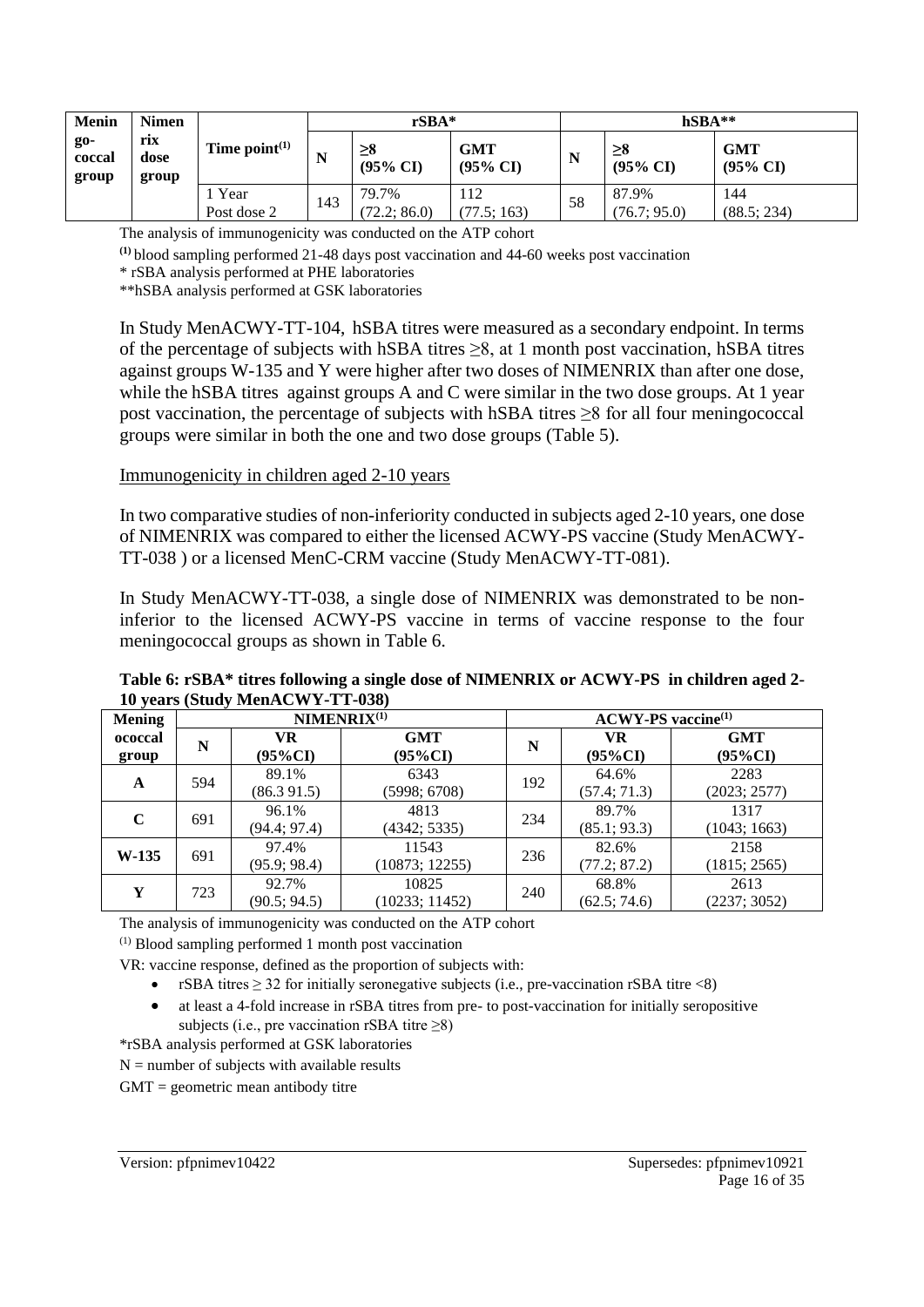In Study MenACWY-TT-081, a single dose of NIMENRIX (N=268) was demonstrated to be non-inferior to a licensed MenC-CRM vaccine (N=92) in 2 to 10 year olds in terms of group C vaccine response one month post-vaccination [94.8% (95% CI: 91.4; 97.1) and 95.7% (95% CI: 89.2; 98.8) respectively]. Group C geometric mean titres (GMTs) were lower for the NIMENRIX group [2795 (95% CI: 2393; 3263)] versus the MenC-CRM group [5292 (95% CI: 3815; 7340)].

#### Immunogenicity in adolescents aged 11-17 years and adults aged  $\geq 18$

In two clinical studies, one dose of NIMENRIX was compared to one dose of ACWY-PS vaccine administered to adolescents aged 11-17 years (Study MenACWY-TT-036) and in adults aged 18-55 years (Study MenACWY-TT-035).

In both adolescents and adults, NIMENRIX was demonstrated to be immunologically noninferior to the ACWY-PS vaccine in terms of vaccine response. The rSBA titres to the four meningococcal groups elicited by NIMENRIX were either similar to or higher than those elicited by the ACWY-PS vaccine as shown in Table 7.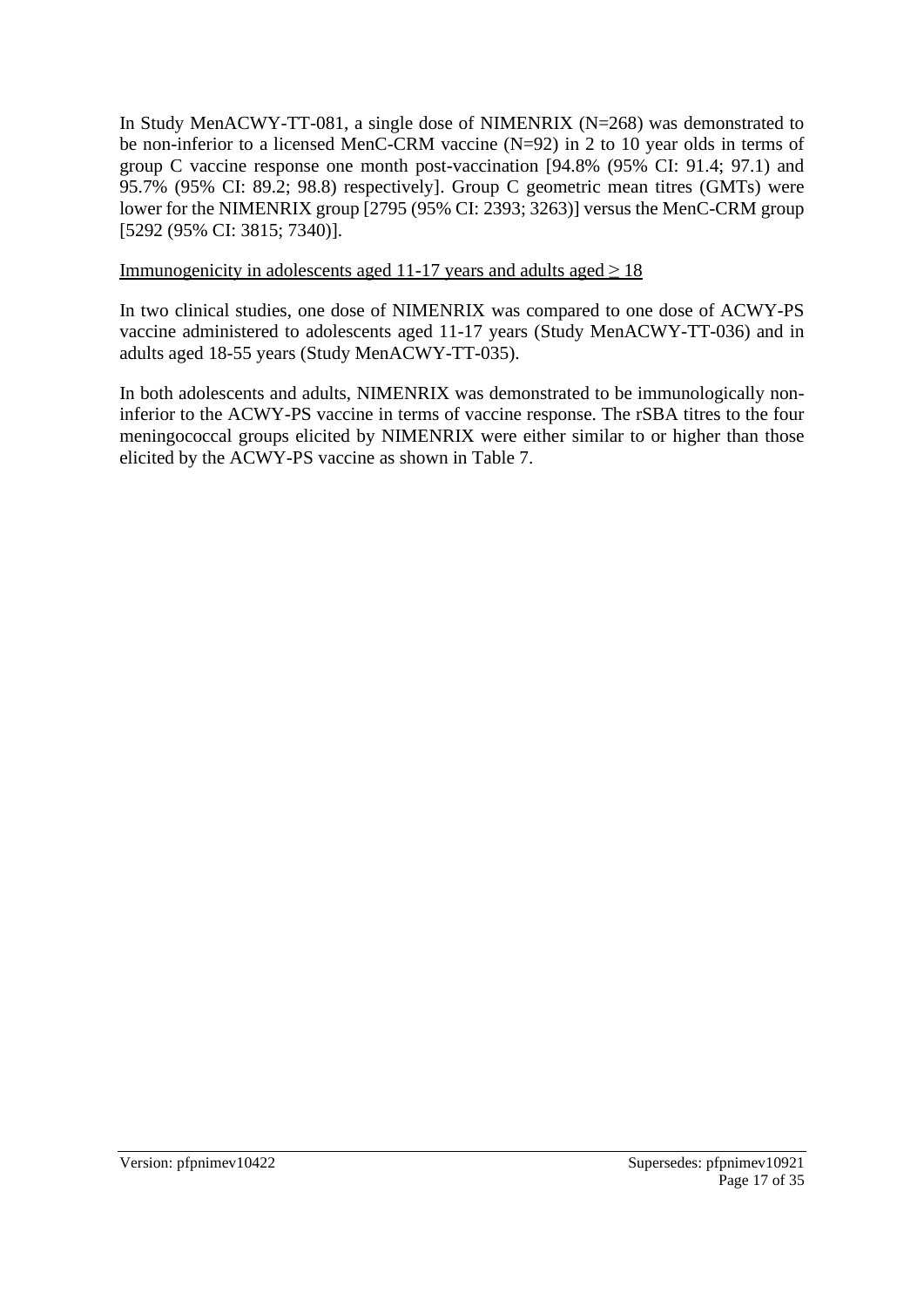**Table 7: Bactericidal antibody responses (rSBA\* titres) following a single dose of NIMENRIX or ACWY-PS in adolescents aged 11-17 years and adults aged 18 – 55 years inclusive (Studies MenACWY-TT-035/036) one month after vaccination**

|                    |                |           | <b>Study MenACWY-TT-036</b>   |                     |                               | <b>Study MenACWY-TT-035</b> |                     |  |  |
|--------------------|----------------|-----------|-------------------------------|---------------------|-------------------------------|-----------------------------|---------------------|--|--|
| Meningo-<br>coccal | <b>Vaccine</b> |           | $(11-17 \text{ years})^{(1)}$ |                     | $(18-55 \text{ years})^{(1)}$ |                             |                     |  |  |
| group              | group          |           | <b>VR</b>                     | <b>GMT</b>          |                               | <b>VR</b>                   | <b>GMT</b>          |  |  |
|                    |                | ${\bf N}$ | $(95\% \text{ CI})$           | $(95\% \text{ CI})$ | $\mathbf N$                   | $(95\% \text{ CI})$         | $(95\% \text{ CI})$ |  |  |
|                    | <b>NIMENRI</b> |           | 85.4%                         | 5928                |                               | 80.1%                       | 3625                |  |  |
| $\mathbf A$        | X              | 553       | (82.1; 88.2)                  | (5557; 6324)        | 743                           | (77.0; 82.9)                | (3372; 3897)        |  |  |
|                    | <b>ACWY-PS</b> |           | 77.5%                         | 2947                |                               | 69.8%                       | 2127                |  |  |
|                    | vaccine        | 191       | (70.9; 83.2)                  | (2612; 3326)        | 252                           | (63.8; 75.4)                | (1909; 2370)        |  |  |
|                    | <b>NIMENRI</b> |           | 97.4%                         | 13110               | 849                           | 91.5%                       | 8866                |  |  |
| $\mathbf C$        | $\mathbf X$    | 642       | (95.8; 98.5)                  | (11939; 14395)      |                               | (89.4; 93.3)                | (8011; 9812)        |  |  |
|                    | <b>ACWY-PS</b> |           | 96.7%                         | 8222                | 288                           | 92.0%                       | 7371                |  |  |
|                    | vaccine        | 211       | (93.3; 98.7)                  | (6807; 9930)        |                               | (88.3; 94.9)                | (6297; 8628)        |  |  |
|                    | <b>NIMENRI</b> | 639       | 96.4%                         | 8247                | 860                           | 90.2%                       | 5136                |  |  |
| W-135              | X              |           | (94.6; 97.7)                  | (7639; 8903)        |                               | (88.1; 92.1)                | (4699; 5614)        |  |  |
|                    | <b>ACWY-PS</b> | 216       | 87.5%                         | 2633                | 283                           | 85.5%                       | 2461                |  |  |
|                    | vaccine        |           | (82.3; 91.6)                  | (2299; 3014)        |                               | (80.9; 89.4)                | (2081; 2911)        |  |  |
|                    | <b>NIMENRI</b> | 657       | 93.8%                         | 14086               | 862                           | 87.0%                       | 7711                |  |  |
| $\mathbf Y$        | $\mathbf X$    |           | (91.6; 95.5)                  | (13168; 15069)      |                               | (84.6; 89.2)                | (7100; 8374)        |  |  |
|                    | <b>ACWY-PS</b> | 219       | 78.5%                         | 5066                |                               | 78.8%                       | 4314                |  |  |
|                    | vaccine        |           | (72.5; 83.8)                  | (4463; 5751)        | 288                           | (73.6; 83.4)                | (3782; 4921)        |  |  |

The analysis of immunogenicity was conducted on the ATP cohorts

(1) Blood sampling performed 1 month post vaccination

VR: vaccine response, defined as the proportion of subjects with:

- rSBA titres  $\geq$  32 for initially seronegative subjects (i.e., pre-vaccination rSBA titre <8)
- or at least a 4-fold increase in rSBA titres from pre- to post-vaccination for initially seropositive subjects (i.e., pre vaccination rSBA titre  $\geq 8$ )

\*rSBA analysis performed at GSK laboratories

 $N =$  number of subjects with available results

 $GMT =$  geometric mean antibody titre

#### *Persistence of immune response*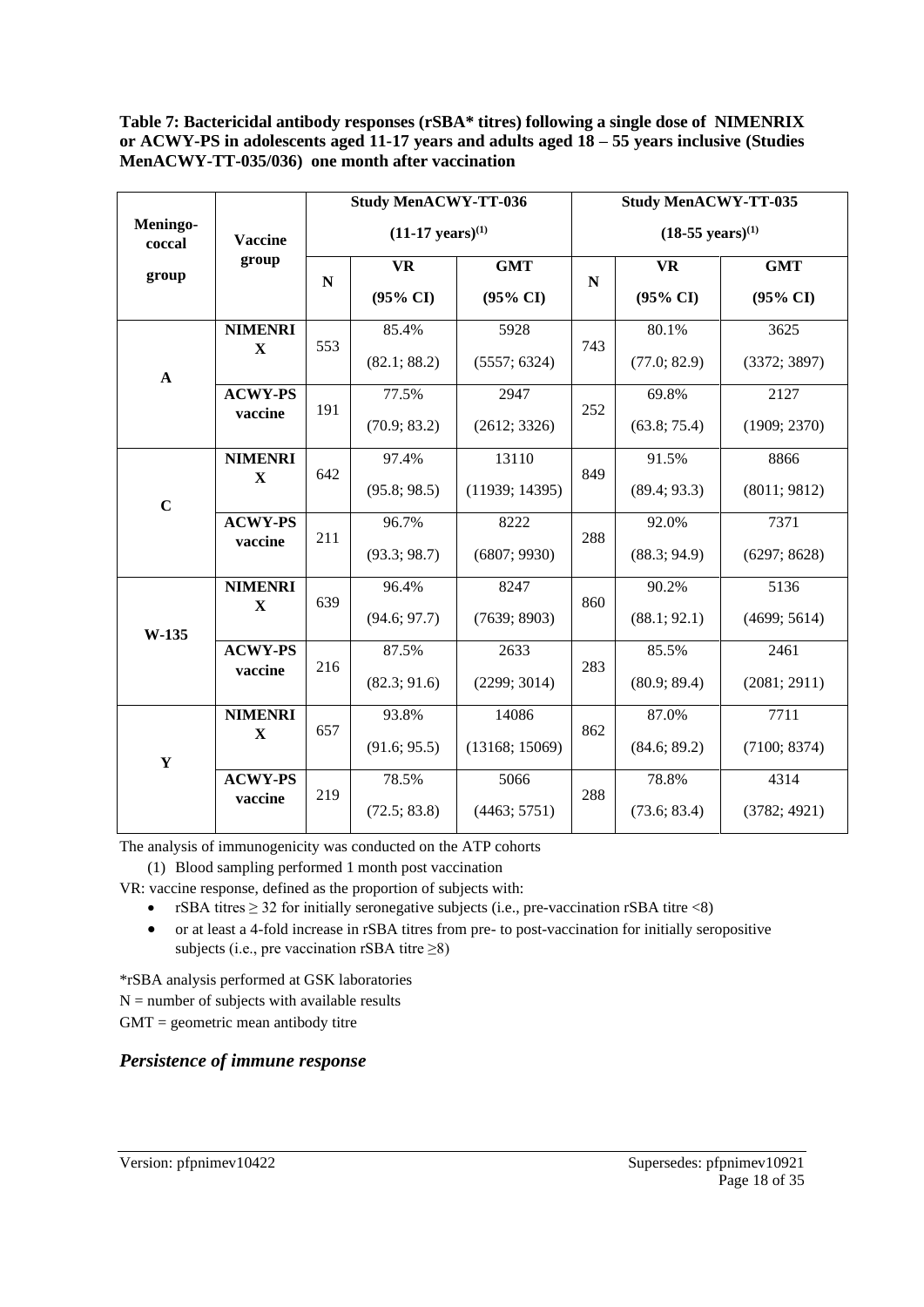In Study MenACWY-TT-048, the persistence of rSBA and hSBA titres was evaluated up to 4 years after vaccination in toddlers primed in study MenACWY-TT-039. Results are shown in Table 8.

| <b>Mening</b>    |                 | Time-            | $rSBA*$                 |                        |                          |     | hSBA**                 |                          |  |  |
|------------------|-----------------|------------------|-------------------------|------------------------|--------------------------|-----|------------------------|--------------------------|--|--|
| ococcal<br>Group | Vaccine group   | point<br>(Years) | $\overline{\mathbf{N}}$ | $\geq 8$<br>$(95\%CI)$ | <b>GMT</b><br>$(95\%CI)$ | N   | $\geq 8$<br>$(95\%CI)$ | <b>GMT</b><br>$(95\%CI)$ |  |  |
|                  |                 | 3                | 262                     | 59.9%<br>(53.7; 65.9)  | 19.3<br>(15.7; 23.6)     | 251 | 35.9%<br>(29.9; 42.1)  | 5.8<br>(4.8; 7.0)        |  |  |
| $\mathbf A$      | <b>NIMENRIX</b> | $\overline{4}$   | 224                     | 74.1%<br>(67.9; 79.7)  | 107<br>(77.6; 148)       | 198 | 28.8%<br>(22.6; 35.6)  | 4.9<br>(4.0; 6.0)        |  |  |
|                  |                 | 3                | 262                     | 35.9%<br>(30.1; 42.0)  | 9.8<br>(8.1; 11.7)       | 253 | 78.3%<br>(72.7; 83.2)  | 37.8<br>(29.4; 48.6)     |  |  |
| $\mathbf C$      | <b>NIMENRIX</b> | $\overline{4}$   | 225                     | 40.4%<br>(34.0; 47.2)  | 12.3<br>(9.8; 15.3)      | 209 | 73.2%<br>(66.7; 79.1)  | 32.0<br>(23.8; 43.0)     |  |  |
|                  | MenC-CRM        | 3                | 46                      | 13.0%<br>(4.9; 26.3)   | 5.7<br>(4.2; 7.7)        | 31  | 41.9%<br>(24.5; 60.9)  | 6.2<br>(3.7; 10.3)       |  |  |
|                  | vaccine         | $\overline{4}$   | 45                      | 35.6%<br>(21.9; 51.2)  | 13.5<br>(7.4; 24.5)      | 32  | 46.9%<br>(29.1; 65.3)  | 11.3<br>(4.9; 25.6)      |  |  |
| $W-135$          |                 | 3                | 261                     | 49.8%<br>(43.6; 56.0)  | 24.9<br>(19.2; 32.4)     | 254 | 82.3%<br>(77.0; 86.8)  | 52.0<br>(41.4; 65.2)     |  |  |
|                  | <b>NIMENRIX</b> | $\overline{4}$   | 225                     | 49.3%<br>(42.6; 56.1)  | 30.5<br>(22.4; 41.5)     | 165 | 80.6%<br>(73.7; 86.3)  | 47.1<br>(35.7; 62.2)     |  |  |
| Y                | <b>NIMENRIX</b> | 3                | 262                     | 53.8%<br>(47.6; 60.0)  | 22.3<br>(17.6; 28.4)     | 250 | 72.0%<br>(66.0; 77.5)  | 33.2<br>(25.9; 42.5)     |  |  |
|                  |                 | 4                | 225                     | 58.2%<br>(51.5; 64.7)  | 36.2<br>(27.1; 48.4)     | 130 | 65.4%<br>(56.5; 73.5)  | 29.8<br>(20.2; 44.1)     |  |  |

**Table 8: rSBA and hSBA titres up to 4 years following NIMENRIX (or MenC-CRM) in toddlers aged 12-23 months (Study MenACWY-TT-048)**

The analysis of immunogenicity was conducted on the ATP cohort for persistence adapted for each time-point. \*rSBA analysis performed at PHE laboratories in UK

\*\*hSBA analysis performed at GSK laboratories

rSBA and hSBA titres were determined over a period of 10 years in children initially vaccinated with one dose of NIMENRIX or MenC-CRM at 12 to 23 months of age in Study MenACWY-TT-027. Persistence of SBA titres was evaluated in two extension studies: MenACWY-TT-032 (up to 5 years) and MenACWY-TT-100 (up to 10 years). Study MenACWY-TT-100 also evaluated the response to a single booster dose of NIMENRIX administered 10 years following the initial vaccination with NIMENRIX or MenC-CRM. Results are shown in Table 9 (see section 4.4 Special warnings and precautions for use).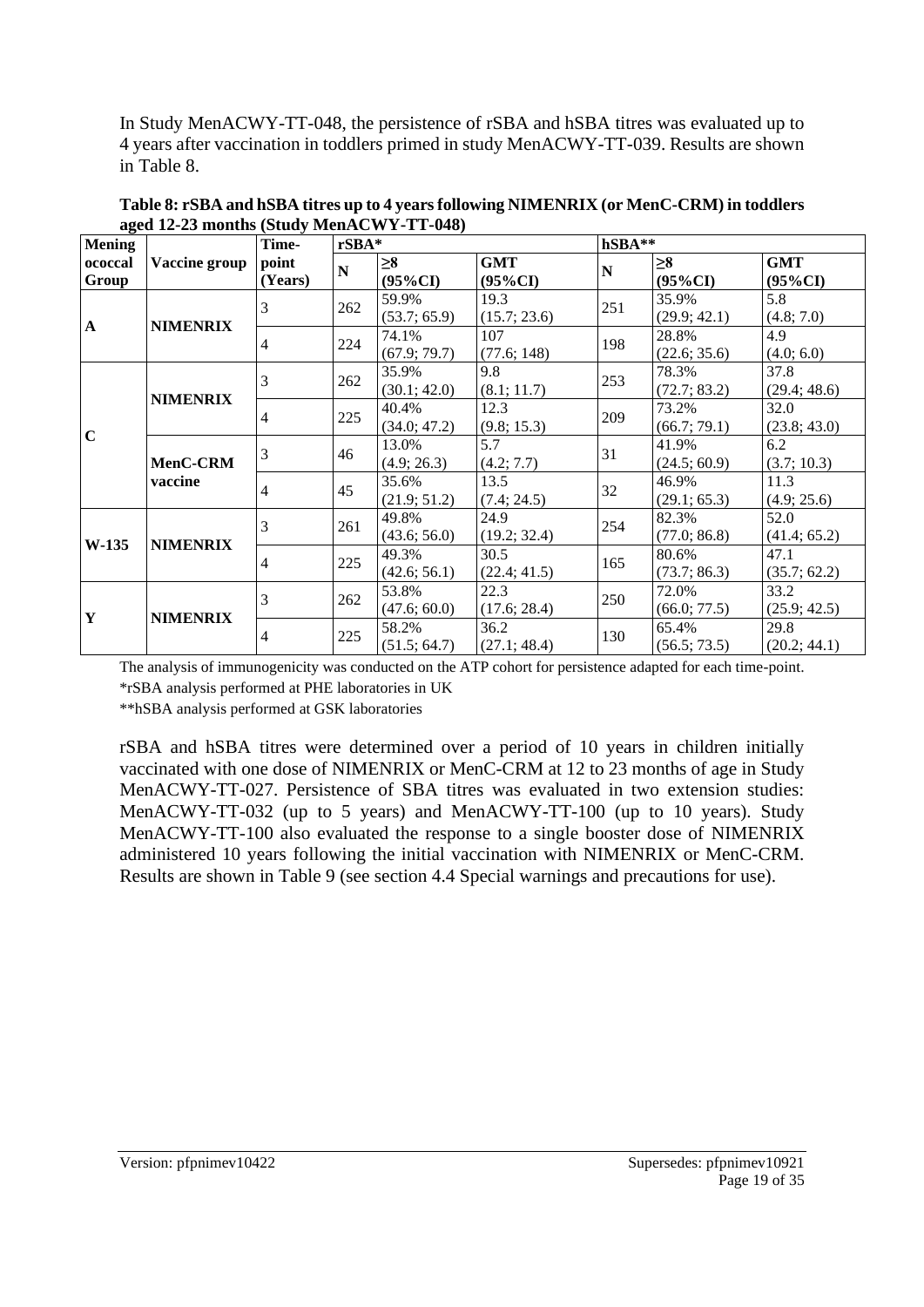**Table 9: rSBA and hSBA titres following a single dose of NIMENRIX (or MenC-CRM) in toddlers aged 12-23 months, persistence up to 10 years, and post-booster administered 10 years following initial vaccination (Studies MenACWY-TT-027/032/100)** 

| <b>Mening</b>                  |                     |                                      | $rSBA*$               |                        | TOROWING INIGHT VACCHIGATOR (DIGGRESS MICHELO ## 1 1 1 $\sigma$ = $\sigma$ = $\sigma$ = $\sigma$ | hSBA**                |                        |                          |
|--------------------------------|---------------------|--------------------------------------|-----------------------|------------------------|--------------------------------------------------------------------------------------------------|-----------------------|------------------------|--------------------------|
| ococcal<br>group               | Vaccine group       | Time point                           | $\mathbf N$           | $\geq 8$<br>$(95\%CI)$ | <b>GMT</b><br>$(95\%CI)$                                                                         | ${\bf N}$             | $\geq 8$<br>$(95\%CI)$ | <b>GMT</b><br>$(95\%CI)$ |
|                                |                     | Month $1^{(1)}$                      | 222                   | 100%<br>(98.4; 100)    | 3707<br>(3327; 4129)                                                                             | 217                   | 91.2%<br>(86.7; 94.6)  | 59.0<br>(49.3; 70.6)     |
|                                |                     | Year $4^{(2)}$                       | 45                    | 64.4%<br>(48.8; 78.1)  | 35.1<br>(19.4; 63.4)                                                                             | 44                    | 52.3%<br>(36.7; 67.5)  | 8.8<br>(5.4; 14.2)       |
| $\mathbf A$                    | <b>NIMENRIX</b>     | Year $5^{(2)}$                       | 49                    | 73.5%<br>(58.9; 85.1)  | 37.4<br>(22.1; 63.2)                                                                             | 45                    | 35.6%<br>(21.9; 51.2)  | 5.2<br>(3.4; 7.8)        |
|                                |                     | Year $10^{(3)}$<br>(Pre-             | 62                    | 66.1%                  | 28.9                                                                                             | 59                    | 25.4%                  | 4.2                      |
|                                |                     | booster)                             |                       | (53.0; 77.7)           | (16.4; 51.0)                                                                                     |                       | (15.0; 38.4)           | (3.0; 5.9)               |
|                                |                     | (Post-<br>$\text{booster})^{(3,4)}$  | 62                    | 98.4%<br>(91.3; 100)   | 5122<br>(3726; 7043)                                                                             | 62                    | 100%<br>(94.2; 100)    | 1534<br>(1112; 2117)     |
|                                |                     | Month $1^{(1)}$                      | 220                   | 100%<br>(98.3; 100)    | 879<br>(779; 991)                                                                                | 221                   | 99.1%<br>(96.8; 99.9)  | 190<br>(165; 219)        |
|                                |                     | Year $4^{(2)}$                       | 45                    | 97.8%<br>(88.2; 99.9)  | 110<br>(62.7; 192)                                                                               | 45                    | 97.8%<br>(88.2; 99.9)  | 370<br>(214; 640)        |
| <b>NIMENRIX</b><br>$\mathbf C$ | Year $5^{(2)}$      | 49                                   | 77.6%<br>(63.4; 88.2) | 48.9<br>(28.5; 84.0)   | 48                                                                                               | 91.7%<br>(80.0; 97.7) | 216<br>(124; 379)      |                          |
|                                |                     | Year $10^{(3)}$<br>(Pre-<br>booster) | 62                    | 82.3%<br>(70.5; 90.8)  | 128<br>(71.1; 231)                                                                               | 60                    | 91.7%<br>(81.6; 97.2)  | 349<br>(197; 619)        |
|                                |                     | (Post-<br>$booster)^{(3,4)}$         | 62                    | 100%<br>(94.2; 100)    | 7164<br>(5478; 9368)                                                                             | 59                    | 100%<br>(93.9; 100)    | 33960<br>(23890; 48274)  |
|                                |                     | Month $1^{(1)}$                      | 68                    | 98.5%<br>(92.1; 100)   | 415<br>(297; 580)                                                                                | 68                    | 72.1%<br>(59.9; 82.3)  | 21.2<br>(13.9; 32.3)     |
|                                |                     | Year $4^{(2)}$                       | 10                    | 80.0%<br>(44.4; 97.5)  | 137<br>(22.6; 832)                                                                               | 10                    | 70.0%<br>(34.8; 93.3)  | 91.9<br>(9.8; 859)       |
|                                | MenC-CRM<br>vaccine | Year $5^{(2)}$                       | 11                    | 63.6%<br>(30.8; 89.1)  | 26.5<br>(6.5; 107)                                                                               | 11                    | 90.9%<br>(58.7; 99.8)  | 109<br>(21.2; 557)       |
|                                |                     | Year $10^{(3)}$<br>(Pre-<br>booster) | 16                    | 87.5%<br>(61.7; 98.4)  | 86.7<br>(29.0; 259)                                                                              | 15                    | 93.3%<br>(68.1; 99.8)  | 117<br>(40.0; 344)       |
|                                |                     | (Post-<br>$booster)^{(3,4)}$         | 16                    | 100%<br>(79.4; 100)    | 5793<br>(3631; 9242)                                                                             | 15                    | 100%<br>(78.2; 100)    | 42559<br>(20106; 90086)  |
|                                |                     | Month $1^{(1)}$                      | 222                   | 100%<br>(98.4; 100)    | 5395<br>(4870; 5976)                                                                             | 177                   | 79.7%<br>(73.0; 85.3)  | 38.8<br>(29.7; 50.6)     |
|                                |                     | Year $4^{(2)}$                       | 45                    | 60.0%<br>(44.3; 74.3)  | 50.8<br>(24.0; 108)                                                                              | 45                    | 84.4%<br>(70.5; 93.5)  | 76.9<br>(44.0; 134)      |
| W-135                          | <b>NIMENRIX</b>     | Year $5^{(2)}$                       | 49                    | 34.7%<br>(21.7; 49.6)  | 18.2<br>(9.3; 35.3)                                                                              | 46                    | 82.6%<br>(68.6; 92.2)  | 59.7<br>(35.1; 101)      |
|                                |                     | Year $10^{(3)}$<br>(Pre-<br>booster) | 62                    | 30.6%<br>(19.6; 43.7)  | 15.8<br>(9.1; 27.6)                                                                              | 52                    | 44.2%<br>(30.5; 58.7)  | 7.7<br>(4.9; 12.2)       |
|                                |                     | $(Post -$<br>$booster)^{(3,4)}$      | 62                    | 100%<br>(94.2; 100)    | 25911<br>(19120; 35115)                                                                          | 62                    | 100%<br>(94.2; 100)    | 11925<br>(8716; 16316)   |
|                                |                     | Month $1^{(1)}$                      | 222                   | 100%<br>(98.4; 100)    | 2824<br>(2529; 3153)                                                                             | 201                   | 66.7%<br>(59.7; 73.1)  | 24.4<br>(18.6; 32.1)     |
| Y                              | <b>NIMENRIX</b>     | Year $4^{(2)}$                       | 45                    | 62.2%<br>(46.5; 76.2)  | 44.9<br>(22.6; 89.3)                                                                             | 41                    | 87.8%<br>(73.8; 95.9)  | 74.6<br>(44.5; 125)      |
|                                |                     | Year $5^{(2)}$                       | 49                    | 42.9%<br>(28.8; 57.8)  | 20.6<br>(10.9; 39.2)                                                                             | 45                    | 80.0%<br>(65.4; 90.4)  | 70.6<br>(38.7; 129)      |

Version: pfpnimev10422 Supersedes: pfpnimev10921 Page 20 of 35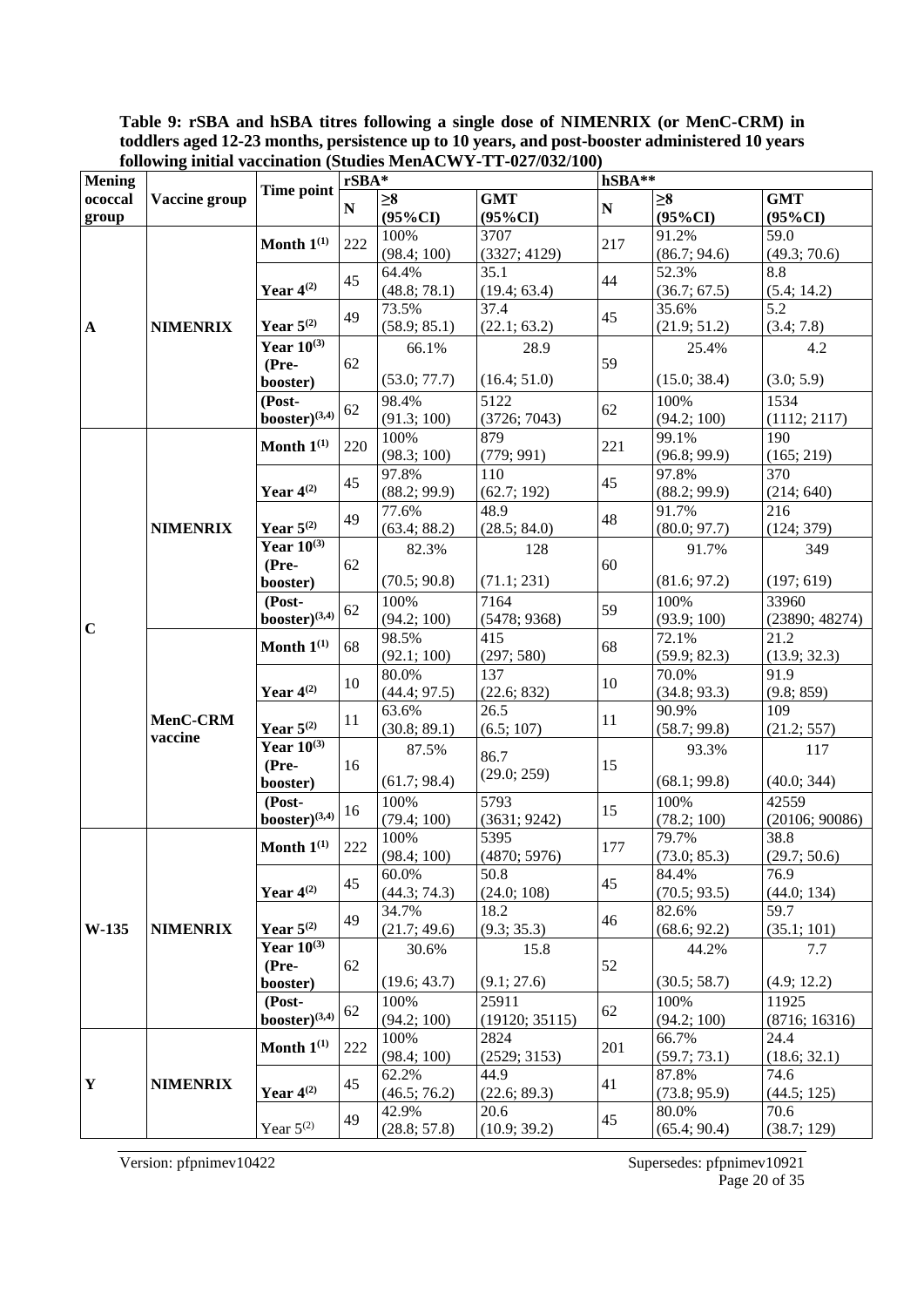| <b>Mening</b>    |               |                                      | $rSBA*$ |                        |                          | $hSBA**$ |                       |                          |
|------------------|---------------|--------------------------------------|---------|------------------------|--------------------------|----------|-----------------------|--------------------------|
| ococcal<br>group | Vaccine group | Time point                           | N       | $\geq 8$<br>$(95\%CI)$ | <b>GMT</b><br>$(95\%CI)$ | N        | ≧8<br>$(95\%CI)$      | <b>GMT</b><br>$(95\%CI)$ |
|                  |               | Year $10^{(3)}$<br>(Pre-<br>booster) | 62      | 45.2%<br>(32.5; 58.3)  | 27.4<br>(14.7; 51.0)     | 56       | 42.9%<br>(29.7; 56.8) | 9.1<br>(5.5; 15.1)       |
|                  |               | (Post-<br>booster $)^{(3,4)}$        | 62      | 98.4%<br>(91.3; 100)   | 7661<br>(5263; 11150)    | 61       | 100%<br>(94.1; 100)   | 12154<br>(9661; 15291)   |

(1) Study MenACWY-TT-027 (1 month post vaccination cohort)

- (2) Study MenACWY-TT-032 (Year 4 and Year 5 data are for the Year 5 ATP cohort)
- (3) Study MenACWY-TT-100 (booster ATP cohort)
- (4) Blood sampling was performed 1 month after a booster dose at Year 10.

\*rSBA analysis performed at GSK laboratories for 1 month post primary vaccination samples and at PHE laboratories in UK for subsequent sampling time points.

\*\*hSBA analysis performed at GSK laboratories and at Neomed in Canada for time points in Study MenACWY-TT 100.

#### *Persistence of booster response*

Study MenACWY-TT-102 evaluated the persistence of SBA titres up to 6 years after a booster dose of NIMENRIX or MenC-CRM197 administered in Study MenACWY-TT-048 to children who initially received the same vaccine at 12 to 23 months of age in Study MenACWY-TT-039. A single booster dose was administered 4 years after the initial vaccination. Results are shown in Table 10 (see Section 4.4 Special warnings and precautions for use).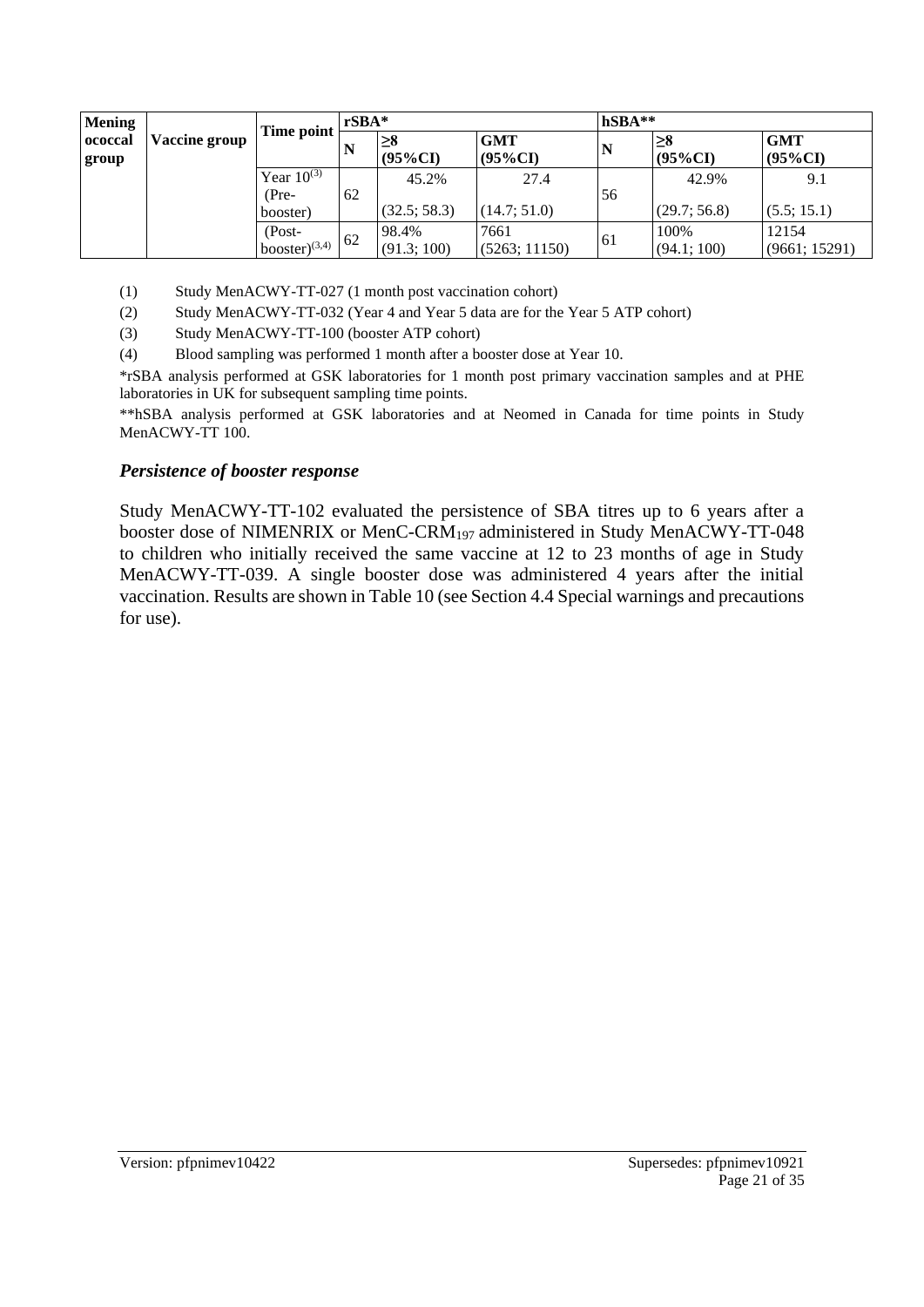**Table 10: rSBA and hSBA titres following a single dose of Nimenrix (or MenC-CRM) in toddlers aged 12-23 months, persistence at 4 years and response following a booster 4 years after initial vaccination, and persistence up to 6 years following booster vaccination (Studies MenACWY-TT-039/048/102)**

| <b>Meningo</b>   |                         |                                                                |           | rSBA*                           |                        |           | hSBA**                          |                         |
|------------------|-------------------------|----------------------------------------------------------------|-----------|---------------------------------|------------------------|-----------|---------------------------------|-------------------------|
| -coccal<br>group | <b>Vaccine</b><br>group | Time point                                                     | ${\bf N}$ | $\geq 8$<br>$(95\% \text{ CI})$ | <b>GMT</b><br>(95% CI) | ${\bf N}$ | $\geq 8$<br>$(95\% \text{ CI})$ | <b>GMT</b><br>(95% CI)  |
|                  |                         | Month $1^{(1)}$                                                | 354       | 99.7%<br>(98.4; 100)            | 2205<br>(2008; 2422)   | 338       | 77.2%<br>(72.4; 81.6)           | 19.0<br>(16.4; 22.1)    |
|                  |                         | Year $4^{(2)}$<br>(Pre-Nimenrix<br>booster)                    | 212       | 74.5%<br>(68.1; 80.2)           | 112<br>(80.3; 156)     | 187       | 28.9%<br>(22.5; 35.9)           | 4.8<br>(3.9; 5.9)       |
| $\mathbf{A}$     | <b>NIMENRIX</b>         | $(Post -$<br>booster) $(2,3)$                                  | 214       | 100%<br>(98.3; 100)             | 7173<br>(6389; 8054)   | 202       | 99.5%<br>(97.3; 100)            | 1343<br>(1119; 1612)    |
|                  |                         | 5 years after<br>booster dose <sup>(4)</sup>                   | 137       | 89.8%<br>(83.4; 94.3)           | 229<br>(163; 322)      | 135       | 53.3%<br>(44.6; 62.0)           | 13.2<br>(9.6; 18.3)     |
|                  |                         | 6 years after<br>booster dose <sup>(4)</sup>                   | 134       | 92.5%<br>(86.7; 96.4)           | 297<br>(214; 413)      | 130       | 58.5%<br>(49.5; 67.0)           | 14.4<br>(10.5; 19.7)    |
|                  |                         | Month $1^{(1)}$                                                | 354       | 99.7%<br>(98.4; 100)            | 478<br>(437; 522)      | 341       | 98.5%<br>(96.6; 99.5)           | 196<br>(175; 219)       |
|                  |                         | Year $4^{(2)}$<br>(Pre-Nimenrix<br>booster)                    | 213       | 39.9%<br>(33.3; 46.8)           | 12.1<br>(9.6; 15.2)    | 200       | 73.0%<br>(66.3; 79.0)           | 31.2<br>(23.0; 42.2)    |
|                  | <b>NIMENRIX</b>         | $(Post -$<br>booster) $(2,3)$                                  | 215       | 100%<br>(98.3; 100)             | 4512<br>(3936; 5172)   | 209       | 100%<br>(98.3; 100)             | 15831<br>(13626; 18394) |
|                  |                         | 5 years after<br>booster dose <sup>(4)</sup>                   | 137       | 80.3%<br>(72.6; 86.6)           | 66.0<br>(48.1; 90.5)   | 136       | 99.3%<br>(96.0; 100)            | 337<br>(261; 435)       |
|                  |                         | 6 years after<br>booster dose <sup>(4)</sup>                   | 134       | 71.6%<br>(63.2; 79.1)           | 39.6<br>(28.6; 54.6)   | 130       | 97.7%<br>(93.4; 99.5)           | 259<br>(195; 345)       |
| $\mathbf C$      | MenC-CRM                | Month $1^{(1)}$                                                | 121       | 97.5%<br>(92.9; 99.5)           | 212<br>(170; 265)      | 116       | 81.9%<br>(73.7; 88.4)           | 40.3<br>(29.5; 55.1)    |
|                  |                         | Year $4^{(2)}$<br>(Pre-MenC-<br>CRM <sub>197</sub><br>booster) | 43        | 37.2%<br>(23.0; 53.3)           | 14.3<br>(7.7; 26.5)    | 31        | 48.4%<br>(30.2; 66.9)           | 11.9<br>(5.1; 27.6)     |
|                  | vaccine                 | $(Post -$<br>$booster)^{(2,3)}$                                | 43        | 100%<br>(91.8; 100)             | 3718<br>(2596; 5326)   | 33        | 100%<br>(89.4; 100)             | 8646<br>(5887; 12699)   |
|                  |                         | 5 years after<br>booster dose <sup>(4)</sup>                   | 23        | 78.3%<br>(56.3; 92.5)           | 47.3<br>(19.0; 118)    | 23        | 100%<br>(85.2; 100)             | 241<br>(139; 420)       |
|                  |                         | 6 years after<br>booster dose <sup>(4)</sup>                   | 23        | 65.2%<br>(42.7; 83.6)           | 33.0<br>(14.7; 74.2)   | 23        | 95.7%<br>(78.1; 99.9)           | 169<br>(94.1; 305)      |
|                  |                         | Month $1^{(1)}$                                                | 354       | 100%<br>(99.0; 100)             | 2682<br>(2453; 2932)   | 336       | 87.5%<br>(83.5; 90.8)           | 48.9<br>(41.2; 58.0)    |
|                  |                         | Year $4^{(2)}$<br>(Pre-Nimenrix<br>booster)                    | 213       | 48.8%<br>(41.9; 55.7)           | 30.2<br>(21.9; 41.5)   | 158       | 81.6%<br>(74.7; 87.3)           | 48.3<br>(36.5; 63.9)    |
| W-135            | <b>NIMENRIX</b>         | (Post-<br>booster) $(2,3)$                                     | 215       | 100%<br>(98.3; 100)             | 10950<br>(9531; 12579) | 192       | 100%<br>(98.1; 100)             | 14411<br>(12972; 16010) |
|                  |                         | 5 years after<br>booster dose <sup>(4)</sup>                   | 137       | 88.3%<br>(81.7; 93.2)           | 184<br>(130; 261)      | 136       | 100%<br>(97.3; 100)             | 327<br>(276; 388)       |
|                  |                         | 6 years after<br>booster dose <sup>(4)</sup>                   | 134       | 85.8%<br>(78.7; 91.2)           | 172<br>(118; 251)      | 133       | 98.5%<br>(94.7; 99.8)           | 314<br>(255; 388)       |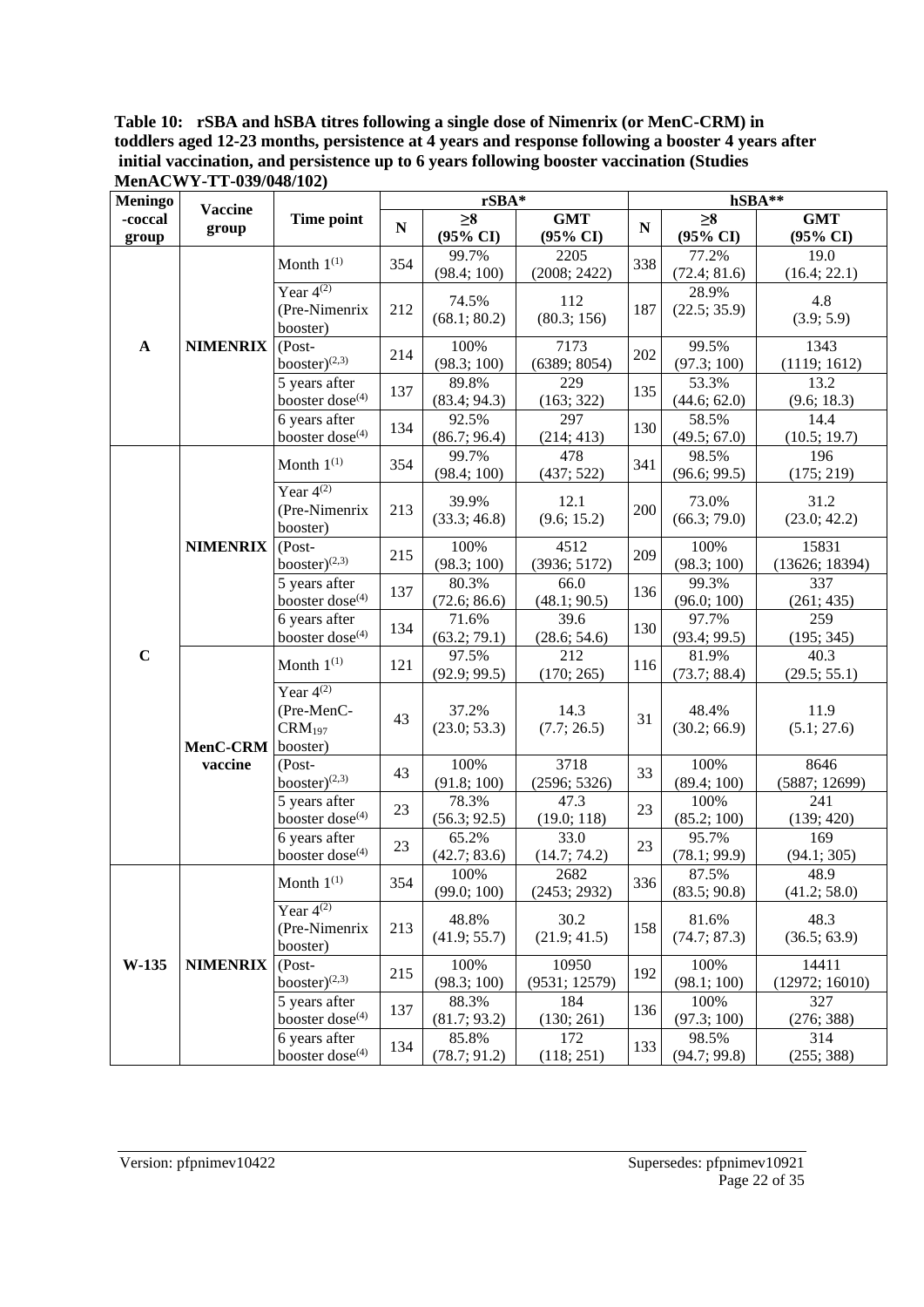#### **Table 10: rSBA and hSBA titres following a single dose of Nimenrix (or MenC-CRM) in toddlers aged 12-23 months, persistence at 4 years and response following a booster 4 years after initial vaccination, and persistence up to 6 years following booster vaccination (Studies MenACWY-TT-039/048/102)**

| <b>Meningo</b>   | <b>Vaccine</b>  |                                             |     | $rSBA*$               |                        |     |                                 | hSBA**                 |
|------------------|-----------------|---------------------------------------------|-----|-----------------------|------------------------|-----|---------------------------------|------------------------|
| -coccal<br>group | group           | Time point                                  | N   | $\geq 8$<br>(95% CI)  | <b>GMT</b><br>(95% CI) | N   | $\geq 8$<br>$(95\% \text{ CI})$ | <b>GMT</b><br>(95% CI) |
|                  |                 | Month $1^{(1)}$                             | 354 | 100%<br>(99.0; 100)   | 2729<br>(2473; 3013)   | 329 | 79.3%<br>(74.5; 83.6)           | 30.9<br>(25.8; 37.1)   |
|                  |                 | Year $4^{(2)}$<br>(Pre-Nimenrix<br>booster) | 213 | 58.2%<br>(51.3; 64.9) | 37.3<br>(27.6; 50.4)   | 123 | 65.9%<br>(56.8; 74.2)           | 30.2<br>(20.2; 45.0)   |
| Y                | <b>NIMENRIX</b> | $(Post -$<br>booster) $(2,3)$               | 215 | 100%<br>(98.3; 100)   | 4585<br>(4129; 5093)   | 173 | 100%<br>(97.9; 100)             | 6776<br>(5961; 7701)   |
|                  |                 | 5 years after<br>booster dose $(4)$         | 137 | 92.7%<br>(87.0; 96.4) | 265<br>(191; 368)      | 137 | 97.8%<br>(93.7; 99.5)           | 399<br>(321; 495)      |
|                  |                 | 6 years after<br>booster dose $(4)$         | 134 | 94.0%<br>(88.6; 97.4) | 260<br>(189; 359)      | 131 | 97.7%<br>(93.5; 99.5)           | 316<br>(253; 394)      |

The analysis of immunogenicity was conducted on the ATP cohort for each time point.

(1) Study MenACWY-TT-039

(2) Study MenACWY-TT-048

(3) Blood sampling was performed 1 month after a booster dose at Year 4.

(4) Study MenACWY-TT-102

\*rSBA analysis performed at GSK laboratories for 1 month post primary vaccination samples and at PHE laboratories in UK for the subsequent sampling time points.

\*\*hSBA analysis performed at GSK laboratories and at Neomed in Canada for time points in Study MenACWY-TT-102.

#### *Persistence of immune response in children aged 2-10 years*

In Study MenACWY-TT-088, the persistence of SBA titres was evaluated up to 68 months after vaccination in children 2-10 years of age initially vaccinated in Study MenACWY-TT-081. Results are shown in Table 11 below.

#### **Table 11: rSBA and hSBA titres up to 68 months persistence data following NIMENRIX (or MenC-CRM) in children aged 2-10 years of age at time of vaccination (Study MenACWY-TT-088)**

| Meningoc       |                 | Time-             |             | $rSBA*$                  |                       |                    | hSBA**                 |                          |
|----------------|-----------------|-------------------|-------------|--------------------------|-----------------------|--------------------|------------------------|--------------------------|
| occal<br>Group | Vaccine group   | point<br>(months) | $\mathbf N$ | $\geq 8$<br>$(95\%CI)$   | <b>GMT</b><br>(95%CI) | $\textbf{N}^{***}$ | $\geq 8$<br>$(95\%CI)$ | <b>GMT</b><br>$(95\%CI)$ |
| $\mathbf{A}$   | <b>NIMENRIX</b> | 32                | 193         | 86.5%<br>(80.9; 91.0)    | 196<br>(144; 267)     | 90                 | 25.6%<br>(16.9; 35.8)  | 4.6<br>(3.3; 6.3)        |
|                |                 | 68                | 178         | 86.5% (80.6;<br>91.2)    | 129<br>(93.5; 179)    | 170                | 40.6%<br>(33.1; 48.4)  | 6.9<br>(5.4; 8.9)        |
|                | <b>NIMENRIX</b> | 32                | 192         | 64.6%<br>(57.4; 71.3)    | 34.8<br>(26.0; 46.4)  | 90                 | 95.6%<br>(89.0; 98.8)  | 75.9<br>(53.4; 108)      |
| $\mathbf C$    |                 | 68                | 178         | 39.9% (32.6;<br>47.5)    | 14.2<br>(10.8; 18.7)  | 172                | 75.6%<br>(68.5; 81.8)  | 28.4<br>(21.2; 37.9)     |
|                | <b>MenC-CRM</b> | 32                | 69          | 76.8%<br>(65.1; 86.1)    | 86.5<br>(47.3; 158)   | 33                 | 90.9%<br>(75.7; 98.1)  | 82.2<br>(34.6; 196)      |
|                | vaccine         | 68                | 61          | $62.3\%$ (49.0;<br>74.4) | 44.5<br>(23.7; 83.6)  | 57                 | 75.4%<br>(62.2; 85.9)  | 34.3<br>(19.0; 61.9)     |
| $W-135$        | <b>NIMENRIX</b> | 32                | 193         | 77.2%<br>(70.6; 82.9)    | 214<br>(149; 307)     | 86                 | 84.9%<br>(75.5; 91.7)  | 69.9<br>(48.2; 101)      |
|                |                 | 68                | 178         | 52.8%                    | 59.2                  | 159                | 78.6%                  | 56.7                     |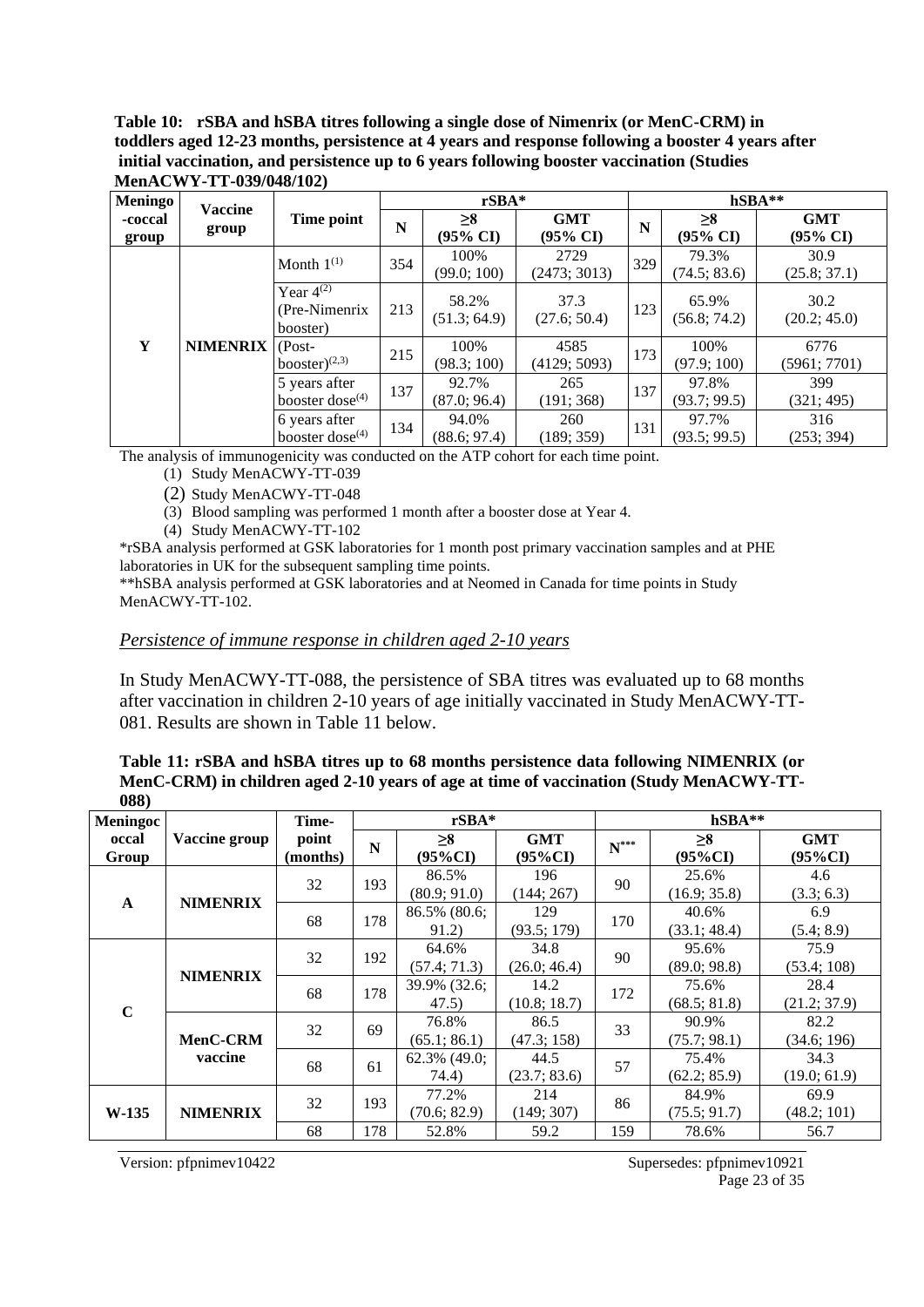| <b>Meningoc</b> |                 | Time-             |     | $rSBA*$                |                          | $hSBA**$           |                       |                          |  |
|-----------------|-----------------|-------------------|-----|------------------------|--------------------------|--------------------|-----------------------|--------------------------|--|
| occal<br>Group  | Vaccine group   | point<br>(months) | N   | $\geq 8$<br>$(95\%CI)$ | <b>GMT</b><br>$(95\%CI)$ | $\textbf{N}^{***}$ | ≥8<br>(95%CI)         | <b>GMT</b><br>$(95\%CI)$ |  |
|                 |                 |                   |     | (45.2; 60.3)           | (39.3; 89.2)             |                    | (71.4; 84.7)          | (41.5; 77.3)             |  |
| Y               |                 | 32                | 193 | 81.3%<br>(75.1; 86.6)  | 227<br>165; 314)         | 91                 | 81.3%<br>(71.8; 88.7) | 79.2<br>(52.5; 119)      |  |
|                 | <b>NIMENRIX</b> | 68                | 178 | 71.3%<br>(64.1; 77.9)  | 139<br>(96.0; 202)       | 159                | 73.0%<br>(65.3; 79.7) | 56.3<br>(39.5; 80.3)     |  |

The analysis of immunogenicity was conducted on the ATP cohort for persistence adapted for each time point. \*rSBA analysis performed at PHE laboratories in UK

\*\*hSBA analysis performed at GSK laboratories

\*\*\* at Month 32, a subset of subjects has been tested for hSBA

#### *Persistence of immune response in children aged 6-10 years at vaccination*

In Study MenACWY-TT-028, the persistence of hSBA titres was evaluated 1 year after vaccination in children aged 6-10 years of age who were initially vaccinated with either NIMENRIX or ACWY-PS vaccine in Study MenACWY-TT-027. Results are shown in Table 12.

| <b>Menin</b>          | <b>Vaccine</b>            |     | 1 month post vaccination<br>(Study MenACWY-TT-027) |                          | 1 year persistence<br>(Study MenACWY-TT-028) |                       |                          |  |
|-----------------------|---------------------------|-----|----------------------------------------------------|--------------------------|----------------------------------------------|-----------------------|--------------------------|--|
| gococc<br>al<br>group | group                     | N   | ≥8<br>$(95\%CI)$                                   | <b>GMT</b><br>$(95\%CI)$ | N                                            | ≥8<br>$(95\%CI)$      | <b>GMT</b><br>$(95\%CI)$ |  |
| $\mathbf{A}$          | <b>NIMENRIX</b>           | 105 | 80.0 %<br>(71.1; 87.2)                             | 53.4<br>(37.3; 76.2)     | 104                                          | 16.3%<br>(9.8; 24.9)  | 3.5<br>(2.7; 4.4)        |  |
|                       | <b>ACWY-PS</b><br>vaccine | 35  | 25.7%<br>(12.5; 43.3)                              | 4.1<br>(2.6;6.5)         | 35                                           | 5.7%<br>(0.7;19.2)    | 2.5<br>(1.9; 3.3)        |  |
| $\mathbf C$           | <b>NIMENRIX</b>           | 101 | 89.1%<br>(81.3; 94.4)                              | 155.8<br>(99.3;244)      | 105                                          | 95.2%<br>(89.2; 98.4) | 129.5<br>(95.4;176)      |  |
|                       | <b>ACWY-PS</b><br>vaccine | 38  | 39.5%<br>(24.0;56.6)                               | 13.1<br>(5.4; 32.0)      | 31                                           | 32.3%<br>(16.7;51.4)  | 7.7<br>(3.5;17.3)        |  |
| $W-135$               | <b>NIMENRIX</b>           | 103 | 95.1%<br>(89.0; 98.4)                              | 133.5<br>(99.9;178)      | 103                                          | 100%<br>(96.5;100)    | 256.7<br>(218.2;302)     |  |
|                       | <b>ACWY-PS</b><br>vaccine | 35  | 34.3%<br>(19.1; 52.2)                              | 5.8<br>(3.3; 9.9)        | 31                                           | 12.9%<br>(3.6; 29.8)  | 3.4<br>(2.0; 5.8)        |  |
| Y                     | <b>NIMENRIX</b>           | 89  | 83.1%<br>(73.7; 90.2)                              | 95.1<br>(62.4; 145.1)    | 106                                          | 99.1%<br>(94.9;100)   | 265.0<br>(213; 330)      |  |
|                       | <b>ACWY-PS</b><br>vaccine | 32  | 43.8%<br>(26.4; 62.3)                              | 12.5<br>(5.6; 27.7)      | 36                                           | 33.3%<br>(18.6;51.0)  | 9.3<br>(4.3;19.9)        |  |

**Table 12: hSBA\* titres following a single dose of NIMENRIX (or ACWY-PS) in children aged 6-10 and persistence 1 year following vaccination (Studies MenACWY-TT-027/028)**

The analysis of immunogenicity was conducted on the ATP cohort for persistence at Year 1. hSBA analysis was not performed for children aged 2 to  $\leq$  to ears (at time of vaccination).

\*hSBA analysis performed at GSK Laboratories

SBA titres were determined over a period of 10 years in children initially vaccinated with one dose of NIMENRIX or ACWY-PS at 2 to 10 years of age in Study MenACWY-TT-027. Persistence of SBA titres was evaluated in two extension studies: MenACWY-TT-032 (up to 5 years) and MenACWY-TT-100 (up to 10 years). Study MenACWY-TT-100 also evaluated the response to a single booster dose of NIMENRIX administered 10 years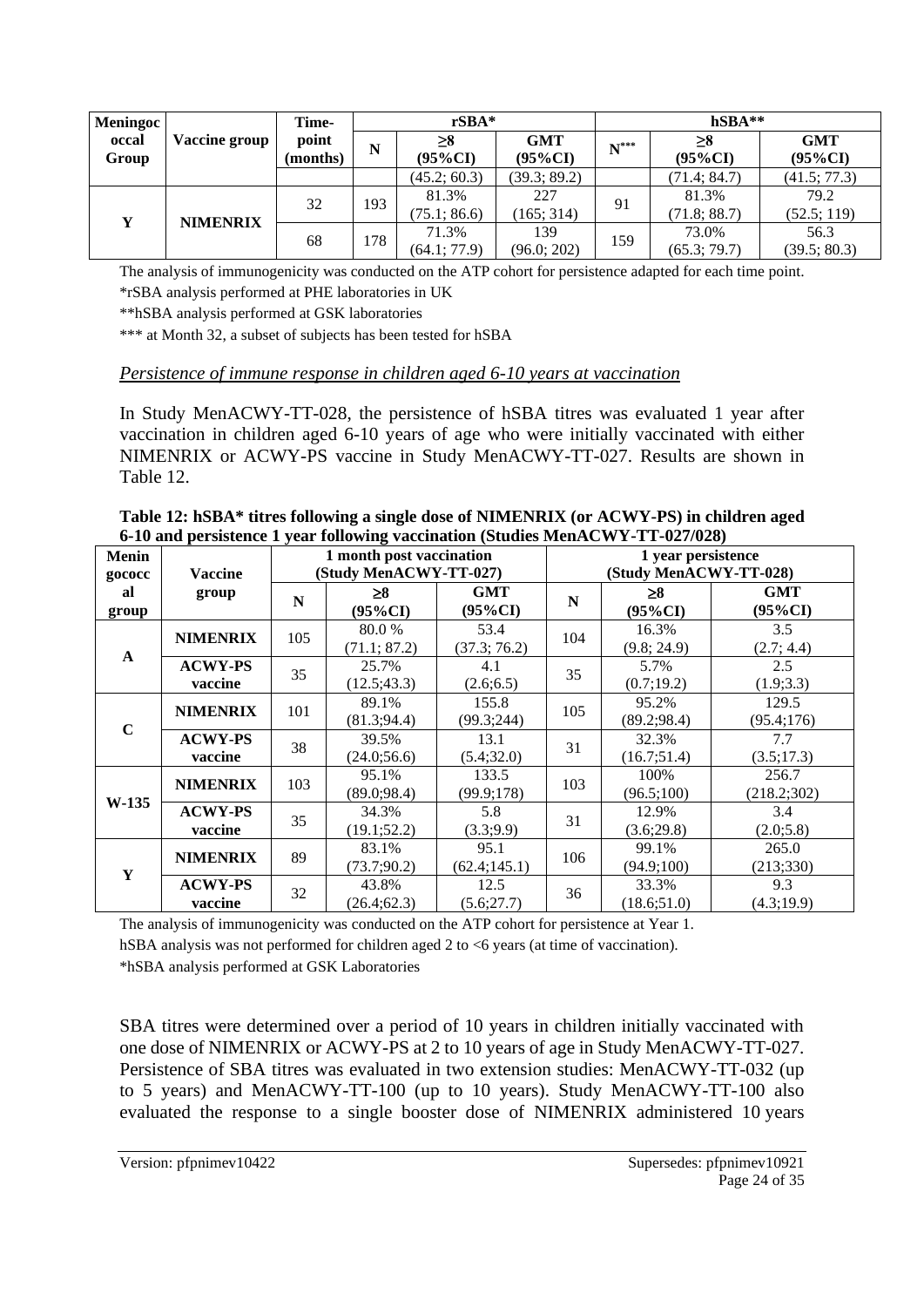following the initial vaccination with NIMENRIX or ACWY-PS. Results are shown in Table 13 (see section 4.4 Special warnings and precautions for use).

| Meningo-    |                          |                                 |           | rSBA*               |                     |             | hSBA**                    |                             |
|-------------|--------------------------|---------------------------------|-----------|---------------------|---------------------|-------------|---------------------------|-----------------------------|
| coccal      | <b>Vaccine</b>           | Time point                      | ${\bf N}$ | $\geq 8$            | <b>GMT</b>          |             | $\geq 8$                  | <b>GMT</b>                  |
| group       | group                    |                                 |           | $(95\% \text{ CI})$ | $(95\% \text{ CI})$ | ${\bf N}$   | (95% CI)                  | (95% CI)                    |
|             |                          |                                 |           | 100%                | 7301                |             | 81.1%                     | 57.0                        |
|             |                          | Month $1^{(1)}$                 | 225       | (98.4; 100)         | (6586; 8093)        | $111^{(5)}$ | (72.5; 87.9)              | (40.3; 80.6)                |
|             |                          | Year $5^{(2)}$                  | 98        | 90.8%               | 141                 | $n/a^{(6)}$ | $\mathbb{L}^{\mathbb{L}}$ |                             |
|             |                          |                                 |           | (83.3; 95.7)        | (98.2; 203)         |             |                           | $\mathbb{L} \mathbb{L}$     |
|             | <b>NIMENR</b>            | Year $6^{(3)}$                  | 98        | 79.6%               | 107                 | 90          | 41.1%                     | 6.5                         |
|             | $\mathbf{IX}$            |                                 |           | (70.3; 87.1)        | (66.0; 174)         |             | (30.8; 52.0)              | (4.8; 8.8)                  |
|             |                          | Year $10^{(3)}$                 | 73        | 89.0%               | 96.3                | 62          | 33.9%                     | 4.5                         |
|             |                          | (Pre-booster)                   |           | (79.5; 95.1)        | (57.1; 163)         |             | (22.3; 47.0)              | (3.3; 6.2)                  |
|             |                          | $(Post-booster)^{(3,4)}$        | 74        | 95.9%               | 4626                | 73          | 100%                      | 1213                        |
| $\mathbf A$ |                          |                                 |           | (88.6; 99.2)        | (3041; 7039)        |             | (95.1; 100)               | (994; 1481)                 |
|             |                          | Month $1^{(1)}$                 | 75        | 100%                | 2033                | $35^{(5)}$  | 25.7%                     | 4.1                         |
|             |                          |                                 |           | (95.2; 100)         | (1667; 2480)        |             | (12.5; 43.3)              | (2.6; 6.5)                  |
|             |                          | Year $5^{(2)}$                  | 13        | 15.4%               | 4.7                 | $n/a^{(6)}$ | $\overline{\phantom{m}}$  | $\mathcal{L}_{\mathcal{F}}$ |
|             | ACWY-                    |                                 |           | (1.9; 45.4)         | (3.7; 6.0)          |             |                           |                             |
|             | <b>PS</b>                | Year $6^{(3)}$                  | 24        | 12.5%               | 5.8                 | 21          | 33.3%                     | 5.9                         |
|             | vaccine                  |                                 |           | (2.7; 32.4)         | (3.5; 9.6)          |             | (14.6; 57.0)              | (3.0; 11.7)                 |
|             |                          | Year $10^{(3)}$                 | 17        | 23.5%               | 8.0                 | 17          | 29.4%                     | 6.2                         |
|             |                          | (Pre-booster)                   |           | (6.8; 49.9)         | (3.3; 19.3)         |             | (10.3; 56.0)              | (2.4; 15.7)                 |
|             |                          | $(Post-booster)^{(3,4)}$        | 17        | 100%                | 6414                | 17          | 100%                      | 211                         |
|             |                          |                                 |           | (80.5; 100)         | (3879; 10608)       |             | (80.5; 100)               | (131; 340)                  |
|             |                          | Month $1^{(1)}$                 | 225       | 100%                | 2435                | $107^{(5)}$ | 89.7%                     | 155                         |
|             |                          |                                 |           | (98.4; 100)         | (2106; 2816)        |             | (82.3; 94.8)              | (101; 237)                  |
|             |                          | Year $5^{(2)}$                  | 98        | 90.8%               | 79.7                | $n/a^{(6)}$ |                           |                             |
|             |                          |                                 |           | (83.3; 95.7)        | (56.0; 113)         |             |                           |                             |
|             | <b>NIMENR</b>            | Year $6^{(3)}$                  | 98        | 82.7%               | 193                 | 97          | 93.8%                     | 427                         |
|             | $\mathbf{I} \mathbf{X}$  |                                 |           | (73.7; 89.6)        | (121; 308)          |             | (87.0; 97.7)              | (261; 700)                  |
|             |                          | Year $10^{(3)}$                 | 74        | 85.1%               | 181                 | 73          | 91.8%                     | 222                         |
|             |                          | (Pre-booster)                   |           | (75.0; 92.3)        | (106; 310)          |             | (83.0; 96.9)              | (129; 380)                  |
|             |                          | $(Post-booster)^{(3,4)}$        | 74        | 100%                | 4020                | 71          | 100%                      | 15544                       |
| $\mathbf C$ |                          |                                 |           | (95.1; 100)         | (3319; 4869)        |             | (94.9; 100)               | (11735; 20588)              |
|             |                          | Month $1^{(1)}$                 | 74        | 100%                | 750                 | $38^{(5)}$  | 39.5%                     | 13.1                        |
|             |                          |                                 |           | (95.1; 100)         | (555; 1014)         |             | (24.0; 56.6)              | (5.4; 32.0)                 |
|             |                          | Year $5^{(2)}$                  | 13        | 100%                | 128                 | $n/a^{(6)}$ |                           | $\mathbf{u} =$              |
|             | ACWY-                    |                                 |           | (75.3; 100)         | (56.4; 291)         |             |                           |                             |
|             | $\overline{\mathbf{PS}}$ | Year $6^{(3)}$                  | $24\,$    | 79.2%               | 98.7                | 24          | 100%                      | 235                         |
|             | vaccine                  |                                 |           | (57.8; 92.9)        | (42.2; 231)         |             | (85.8; 100)               | (122; 451)                  |
|             |                          | Year $10^{(3)}$                 | 17        | 76.5%               | 96.2                | 17          | 100%                      | 99.1                        |
|             |                          | (Pre-booster)                   |           | (50.1; 93.2)        | (28.9; 320)         |             | (80.5; 100)               | (35.8; 274)                 |
|             |                          | $(Post\text{-}booster)^{(3,4)}$ | 17        | 100%                | 15101               | 17          | 94.1                      | 44794                       |
|             |                          |                                 |           | (80.5; 100)         | (7099; 32122)       |             | (71.3; 99.9)              | (10112; 198440)             |
|             |                          | Month $1^{(1)}$                 | 225       | 100%                | 11777               | $107^{(5)}$ | 95.3%                     | 134                         |
|             |                          |                                 |           | (98.4; 100)         | (10666; 13004)      |             | (89.4; 98.5)              | (101; 178)                  |
| W-135       | <b>NIMENR</b>            | Year $5^{(2)}$<br>98            | 78.6%     | 209                 | n/a <sup>(6)</sup>  |             |                           |                             |
|             | $\mathbf{IX}$            |                                 |           | (69.1; 86.2)        | (128; 340)          |             |                           |                             |
|             |                          | Year $6^{(3)}$                  | 98        | 73.5%               | 265                 | 92          | 81.5%                     | 62.5                        |
|             |                          |                                 |           | (63.6; 81.9)        | (155; 454)          |             | (72.1; 88.9)              | (42.0; 93.1)                |

**Table 13: rSBA and hSBA titres following a single dose of NIMENRIX (or ACWY-PS) in children aged 2- 10 years, persistence up to 10 years, and post-booster administered 10 years following initial vaccination (Studies MenACWY-TT-027/032/100)**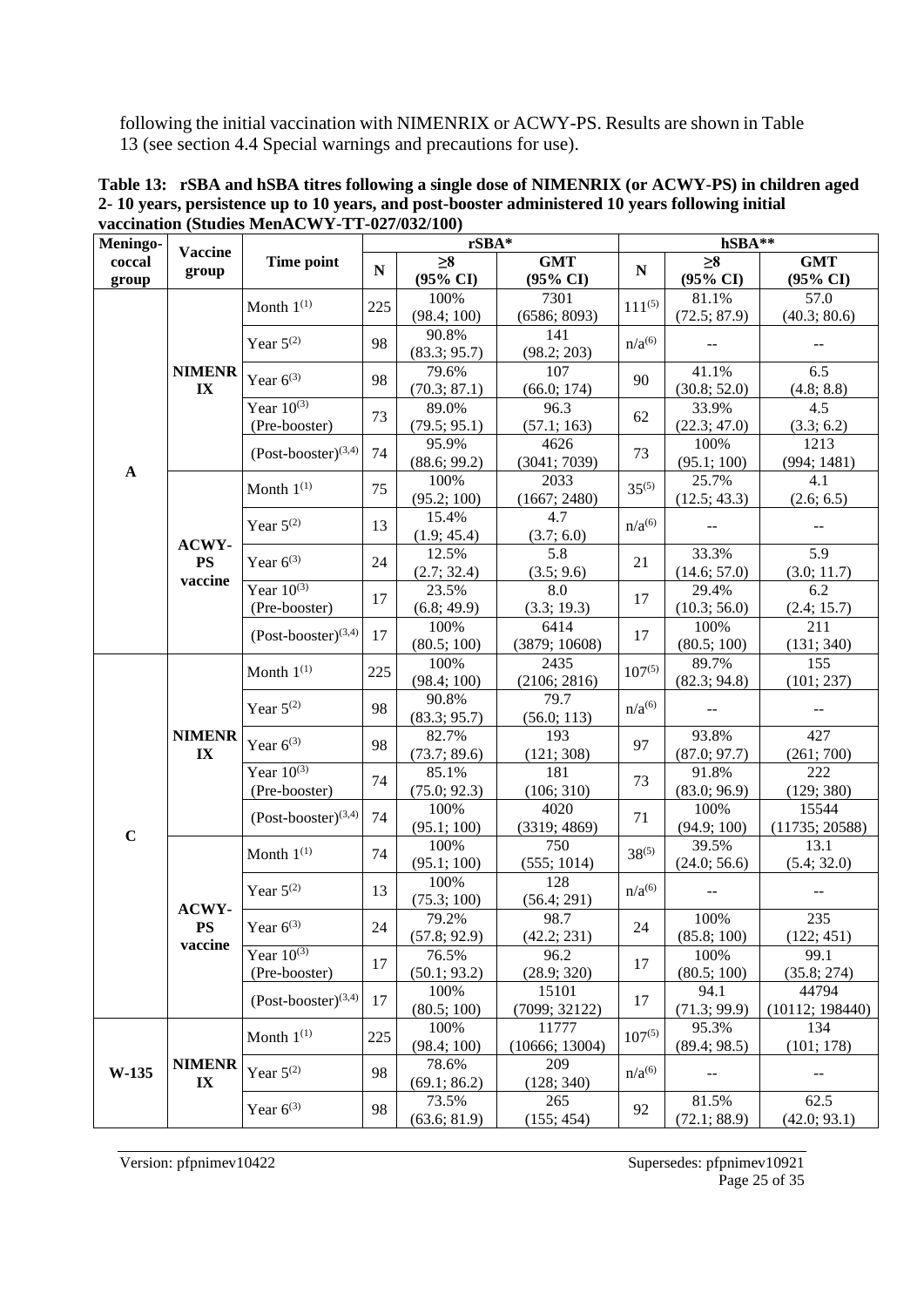|             |                         | Year $\overline{10^{(3)}}$            | 74   | 68.9%        | 206            | 59                 | 61.0%        | 17.5          |
|-------------|-------------------------|---------------------------------------|------|--------------|----------------|--------------------|--------------|---------------|
|             |                         | (Pre-booster)                         |      | (57.1; 79.2) | (109; 392)     |                    | (47.4; 73.5) | (10.5; 29.2)  |
|             |                         | $(Post-booster)^{(3,4)}$              | 74   | 100%         | 27944          | 74                 | 100%         | 6965          |
|             |                         |                                       |      | (95.1; 100)  | (22214; 35153) |                    | (95.1; 100)  | (5274; 9198)  |
|             |                         | Month $1^{(1)}$                       | 75   | 100%         | 2186           | $35^{(5)}$         | 34.3%        | 5.8           |
|             |                         |                                       |      | (95.2; 100)  | (1723; 2774)   |                    | (19.1; 52.2) | (3.3, 9.9)    |
|             |                         | Year $5^{(2)}$                        | 13   | 0%           | 4.0            | $n/a^{(6)}$        |              |               |
|             | ACWY-                   |                                       |      | (0.0; 24.7)  | (4.0; 4.0)     |                    |              |               |
|             | <b>PS</b>               | Year $6^{(3)}$                        | 24   | 12.5%        | 7.6            | 23                 | 30.4%        | 7.0           |
|             | vaccine                 |                                       |      | (2.7; 32.4)  | (3.7; 15.6)    |                    | (13.2; 52.9) | (2.9; 16.9)   |
|             |                         | Year $10^{(3)}$                       | 17   | 23.5%        | 15.4           | 15                 | 26.7%        | 4.1           |
|             |                         | (Pre-booster)                         |      | (6.8; 49.9)  | (4.2; 56.4)    |                    | (7.8; 55.1)  | (2.0; 8.5)    |
|             |                         | $(Post\text{-}booster)^{(3,4)}$       | 17   | 94.1%        | 10463          | 15                 | 100%         | 200           |
|             |                         |                                       |      | (71.3; 99.9) | (3254; 33646)  |                    | (78.2; 100)  | (101; 395)    |
|             |                         | Month $1^{(1)}$                       | 225  | 100%         | 6641           | $94^{(5)}$         | 83.0%        | 93.7          |
|             |                         |                                       |      | (98.4; 100)  | (6044; 7297)   |                    | (73.8; 89.9) | (62.1; 141)   |
|             |                         | Year $5^{(2)}$                        | 98   | 78.6%        | 143            | $n/a^{(6)}$        |              |               |
|             |                         |                                       |      | (69.1; 86.2) | (88.0; 233)    |                    |              |               |
|             | <b>NIMENR</b>           | Year $6^{(3)}$                        | 98   | 71.4%        | 136            | 89                 | 65.2%        | 40.3          |
|             | $\mathbf{I} \mathbf{X}$ |                                       |      | (61.4; 80.1) | (82.6; 225)    |                    | (54.3; 75.0) | (23.9; 68.1)  |
|             |                         | Year $10^{(3)}$                       | 74   | 67.6%        | 98.5           | 65                 | 72.3%        | 35.7          |
|             |                         | (Pre-booster)                         |      | (55.7; 78.0) | (54.3; 179)    |                    | (59.8; 82.7) | (21.0; 60.6)  |
|             |                         | $(Post-booster)^{(3,4)}$              | 74   | 100%         | 7530           | 74                 | 100%         | 11127         |
| $\mathbf Y$ |                         |                                       |      | (95.1; 100)  | (5828; 9729)   |                    | (95.1; 100)  | (8909; 13898) |
|             |                         | Month $1^{(1)}$                       | 75   | 100%         | 1410           | $32^{(5)}$         | 43.8%        | 12.5          |
|             |                         |                                       |      | (95.2; 100)  | (1086; 1831)   |                    | (26.4; 62.3) | (5.6; 27.7)   |
|             |                         | Year $5^{(2)}$                        | 13   | 7.7%         | 5.5            | n/a <sup>(6)</sup> |              |               |
|             | ACWY-                   |                                       |      | (0.2; 36.0)  | (2.7; 11.1)    |                    |              |               |
|             | <b>PS</b>               | Year $6^{(3)}$                        | 24   | 20.8%        | 11.6           | 24                 | 25.0%        | 7.3           |
|             | vaccine                 |                                       |      | (7.1; 42.2)  | (4.7; 28.7)    |                    | (9.8; 46.7)  | (2.7; 19.8)   |
|             |                         | Year $10^{(3)}$                       | 17   | 17.6%        | 10.2           | 14                 | 35.7%        | 7.8           |
|             |                         | (Pre-booster)                         |      | (3.8; 43.4)  | (3.5; 30.2)    |                    | (12.8; 64.9) | (2.5; 24.4)   |
|             |                         | $(Post\text{-}booster)^{(3,4)}$<br>17 | 100% | 6959         | 17             | 100%               | 454          |               |
|             |                         |                                       |      | (80.5; 100)  | (3637; 13317)  |                    | (80.5; 100)  | (215; 960)    |

**Table 13: rSBA and hSBA titres following a single dose of NIMENRIX (or ACWY-PS) in children aged 2- 10 years, persistence up to 10 years, and post-booster administered 10 years following initial vaccination (Studies MenACWY-TT-027/032/100)**

The analysis of immunogenicity was conducted on the ATP cohort for each time point.

(1) Study MenACWY-TT-027

- (2) Study MenACWY-TT-032
- (3) Study MenACWY-TT-100
- (4) Blood sampling was performed 1 month after a booster dose at Year 10.
- (5) Includes children aged 6 to <11 years. hSBA analysis was not performed for children aged 2 to <6 years (at time of vaccination).
- (6) Per the protocol for Study MenACWY-TT-032, hSBA was not measured for this age group at Year 5.

\*rSBA analysis performed at GSK laboratories for 1 month post primary vaccination samples and at PHE laboratories in UK for subsequent sampling time points.

\*\*hSBA analysis performed at GSK laboratories and at Neomed in Canada for time points in Study MenACWY-TT-100.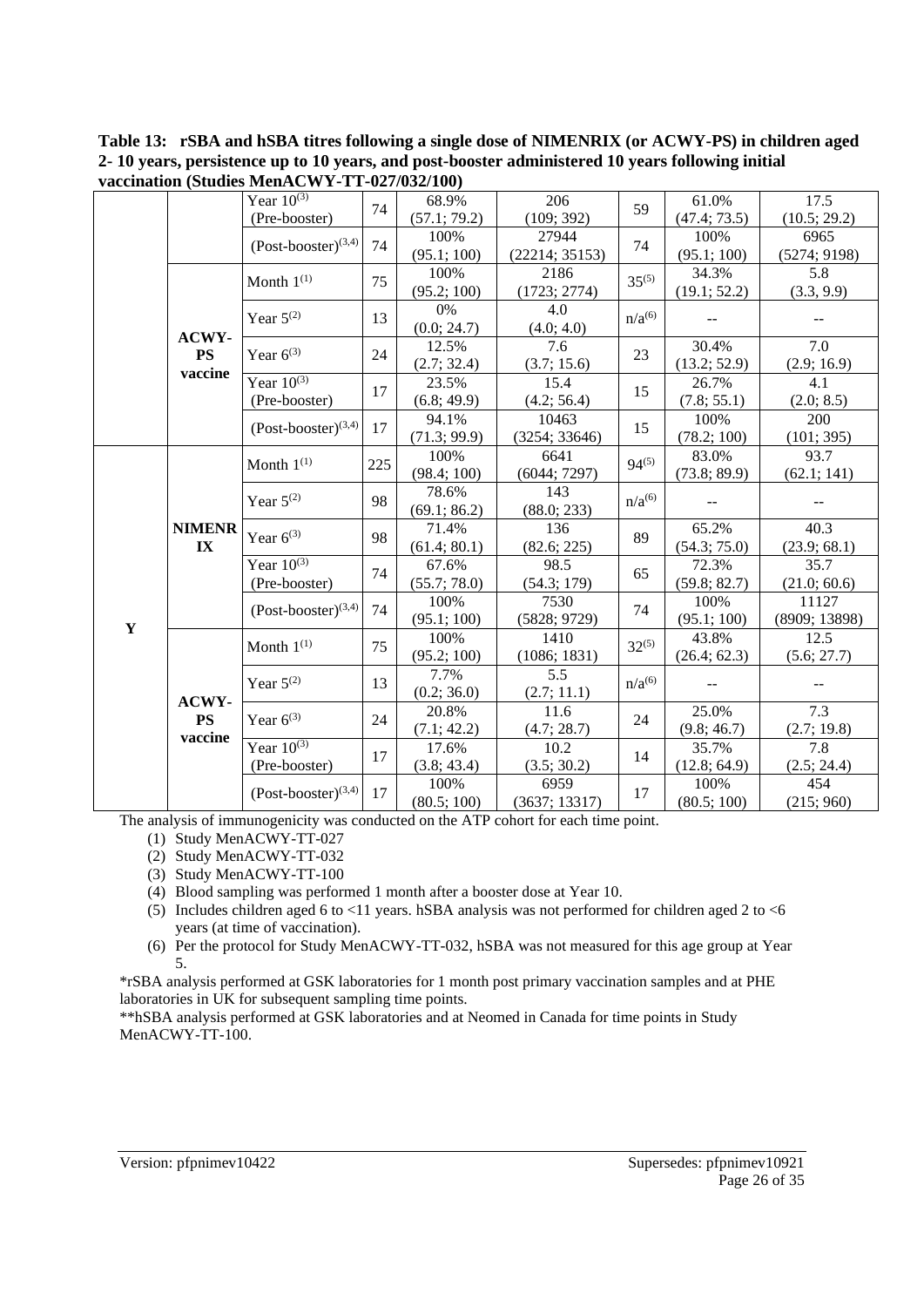#### *Persistence of immune response in adolescents aged 11-17 years at vaccination*

rSBA titres were determined over a period of 10 years in subjects initially vaccinated with one dose of NIMENRIX or ACWY-PS at 11 to 17 years of age in Study MenACWY-TT-036. Persistence of rSBA titres was evaluated in two extension studies: MenACWY-TT-043 (up to 5 years) and MenACWY-TT-101 (at 10 years). Study MenACWY-TT-101 also evaluated the response to a single booster dose of NIMENRIX administered 10 years following the initial vaccination with NIMENRIX or ACWY-PS.Results are shown in Table 14.

**Table 14: rSBA\* titres following a single dose of NIMENRIX (or ACWY-PS) in adolescents aged 11-17 years, persistence up to 10 years, and post-booster administered 10 years following initial vaccination (Studies MenACWY-TT-036/043/101)**

| <b>Mening</b>    |                                        | <b>NIMENRIX</b> |                        |                          |           | <b>ACWY-PS</b> vaccine |                          |
|------------------|----------------------------------------|-----------------|------------------------|--------------------------|-----------|------------------------|--------------------------|
| ococcal<br>group | Time-point                             | ${\bf N}$       | $\geq 8$<br>$(95\%CI)$ | <b>GMT</b><br>$(95\%CI)$ | ${\bf N}$ | >8<br>$(95\%CI)$       | <b>GMT</b><br>$(95\%CI)$ |
|                  | Month $1^{(1)}$                        | 674             | 100%<br>(99.5; 100)    | 5929<br>(5557; 6324)     | 224       | 99.6%<br>(97.5; 100)   | 2947<br>(2612; 3326)     |
|                  | Year $3^{(2)}$                         | 449             | 92.9%<br>(90.1; 95.1)  | 448<br>(381; 527)        | 150       | 82.7%<br>(75.6; 88.4)  | 206<br>(147; 288)        |
| $\mathbf{A}$     | Year $5^{(2)}$                         | 236             | 97.5%<br>(94.5; 99.1)  | 644<br>(531; 781)        | 86        | 93.0<br>(85.4; 97.4)   | 296<br>(202; 433)        |
|                  | Year $10^{(3)}$<br>$(Pre-$<br>booster) | 162             | 85.2%<br>(78.8; 90.3)  | 248<br>(181; 340)        | 51        | 80.4%<br>(66.9; 90.2)  | 143<br>(80.5; 253)       |
|                  | $(Post -$<br>booster) $(3,4)$          | 162             | 100%<br>(97.7; 100)    | 3760<br>(3268; 4326)     | 51        | 100%<br>(93.0; 100)    | 2956<br>(2041; 4282)     |
|                  | Month $1^{(1)}$                        | 673             | 100%<br>(99.5; 100)    | 13110<br>(11939; 14395)  | 224       | 100%<br>(98.4; 100)    | 8222<br>(6808; 9930)     |
|                  | Year $3^{(2)}$                         | 449             | 91.1%<br>(88.1; 93.6)  | 371<br>(309; 446)        | 150       | 86.0%<br>(79.4; 91.1)  | 390<br>(262; 580)        |
| $\mathbf C$      | Year $5^{(2)}$                         | 236             | 88.6%<br>(83.8; 92.3)  | 249<br>(194; 318)        | 85        | 87.1<br>(78.0; 93.4)   | 366<br>(224; 599)        |
|                  | Year $10^{(3)}$<br>$(Pre-$<br>booster) | 162             | 90.1%<br>(84.5; 94.2)  | 244<br>(182; 329)        | 51        | 82.4%<br>(69.1; 91.6)  | 177<br>(86.1; 365)       |
|                  | $(Post -$<br>booster) $(3,4)$          | 162             | 100%<br>(97.7; 100)    | 8698<br>(739110235)      | 51        | 100%<br>(93.0; 100)    | 3879<br>(2715; 5544)     |
|                  | Month $1^{(1)}$                        | 678             | 99.9%<br>(99.2; 100)   | 8247<br>(7639; 8903)     | 224       | 100%<br>(98.4; 100)    | 2633<br>(2299; 3014)     |
|                  | Year $3^{(2)}$                         | 449             | 82.0%<br>(78.1; 85.4)  | 338<br>(268; 426)        | 150       | 30.0%<br>(22.8; 38.0)  | 16.0<br>(10.9; 23.6)     |
| W-135            | Year $5^{(2)}$                         | 236             | 86.0%<br>(80.9; 90.2)  | 437<br>(324; 588)        | 86        | 34.9<br>(24.9; 45.9)   | 19.7<br>(11.8; 32.9)     |
|                  | Year $10^{(3)}$<br>$(Pre-$<br>booster) | 162             | 71.6%<br>(64.0; 78.4)  | 146<br>(97.6; 217)       | 51        | 43.1%<br>(29.3; 57.8)  | 16.4<br>(9.2; 29.4)      |
|                  | $(Post -$<br>booster) $(3,4)$          | 162             | 100%<br>(97.7; 100)    | 11243<br>(9367; 13496)   | 51        | 100%<br>(93.0; 100)    | 3674<br>(2354; 5734)     |
|                  | Month $1^{(1)}$                        | 677             | 100%<br>(99.5; 100)    | 14087<br>(13168; 15069)  | 224       | 100%<br>(98.4; 100)    | 5066<br>(4463; 5751)     |
| $\mathbf Y$      | Year $3^{(2)}$                         | 449             | 93.1%<br>(90.3; 95.3)  | 740<br>(620; 884)        | 150       | 58.0%<br>(49.7; 66.0)  | 69.6<br>(44.6; 109)      |
|                  | Year $5^{(2)}$                         | 236             | 96.6%<br>(93.4; 98.5)  | 1000<br>(824; 1214)      | 86        | 66.3<br>(55.3; 76.1)   | 125<br>(71.2; 219)       |

Version: pfpnimev10422 Supersedes: pfpnimev10921

Page 27 of 35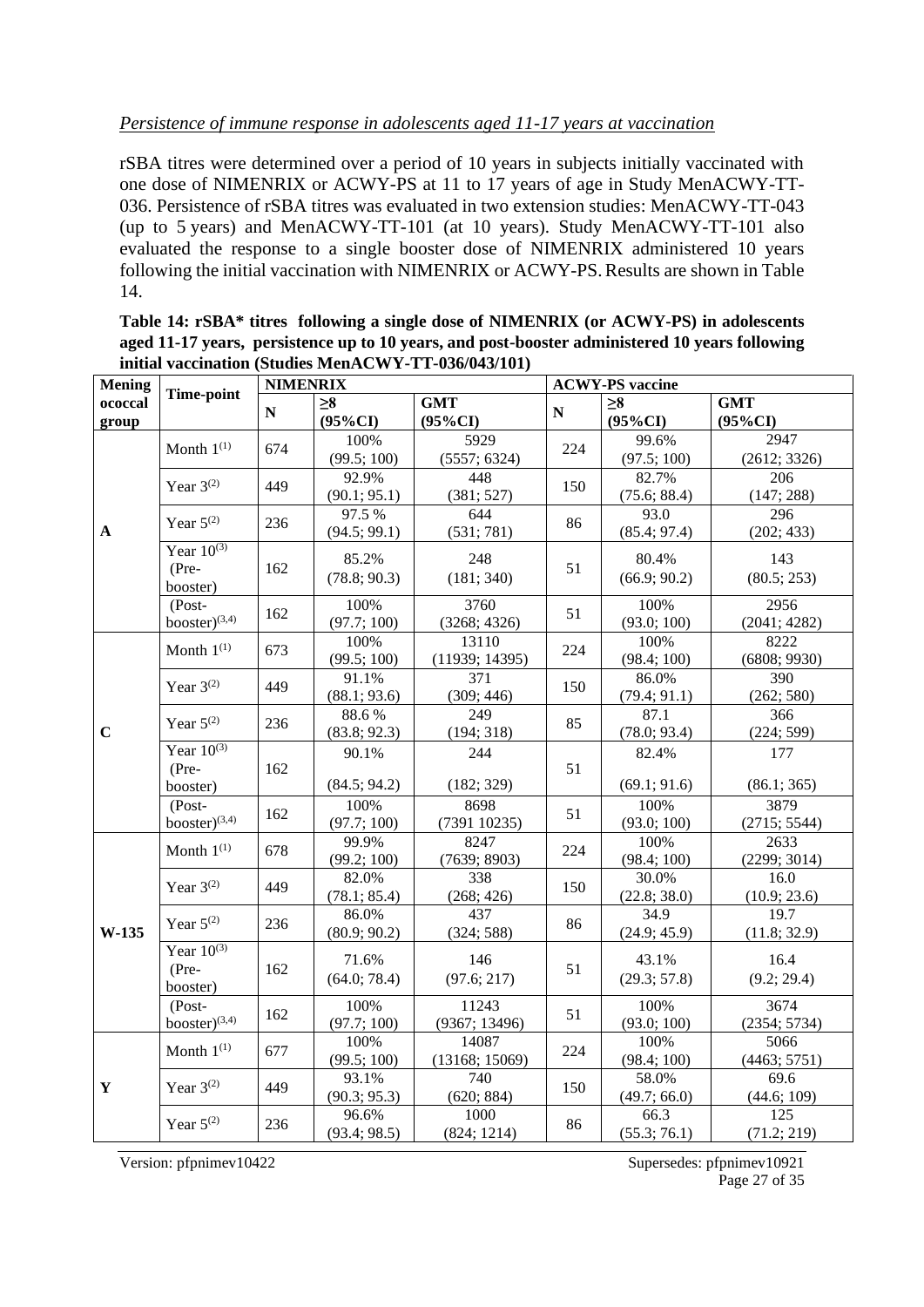| <b>Mening</b>    | Time-point                             | <b>NIMENRIX</b> |                        |                          | <b>ACWY-PS</b> vaccine |                        |                          |  |
|------------------|----------------------------------------|-----------------|------------------------|--------------------------|------------------------|------------------------|--------------------------|--|
| ococcal<br>group |                                        | N               | $\geq 8$<br>$(95\%CI)$ | <b>GMT</b><br>$(95\%CI)$ | N                      | $\geq 8$<br>$(95\%CI)$ | <b>GMT</b><br>$(95\%CI)$ |  |
|                  | Year $10^{(3)}$<br>$(Pre-$<br>booster) | 162             | 90.7%<br>(85.2; 94.7)  | 447<br>(333; 599)        | 51                     | 49.0%<br>(34.8; 63.4)  | 32.9<br>(17.1; 63.3)     |  |
|                  | $(Post -$<br>booster $)^{(3,4)}$       | 162             | 100%<br>(97.7; 100)    | 7585<br>(6748; 8525)     | 51                     | 98.0%<br>(89.6; 100)   | 3296<br>(1999; 5434)     |  |

The analysis of immunogenicity was conducted on the ATP cohort for each time point.

(1) Study MenACWY-TT-036

(2) Study MenACWY-TT-043

(3) Study MenACWY-TT-101

(4) Blood sampling was performed 1 month after a booster dose at Year 10.

\*rSBA analysis performed at GSK laboratories for 1 month post primary vaccination samples and at PHE laboratories in UK for the subsequent sampling time points.

#### *Persistence of immune response in adolescents and adults aged 11-25 years at vaccination*

In Study MenACWY-TT-059, hSBA persistence was evaluated up to 5 years after vaccination in adolescents and adults aged 11-25 years initially vaccinated in Study MenACWY-TT-052.

For all meningococcal groups, the persistence of hSBA titres elicited by NIMENRIX was similar to or higher than those induced by the licensed quadrivalent meningococcal diphtheria toxoid (DT) conjugate vaccine (ACWY-DT) as shown in Table 15.

**Table 15: hSBA\* titres following a single dose of NIMENRIX (or ACWY-DT) 1 month post-vaccination and 5 years persistence data (hSBA\*) in adolescents and adults aged 11-25 years of age** 

| Meningococcal<br>Group | <b>Vaccine</b><br>group | <b>Timepoint</b> | $\mathbf N$ | ≥8 (95%CI)             | <b>GMT (95%CI)</b> |
|------------------------|-------------------------|------------------|-------------|------------------------|--------------------|
|                        |                         | Month $1^{(1)}$  | 356         | 82.0% (77.6; 85.9)     | 58.7 (48.6; 70.9)  |
|                        | <b>NIMENRIX</b>         | Year $1^{(2)}$   | 350         | 29.1% (24.4; 34.2)     | 5.4(4.5; 6.4)      |
| $\mathbf{A}$           |                         | Year $5^{(2)}$   | 141         | 48.9 % (40.4;<br>57.5) | 8.9(6.8; 11.8)     |
|                        |                         | Month $1^{(1)}$  | 107         | 73.8% (64.4; 81.9)     | 42.5(28.5; 63.3)   |
|                        | <b>ACWY-DT</b>          | Year $1^{(2)}$   | 111         | 31.5% (23.0; 41.0)     | 6.0(4.3; 8.5)      |
|                        |                         | Year $5^{(2)}$   | 45          | 44.4% (29.6; 60.0)     | 7.9(4.8; 13.2)     |
| $\mathbf C$            | <b>NIMENRIX</b>         | Month $1^{(1)}$  | 359         | 96.1% (93.5; 97.9)     | 532 (424; 668)     |
|                        |                         | Year $1^{(2)}$   | 336         | 94.9% (92.0; 97.0)     | 172 (142; 207)     |
|                        |                         | Year $5^{(2)}$   | 140         | 92.9% (87.3; 96.5)     | 94.6 (65.9; 136)   |
|                        | <b>ACWY-DT</b>          | Month $1^{(1)}$  | 113         | 99.1% (95.2; 100)      | 317 (217; 462)     |
|                        |                         | Year $1^{(2)}$   | 105         | 73.3% (63.8; 81.5)     | 46.7 (30.2; 72.1)  |
|                        |                         | Year $5^{(2)}$   | 44          | 79.5% (64.7; 90.2)     | 30.6 (17.3; 54.4)  |
| W-135                  |                         | Month $1^{(1)}$  | 334         | 91.0% (87.4; 93.9)     | 117 (96.8; 141)    |
|                        | <b>NIMENRIX</b>         | Year $1^{(2)}$   | 327         | 98.5% (96.5; 99.5)     | 197 (173; 225)     |
|                        |                         | Year $5^{(2)}$   | 138         | 87.0% (80.2; 92.1)     | 103(76.3; 140)     |
|                        |                         | Month $1^{(1)}$  | 96          | 75.0% (65.1; 83.3)     | 70.4 (43.7; 113)   |
|                        | <b>ACWY-DT</b>          | Year $1^{(2)}$   | 107         | 75.7% (66.5; 83.5)     | 48.9 (32.5; 73.8)  |
|                        |                         | Year $5^{(2)}$   | 44          | 84.1% (69.9; 93.4)     | 70.4 (37.2; 133)   |
| Y                      | <b>NIMENRIX</b>         | Month $1^{(1)}$  | 364         | 95.1% (92.3; 97.0)     | 246 (208; 291)     |

Version: pfpnimev10422 Supersedes: pfpnimev10921

Page 28 of 35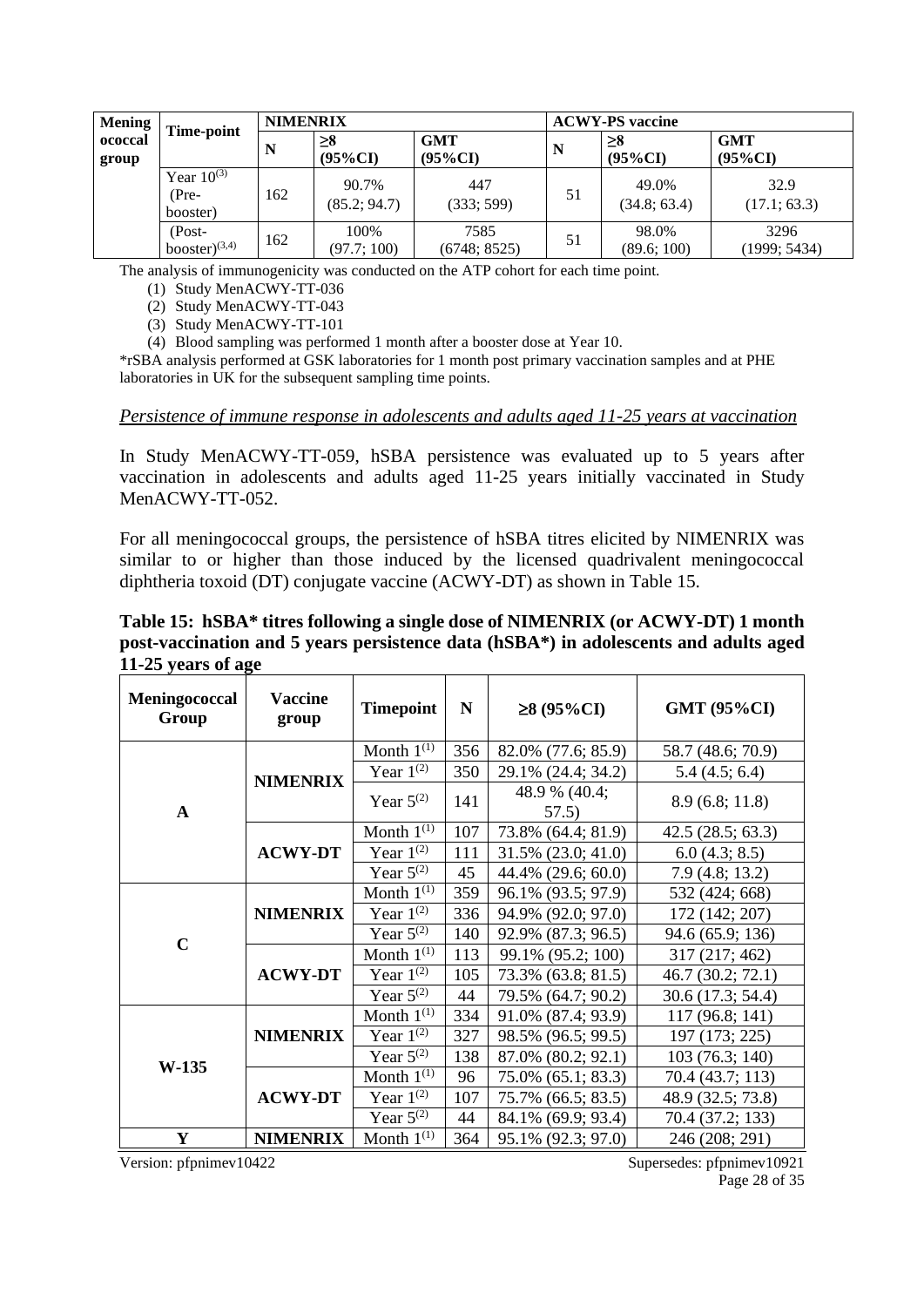| Meningococcal<br>Group | Vaccine<br>group | <b>Timepoint</b> | N   | ≥8 (95%CI)         | <b>GMT (95%CI)</b> |  |
|------------------------|------------------|------------------|-----|--------------------|--------------------|--|
|                        |                  | Year $1^{(2)}$   | 356 | 97.8% (95.6; 99.0) | 272 (237; 311)     |  |
|                        |                  | Year $5^{(2)}$   | 142 | 94.4% (89.2; 97.5) | 225 (174; 290)     |  |
|                        |                  | Month $1^{(1)}$  | 111 | 81.1% (72.5; 87.9) | 103(67.5; 159)     |  |
|                        | <b>ACWY-DT</b>   | Year $1^{(2)}$   | 112 | 86.6% (78.9; 92.3) | 101 (69.6; 146)    |  |
|                        |                  | Year $5^{(2)}$   | 44  | 90.9% (78.3; 97.5) | 129 (77.4; 216)    |  |

The analysis of immunogenicity was conducted on the ATP cohort for persistence adapted for each time point.

(1) Study MenACWY-TT-052

(2) Study MenACWY-TT-059

\*hSBA analysis performed at GSK laboratories

rSBA titres were determined over a period of 10 years in subjects initially vaccinated with one dose of NIMENRIX or ACWY-PS at 11 to 55 years of age in Study MenACWY-TT-015. Persistence of rSBA titres was evaluated in two extension studies: MenACWY-TT-020 (up to 5 years) and MenACWY-TT-099 (up to 10 years). Study MenACWY-TT-099 also evaluated the response to a single booster dose of NIMENRIX administered 10 years following the initial vaccination with NIMENRIX or ACWY-PS. Results are shown in Table 16.

**Table 16: rSBA\* titres following a single dose of NIMENRIX or ACWY-PS) in adolescents and adults aged 11-55 years, persistence up to 10 years, and post-booster administered 10 years following initial vaccination (Studies MenACWY-TT-015/020/099**)

| Meningo-        |                                  |             | <b>NIMENRIX</b>                 |                                   |             | <b>ACWY-PS</b> vaccine          |                                   |  |  |
|-----------------|----------------------------------|-------------|---------------------------------|-----------------------------------|-------------|---------------------------------|-----------------------------------|--|--|
| coccal<br>group | Time point                       | $\mathbf N$ | $\geq 8$<br>$(95\% \text{ CI})$ | <b>GMT</b><br>$(95\% \text{ CI})$ | $\mathbf N$ | $\geq 8$<br>$(95\% \text{ CI})$ | <b>GMT</b><br>$(95\% \text{ CI})$ |  |  |
|                 | Month $1^{(1)}$                  | 323         | 100\%<br>(98.9; 100)            | 4945<br>(4452, 5493)              | 112         | 100%<br>(96.8, 100)             | 2190<br>(1858, 2582)              |  |  |
|                 | Year $4^{(2)}$                   | 43          | 95.3%<br>(84.2; 99.4)           | 365<br>(226; 590)                 | 17          | 76.5%<br>(50.1; 93.2)           | 104<br>(31.0; 351)                |  |  |
| $\mathbf{A}$    | Year $5^{(2)}$                   | 51          | 84.3%<br>(71.4; 93.0)           | 190<br>(108; 335)                 | 19          | 57.9%<br>(33.5; 79.7)           | 37.0<br>(12.6; 109)               |  |  |
|                 | Year $10^{(3)}$<br>(Pre-booster) | 155         | 78.1%<br>(70.7; 84.3)           | 154<br>(108; 219)                 | 52          | 71.2%<br>(56.9; 82.9)           | 75.1<br>(41.4; 136)               |  |  |
|                 | $(Post -$<br>booster $)^{(3,4)}$ | 155         | 100%<br>(97.6; 100)             | 4060<br>(3384; 4870)              | 52          | 100%<br>(93.2; 100)             | 3585<br>(2751; 4672)              |  |  |
|                 | Month $1^{(1)}$                  | 341         | 99.7%<br>(98.4; 100)            | 10074<br>(8700, 11665)            | 114         | 100%<br>(96.8; 100)             | 6546<br>(5048; 8488)              |  |  |
|                 | Year $4^{(2)}$                   | 43          | 76.7%<br>(61.4; 88.2)           | 126<br>(61.6; 258)                | 17          | 41.2%<br>(18.4; 67.1)           | 16.7<br>(5.7; 48.7)               |  |  |
| $\mathbf C$     | Year $5^{(2)}$                   | 51          | 72.5%<br>(58.3; 84.1)           | 78.5<br>(41.8; 147)               | 18          | 38.9%<br>(17.3; 64.3)           | 17.3<br>(6.0; 49.7)               |  |  |
|                 | Year $10^{(3)}$<br>(Pre-booster) | 154         | 90.9%<br>(85.2; 94.9)           | 193<br>(141; 264)                 | 52          | 88.5%<br>(76.6; 95.6)           | 212<br>(110; 412)                 |  |  |
|                 | $(Post -$<br>booster $)^{(3,4)}$ | 155         | 100%<br>(97.6; 100)             | 13824<br>(10840; 17629)           | 52          | 98.1%<br>(89.7; 100)            | 3444<br>(1999; 5936)              |  |  |
|                 | Month $1^{(1)}$                  | 340         | 99.7%<br>(98.4; 100)            | 8577<br>(7615; 9660)              | 114         | 100%<br>(96.8; 100)             | 2970<br>(2439; 3615)              |  |  |
| $W-135$         | Year $4^{(2)}$                   | 43          | 90.7%<br>(77.9; 97.4)           | 240<br>(128; 450)                 | 17          | 17.6%<br>(3.8; 43.4)            | 8.3<br>(3.6; 19.5)                |  |  |

Version: pfpnimev10422 Supersedes: pfpnimev10921 Page 29 of 35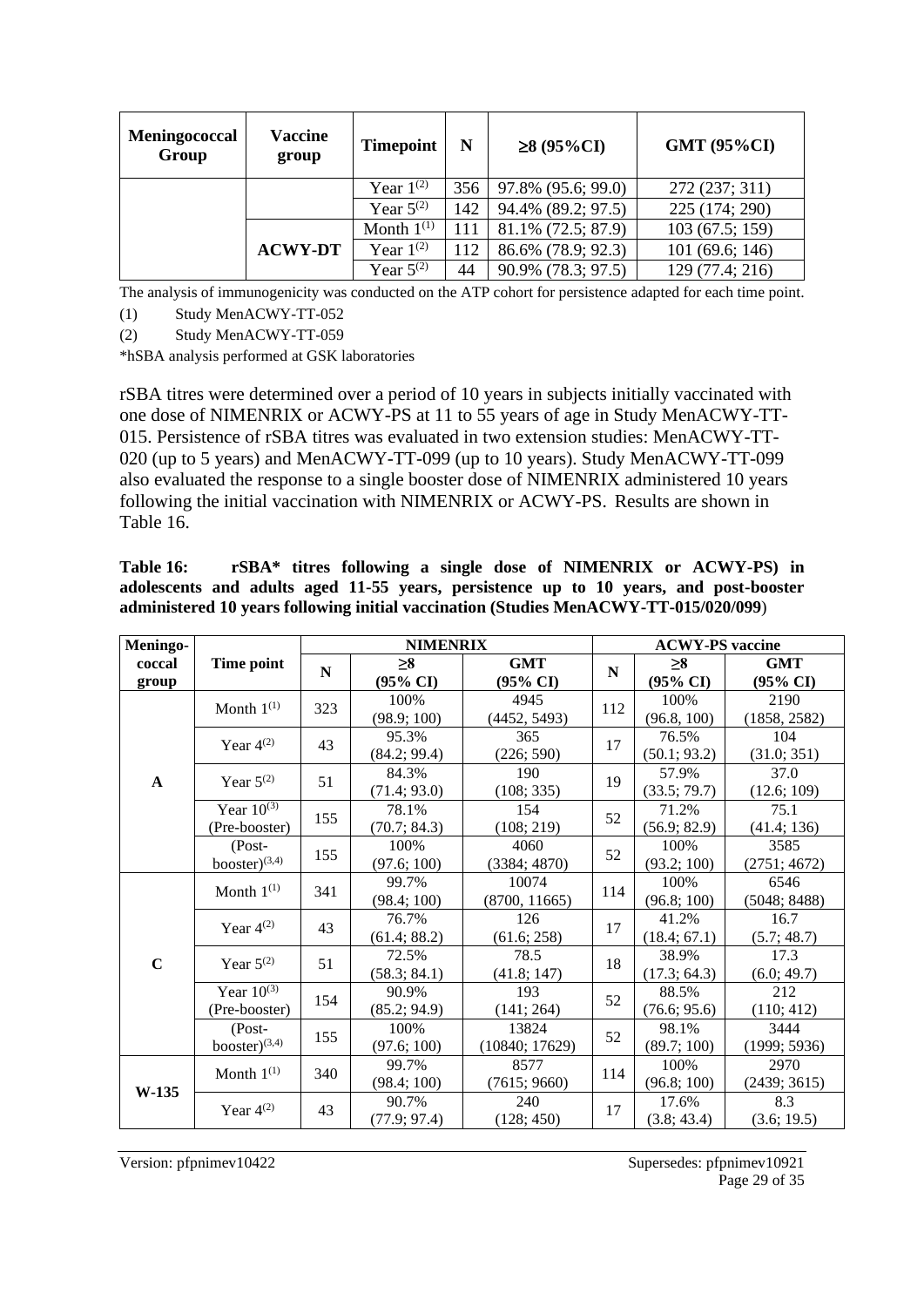| Meningo- |                     | <b>NIMENRIX</b> |              |                     |     | <b>ACWY-PS</b> vaccine |                     |  |  |
|----------|---------------------|-----------------|--------------|---------------------|-----|------------------------|---------------------|--|--|
| coccal   | Time point          | N               | $\geq 8$     | GMT                 | N   | $\geq 8$               | <b>GMT</b>          |  |  |
| group    |                     |                 | (95% CI)     | $(95\% \text{ CI})$ |     | $(95\% \text{ CI})$    | $(95\% \text{ CI})$ |  |  |
|          | Year $5^{(2)}$      | 51              | 86.3%        | 282                 | 19  | 31.6%                  | 15.4                |  |  |
|          |                     |                 | (73.7; 94.3) | (146; 543)          |     | (12.6; 56.6)           | (5.7; 41.9)         |  |  |
|          | Year $10^{(3)}$     | 154             | 71.4%        | 166                 | 52  | 21.2%                  | 10.9                |  |  |
|          | (Pre-booster)       |                 | (63.6; 78.4) | (107; 258)          |     | (11.1; 34.7)           | (6.1; 19.3)         |  |  |
|          | $(Post -$           | 155             | 100%         | 23431               | 52  | 98.1%                  | 5793                |  |  |
|          | booster $)^{(3,4)}$ |                 | (97.6; 100)  | (17351; 31641)      |     | (89.7; 100)            | (3586; 9357)        |  |  |
|          | Month $1^{(1)}$     | 340             | 100%         | 10315               | 114 | 100%                   | 4574                |  |  |
|          |                     |                 | (98.9; 100)  | (9317; 11420)       |     | (96.8; 100)            | (3864; 5414)        |  |  |
|          | Year $4^{(2)}$      | 43              | 86.0%        | 443                 | 17  | 47.1%                  | 30.7                |  |  |
|          |                     |                 | (72.1; 94.7) | (230; 853)          |     | (23.0; 72.2)           | (9.0; 105)          |  |  |
| Y        | Year $5^{(2)}$      | 51              | 92.2%        | 770                 | 19  | 63.2%                  | 74.1                |  |  |
|          |                     |                 | (81.1; 97.8) | (439; 1351)         |     | (38.4; 83.7)           | (21.9; 250)         |  |  |
|          | Year $10^{(3)}$     | 154             | 86.4%        | 364                 | 52  | 61.5%                  | 56.0                |  |  |
|          | (Pre-booster)       |                 | (79.9; 91.4) | (255; 519)          |     | (47.0; 74.7)           | (28.8; 109)         |  |  |
|          | (Post-              |                 | 100%         | 8958                | 52  | 100%                   | 5138                |  |  |
|          | booster $)^{(3,4)}$ | 155             | (97.6; 100)  | (7602; 10558)       |     | (93.2; 100)            | (3528; 7482)        |  |  |

(1) Study MenACWY-TT-015 (1 month post vaccination ATP cohort)

(2) Study MenACWY-TT-020

(3) Study MenACWY-TT-099 (booster ATP cohort)

(4) Blood sampling was performed 1 month after a booster dose at Year 10.

\*rSBA analysis performed at GSK laboratories for 1 month post primary vaccination samples and at PHE laboratories in UK for the subsequent sampling time points.

In a descriptive study conducted in 194 adults aged 56 years and older (Study MenACWY-TT-085), NIMENRIX was immunogenic, with a vaccine response rate  $\geq 63.4\%$  and with  $\geq$ 97.4% of subjects with rSBA titres > 8 against all four meningococcal groups. Moreover, at least 93.2% of subjects achieved the more conservative threshold of protection of rSBA titres  $\geq$  128.

#### *Immune memory*

In Study MenACWY-TT-014, the induction of immune memory was assessed 1 month after the administration of a fifth of the dose of ACWY-PS vaccine (10 µg of each polysaccharide) to children in the third year of life. These children were initially vaccinated in study MenACWY-TT-013 with either NIMENRIX or a licensed MenC-CRM vaccine at the age of 12 to 14 months.

One month after the challenge dose, the GMTs elicited by the initial vaccination with NIMENRIX increased 6.5 to 8-fold, indicating that NIMENRIX induces immune memory to all four groups A, C, W-135 and Y. The post-challenge rSBA-MenC GMT was similar in both study groups, indicating that NIMENRIX induces an analogous immune memory to group C as the licensed MenC-CRM vaccine. Results are shown in Table 17.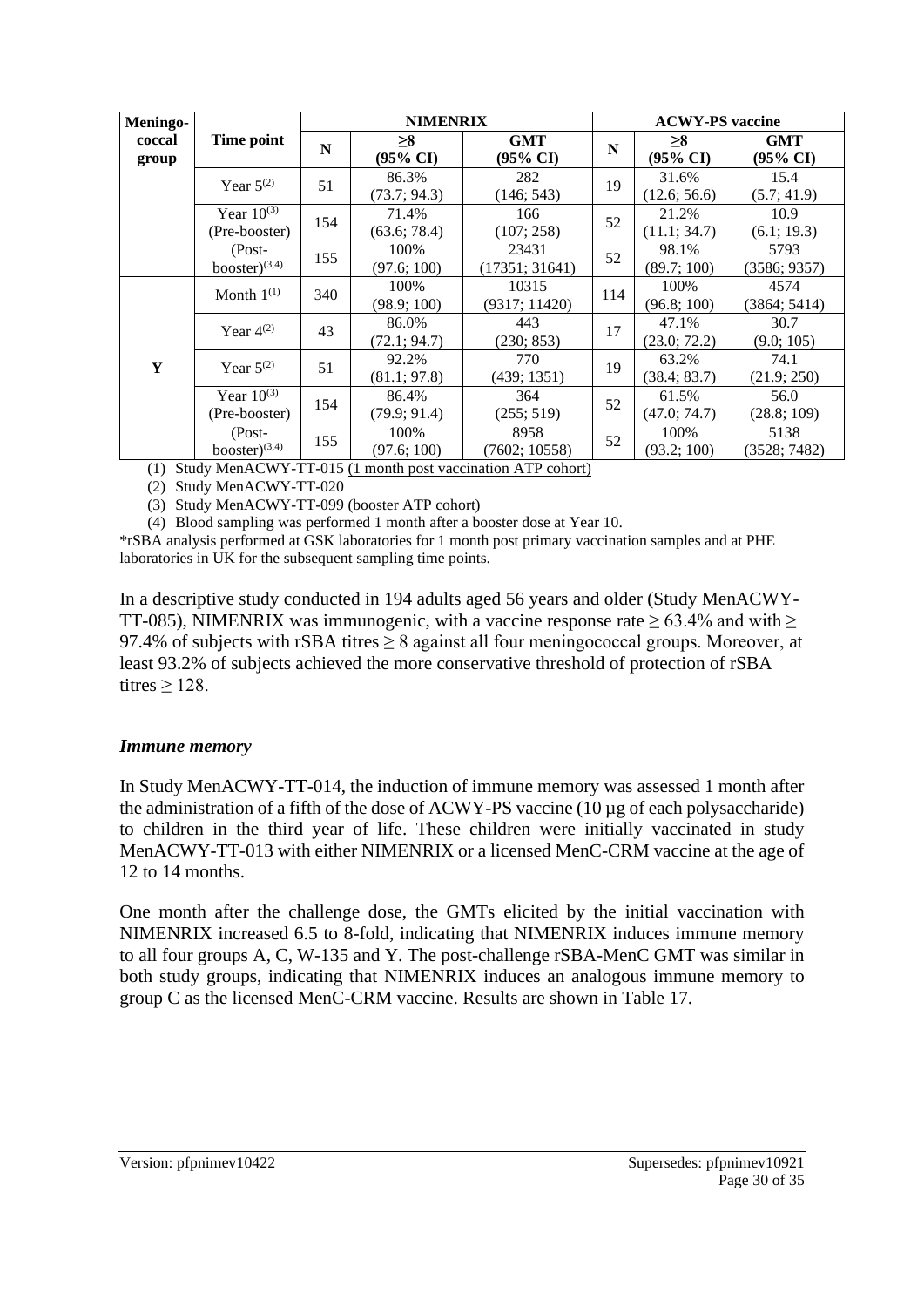**Table 17: rSBA\* titres 1 month after a challenge vaccination in subjects initially vaccinated with NIMENRIX or a MenC-CRM vaccine at the age of 12 to 14 months (Study MenACWY-TT-014)**

|                                                   |                 |    | Pre-challenge         | Post-challenge |                        |  |
|---------------------------------------------------|-----------------|----|-----------------------|----------------|------------------------|--|
| Meningococcal<br><b>Vaccine</b><br>group<br>group |                 | N  | <b>GMT</b><br>(95%CI) |                | <b>GMT</b><br>(95%CI)  |  |
| A                                                 | <b>NIMENRIX</b> | 32 | 544<br>(325; 911)     | 25             | 3322<br>(2294; 4810)   |  |
| C                                                 | <b>NIMENRIX</b> | 31 | 174<br>(105; 289)     | 32             | 5966<br>(4128; 8621)   |  |
|                                                   | MenC-CRM        | 28 | 34.4<br>(15.8; 75.3)  | 30             | 5265<br>(3437; 8065.1) |  |
| $W-135$                                           | <b>NIMENRIX</b> | 32 | 644<br>(394; 1052)    | 32             | 11058<br>(8587; 14240) |  |
| Y                                                 | <b>NIMENRIX</b> | 32 | 440<br>(274; 706)     | 32             | 5737<br>(4216; 7806)   |  |

The analysis of immunogenicity was conducted on the ATP cohort

\*rSBA analysis performed at GSK laboratories

#### *Booster response for subjects previously vaccinated with a conjugate meningococcal vaccine against Neisseria meningitidis*

NIMENRIX booster vaccination in subjects previously primed with a monovalent conjugate (MenC-CRM) or a quadrivalent polysaccharide (ACWY-PS) or a quadrivalent conjugate meningococcal vaccine (MenACWY-TT) was studied in subjects from 12 months of age onwards who received a booster vaccination. Robust anamnestic responses to the antigen(s) in the priming vaccine were observed (see Tables 10, 11, 14, 15, and 16).

#### *Response to NIMENRIX in subjects previously vaccinated with a plain polysaccharide meningococcal vaccine against Neisseria meningitidis*

In Study MenACWY-TT-021 conducted in subjects aged 4.5-34 years, the immunogenicity of NIMENRIX administered between 30 and 42 months after vaccination with a ACWY-PS vaccine was compared to the immunogenicity of NIMENRIX administered to age-matched subjects who had not been vaccinated with any meningococcal vaccine in the preceding 10 years. The rSBA GMTs were significantly lower in the subjects who had received a dose of ACWY-PS vaccine 30-42 months prior to NIMENRIX. The clinical relevance of this observation is unknown since all subjects achieved rSBA titres  $\geq 8$  for all four meningococcal groups regardless of meningococcal vaccination history. Results are shown in Table 18.

| Table 18: rSBA* titres 1 month after NIMENRIX vaccination in subjects according to their |  |
|------------------------------------------------------------------------------------------|--|
| meningococcal vaccine history (Study MenACWY-TT-021)                                     |  |

| <b>Menin</b><br>gococc<br>al | Subjects vaccinated 30 to 42 months<br>previously with ACWY-PS |                             |                          |    | Subjects who had not received a<br>meningococcal vaccine in the preceding<br>10 years |                          |  |  |
|------------------------------|----------------------------------------------------------------|-----------------------------|--------------------------|----|---------------------------------------------------------------------------------------|--------------------------|--|--|
| group                        | N                                                              | $rSBA \geq 8$<br>$(95\%CI)$ | <b>GMT</b><br>$(95\%CI)$ | N  | rSBA $\geq 8$<br>$(95\%CI)$                                                           | <b>GMT</b><br>$(95\%CI)$ |  |  |
| A                            | 146                                                            | 100%<br>(97.5; 100)         | 6868.8<br>(6045; 7805)   | 69 | 100%<br>(94.8; 100)                                                                   | 13015<br>(10722; 15798)  |  |  |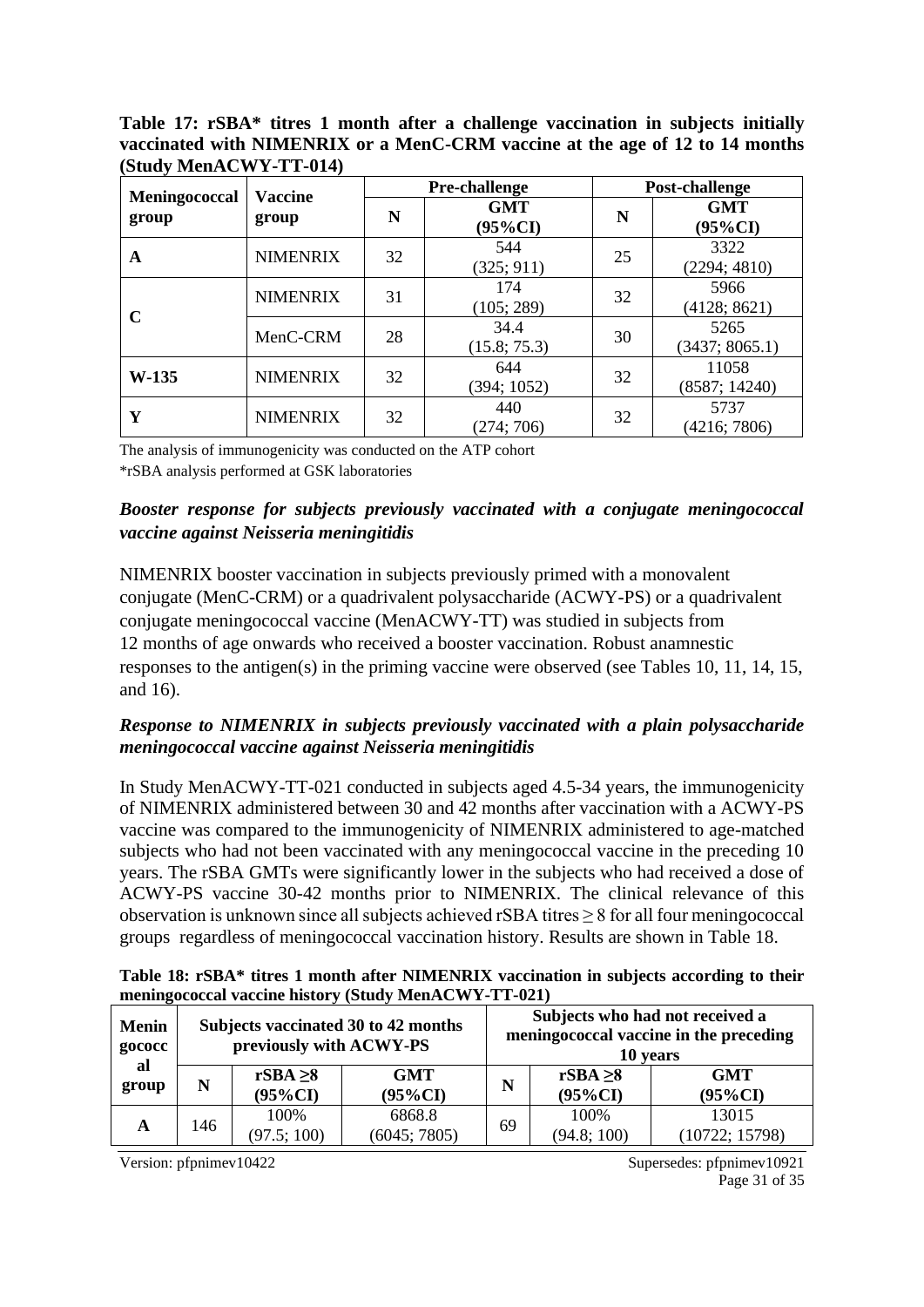| <b>Menin</b><br>gococc | Subjects vaccinated 30 to 42 months<br>previously with ACWY-PS |                             |                          | Subjects who had not received a<br>meningococcal vaccine in the preceding<br>10 years |                             |                          |  |
|------------------------|----------------------------------------------------------------|-----------------------------|--------------------------|---------------------------------------------------------------------------------------|-----------------------------|--------------------------|--|
| al<br>group            | N                                                              | $rSBA \geq 8$<br>$(95\%CI)$ | <b>GMT</b><br>$(95\%CI)$ | N                                                                                     | $rSBA \geq 8$<br>$(95\%CI)$ | <b>GMT</b><br>$(95\%CI)$ |  |
| $\mathbf C$            | 169                                                            | 100%<br>(97.8; 100)         | 1946<br>(1583.3; 2391.1) | 75                                                                                    | 100%<br>(95.2; 100)         | 5495<br>(4266; 7076)     |  |
| $W-135$                | 169                                                            | 100%<br>(97.8; 100)         | 4636<br>(3942; 5451)     | 75                                                                                    | 100%<br>(95.2; 100)         | 9078<br>(7088; 11627)    |  |
| Y                      | 169                                                            | 100%<br>(97.8; 100)         | 77800<br>(6683; 9104)    | 75                                                                                    | 100%<br>(95.2; 100)         | 13895<br>(11186; 17261)  |  |

The analysis of immunogenicity was conducted on the ATP cohort \*rSBA analysis performed at GSK laboratories

#### *Response to NIMENRIX in subjects at increased risk for meningococcal infections*

Study MenACWY-TT-084 evaluated the immunogenicity of one and two doses of NIMENRIX given 2 months apart in 43 at-risk subjects aged 2-17 years (at increased risk for meningococcal disease, i.e., asplenic subjects, and hyposplenic subjects) compared to 43 healthy age-matched subjects.

One month after the first vaccine dose, vaccine response rates (rSBA titre  $\geq$ 1:32 or a  $\geq$ 4-fold increase in rSBA titre from baseline) for groups A, C, W-135, and Y, respectively, were 100%, 92.5%, 100% and 97.5% in the at-risk group and were 97.5%, 97.5%, 97.5%, and 100% for healthy subjects. After the second vaccine dose, vaccine response rates in both at-risk and healthy subjects were 100% for each of the four meningococcal groups.

### **5.2 Pharmacokinetic properties**

Not applicable.

### **5.3 Preclinical safety data**

Non-clinical data reveal no special hazard for humans based on local tolerance, acute toxicity, repeated dose toxicity, developmental/reproductive toxicity and fertility studies.

#### **Genotoxicity**

No data available.

#### **Carcinogenicity**

The carcinogenic potential of NIMENRIX has not been investigated.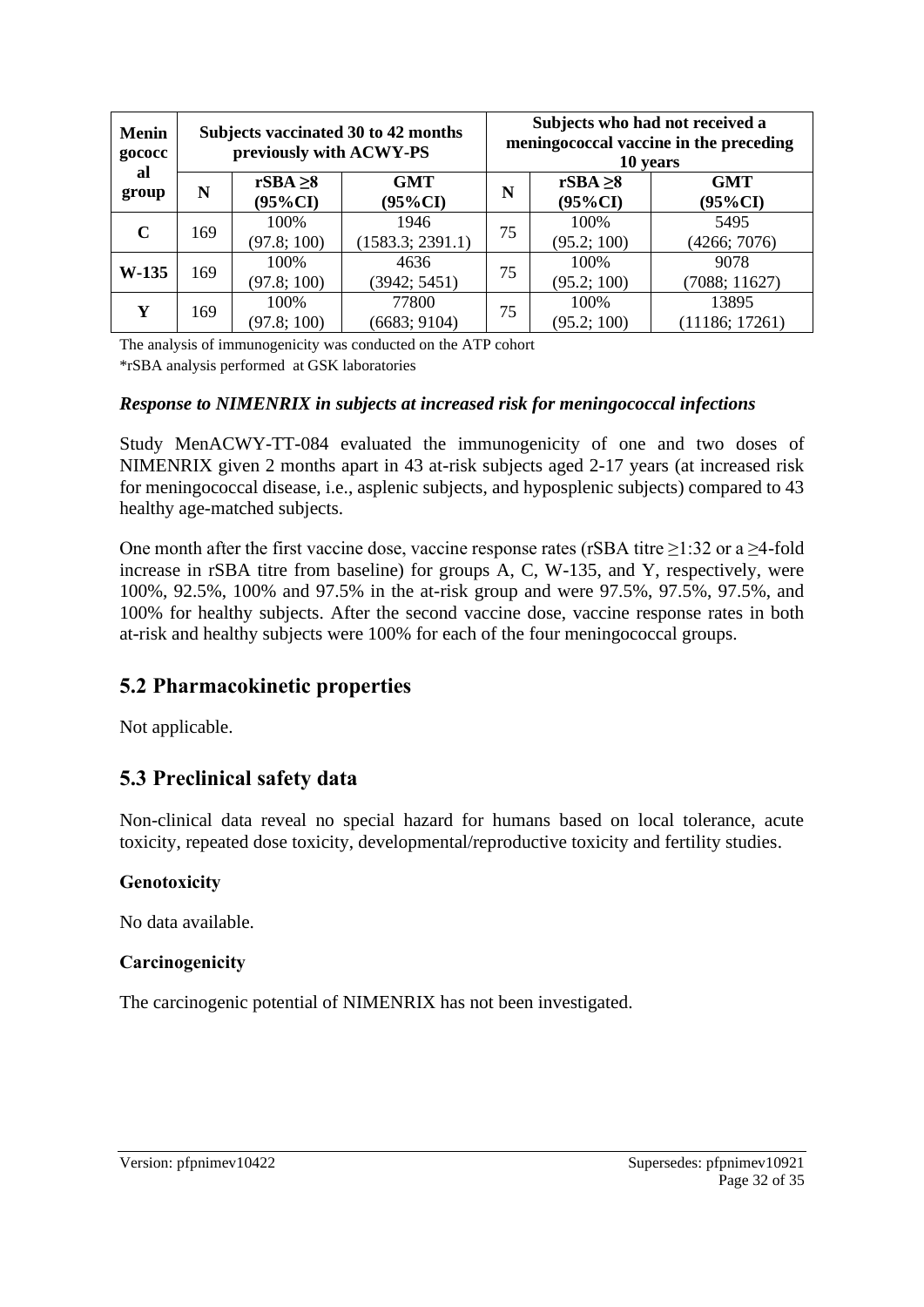# **6 PHARMACEUTICAL PARTICULARS**

# **6.1 List of excipients**

Powder: Sucrose Trometamol

Solvent: 0.9% Sodium chloride Water for injections

# **6.2 Incompatibilities**

In the absence of compatibility studies, this medicinal product must not be mixed with other medicinal products.

# **6.3 Shelf life**

In Australia, information on the shelf life can be found on the public summary of the Australian Register of Therapeutic Goods (ARTG). The expiry date can be found on the packaging.

### After reconstitution:

After reconstitution, the vaccine should be used immediately. For shelf-life after reconstitution of the medicinal product, see Section 4.2 Use and handling.

# **6.4 Special precautions for storage**

NIMENRIX must be stored between  $+2^{\circ}C$  to  $+8^{\circ}C$ . The sterile 0.9% saline diluent may be refrigerated or stored at ambient temperatures, but must not be frozen. The vaccine should be stored in the original package in order to protect from light.

# **6.5 Nature and contents of container**

NIMENRIX is supplied in a single dose as a white lyophilised powder in a glass vial (type 1 glass) with a stopper (butyl rubber), together with 0.5mL solvent in a pre-filled syringe with a stopper (butyl rubber).

Pack sizes of 1 and 10 without separate needles.

Not all pack sizes or presentations may be marketed.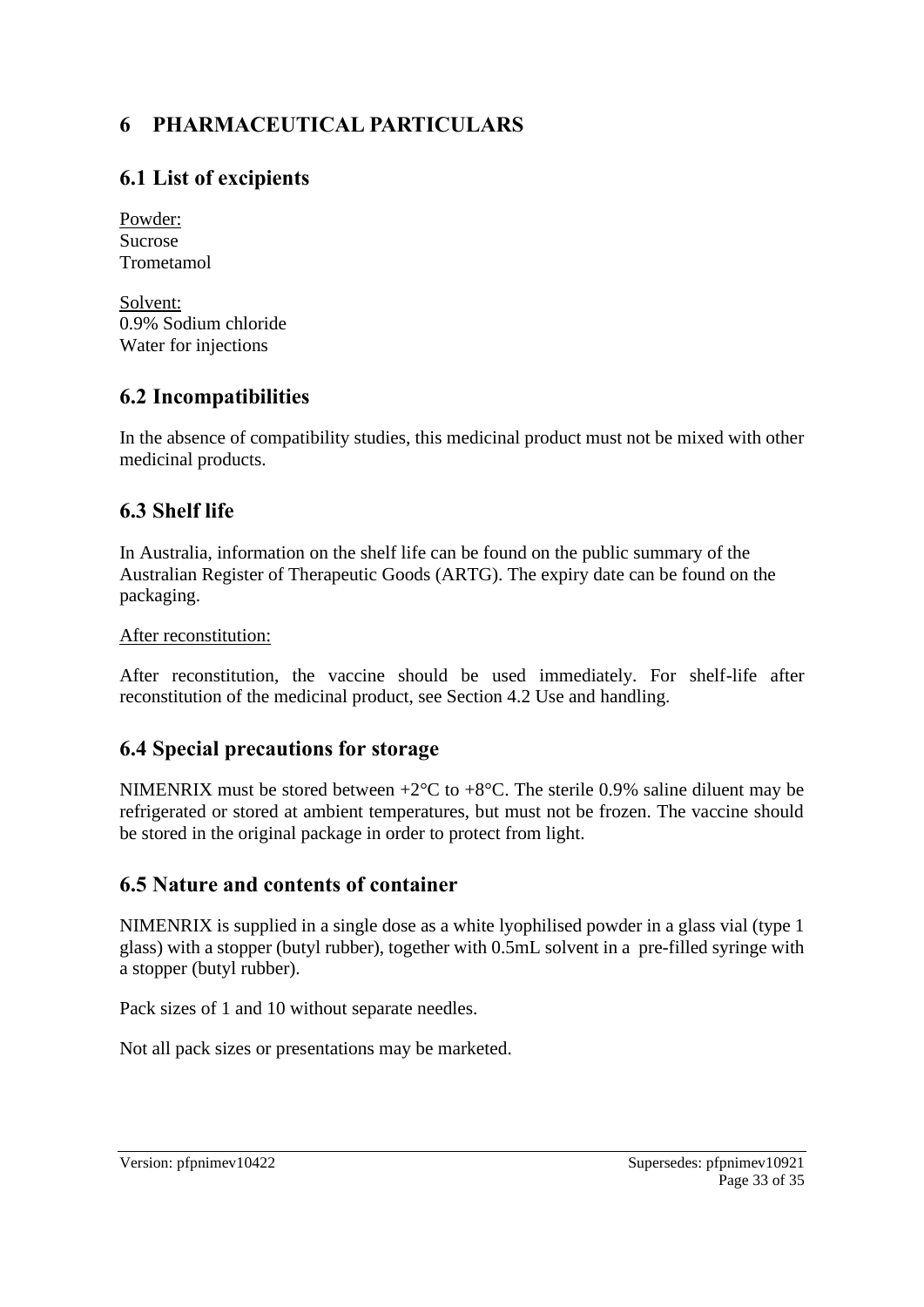# **6.6 Special precautions for disposal**

In Australia, any unused medicine or waste material should be disposed of by taking to your local pharmacy.

### **6.7 Physicochemical properties**

### **Chemical structure**

No data available.

### **CAS number**

No data available.

# **7 MEDICINE SCHEDULE (POISONS STANDARD)**

Prescription Only Medicine (S4)

# **8 SPONSOR**

Pfizer Australia Pty Ltd Level 17, 151 Clarence Street Sydney NSW 2000 Toll Free Number: 1800 675 229 [www.pfizermedinfo.com.au](http://www.pfizermedinfo.com.au/)

# **9 DATE OF FIRST APPROVAL**

29 August 2013

# **10 DATE OF REVISION**

22 April 2022

® Registered Trademark

NIMENRIX® is a registered trademark of GlaxoSmithKline Biologicals SA, licensed to Pfizer Inc